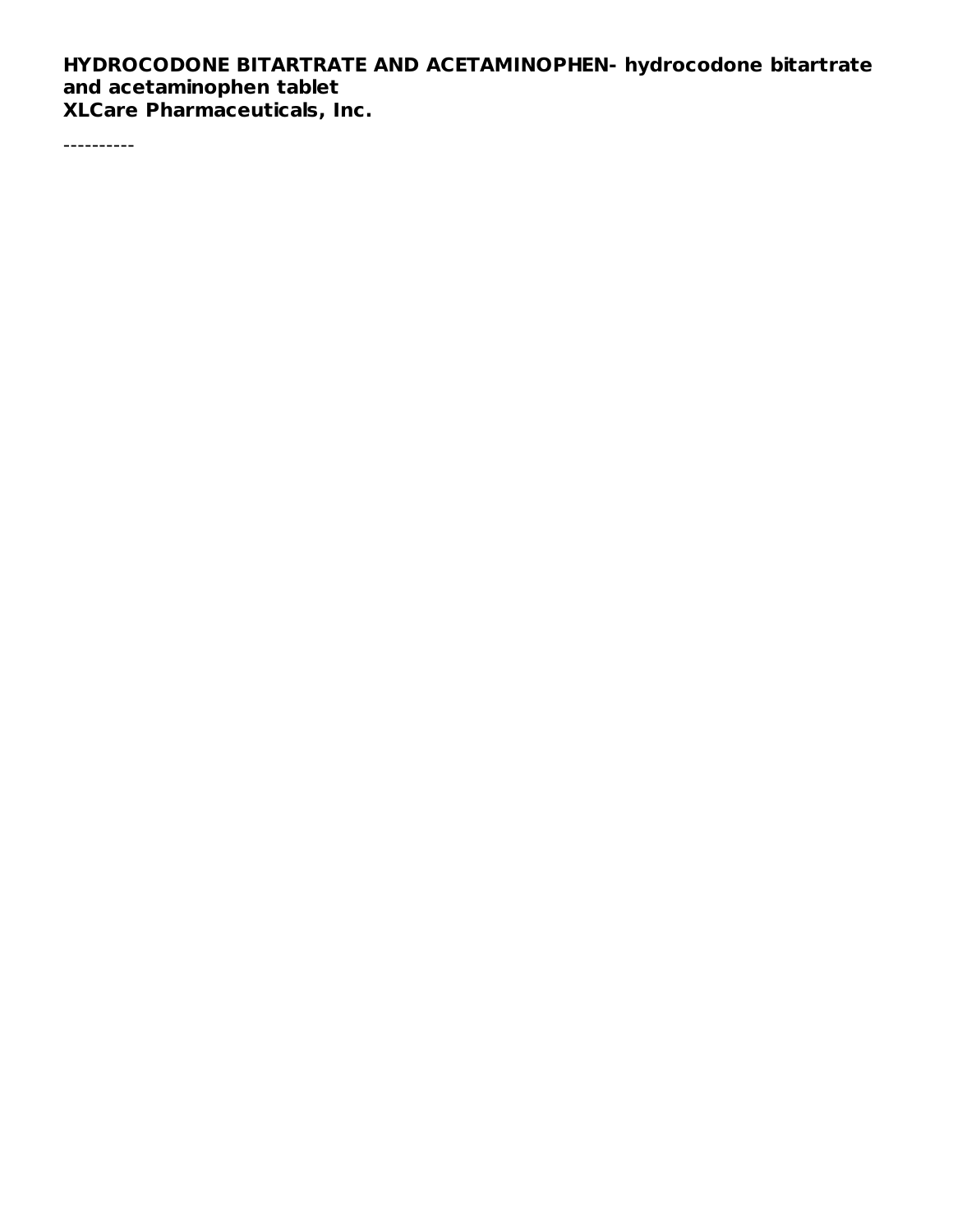**WARNING: ADDICTION, ABUSE, AND MISUSE; RISK EVALUATION AND MITIGATION STRATEGY (REMS); LIFE-THREATENING RESPIRATORY DEPRESSION; ACCIDENTAL INGESTION; NEONATAL OPIOID WITHDRAWAL SYNDROME; CYTOCHROME P450 3A4 INTERACTION; HEPATOTOXICITY; and RISKS FROM CONCOMITANT USE WITH BENZODIAZEPINES OR OTHER CNS DEPRESSANTS**

**Addiction, Abuse, and Misuse: RISK EVALUATION AND MITIGATION STRATEGY (REMS)**

**Hydrocodone bitartrate and acetaminophen tablets expose patients and other users to the risks of opioid addiction, abuse, and misuse, which can lead to overdose and death. Assess each patient's risk prior to prescribing hydrocodone bitartrate and acetaminophen tablets, and monitor all patients regularly for the development of these behaviors and conditions [see WARNINGS].**

#### **Opioid Analgesic Risk Evaluation and Mitigation Strategy (REMS):**

**To ensure that the benefits of opioid analgesics outweigh the risks of addiction, abuse, and misuse, the Food and Drug Administration (FDA) has required a REMS for these products [see WARNINGS]. Under the requirements of the REMS, drug companies with approved opioid analgesic products must make REMS-compliant education programs available to healthcare providers. Healthcare providers are strongly encouraged to**

- **complete a REMS-compliant education program,**
- **counsel patients and/or their caregivers, with every prescription, on safe use, serious risks, storage, and disposal of these products,**
- **emphasize to patients and their caregivers the importance of reading the Medication Guide every time it is provided by their pharmacist, and**
- **consider other tools to improve patient, household, and community safety.**

#### **Life-Threatening Respiratory Depression**

**Serious, life-threatening, or fatal respiratory depression may occur with use of hydrocodone bitartrate and acetaminophen tablets. Monitor for respiratory depression especially during initiation of hydrocodone bitartrate and acetaminophen tablets or following a dose increase [see WARNINGS].**

#### **Accidental Ingestion**

**Accidental ingestion of hydrocodone bitartrate and acetaminophen tablets, especially by children, can result in a fatal overdose of hydrocodone bitartrate and acetaminophen tablets [see WARNINGS].**

#### **Neonatal Opioid Withdrawal Syndrome**

**Prolonged use of hydrocodone bitartrate and acetaminophen tablets during pregnancy can result in neonatal opioid withdrawal syndrome, which may be life-threatening if not recognized and treated, and**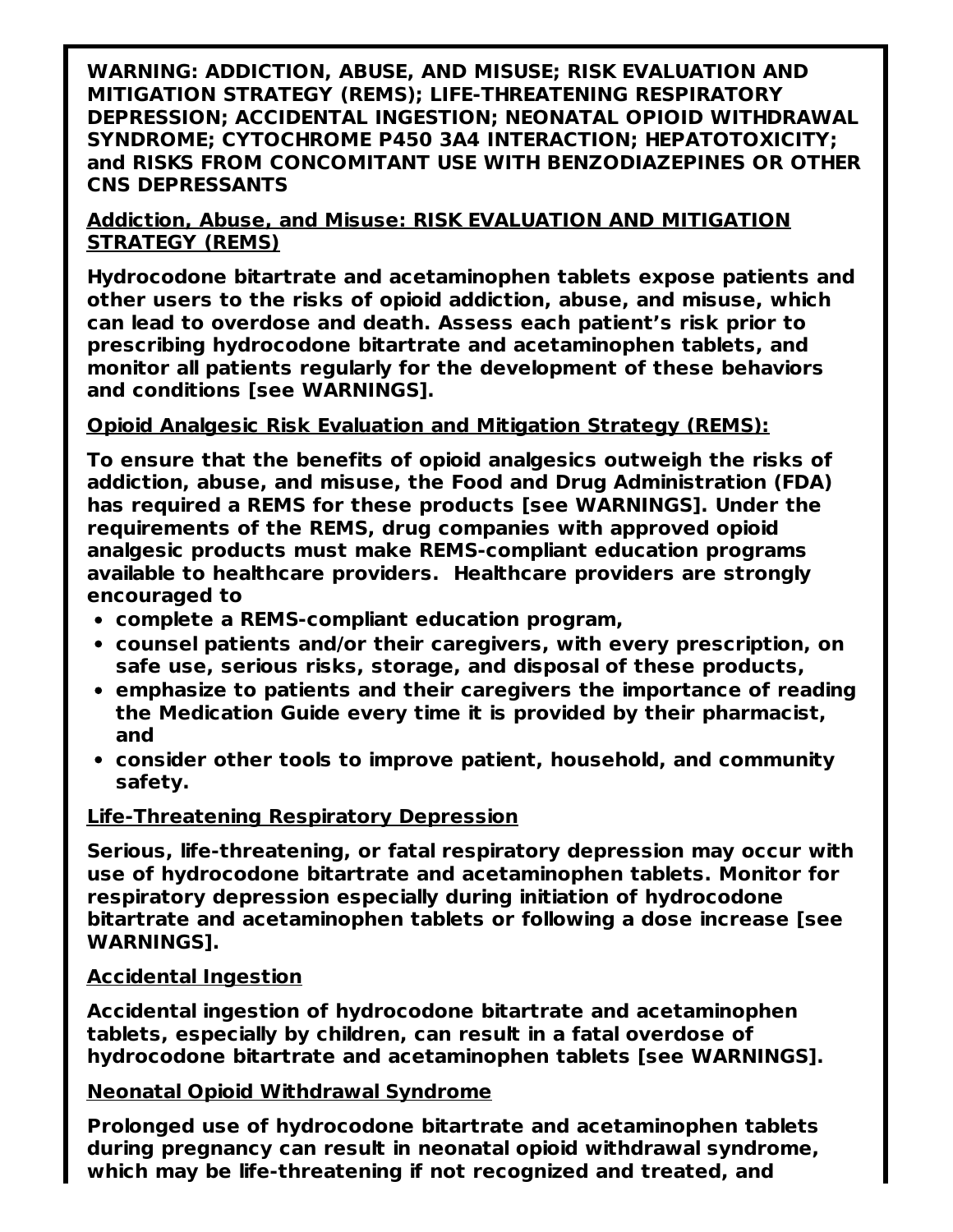**requires management according to protocols developed by neonatology experts. If opioid use is required for a prolonged period in a pregnant woman, advise the patient of the risk of neonatal opioid withdrawal syndrome and ensure that appropriate treatment will be available [see WARNINGS].**

## **Cytochrome P450 3A4 Interaction**

**The concomitant use of hydrocodone bitartrate and acetaminophen tablets with all cytochrome P450 3A4 inhibitors may result in an increase in hydrocodone plasma concentrations, which could increase or prolong adverse reactions and may cause potentially fatal respiratory depression. In addition, discontinuation of a concomitantly used cytochrome P450 3A4 inducer may result in an increase in hydrocodone plasma concentrations. Monitor patients receiving hydrocodone bitartrate and acetaminophen tablets and any cytochrome P450 3A4 inhibitor or inducer for signs of respiratory depression or sedation [see CLINICAL PHARMACOLOGY, WARNINGS, PRECAUTIONS; Drug Interactions].**

### **Hepatotoxicity**

**Acetaminophen has been associated with cases of acute liver failure, at times resulting in liver transplant and death. Most of the cases of liver injury are associated with the use of acetaminophen at doses that exceed 4,000 milligrams per day, and often involve more than one acetaminophen-containing product [see WARNINGS, OVERDOSAGE].**

**Risks from Concomitant Use with Benzodiazepines or Other CNS Depressants**

**Concomitant use of opioids with benzodiazepines or other central nervous system (CNS) depressants, including alcohol, may result in profound sedation, respiratory depression, coma, and death [see WARNINGS, PRECAUTIONS; Drug Interactions].**

- **Reserve concomitant prescribing of hydrocodone bitartrate and acetaminophen tablets and benzodiazepines or other CNS depressants for use in patients for whom alternative treatment options are inadequate.**
- **Limit dosages and durations to the minimum required.**
- **Follow patients for signs and symptoms of respiratory depression and sedation.**

## **DESCRIPTION**

Hydrocodone bitartrate and acetaminophen, USP is available in tablet form for oral administration.

Hydrocodone bitartrate is an opioid analgesic and occurs as fine, white crystals or as a crystalline powder. It is affected by light. The chemical name is 4,5α-epoxy-3-methoxy-17-methylmorphinan-6-one tartrate (1:1) hydrate (2:5). It has the following structural formula: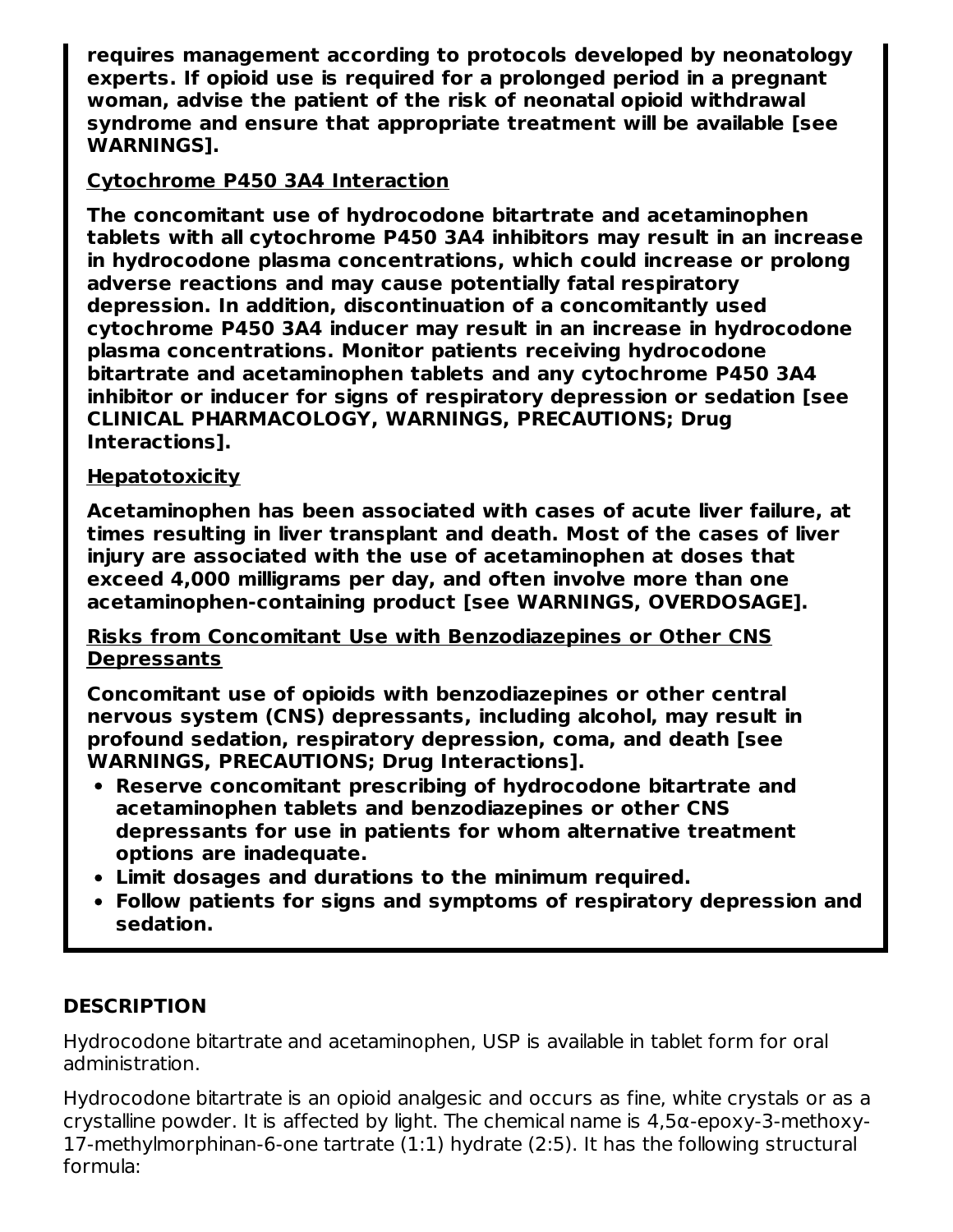

Acetaminophen, 4' -hydroxyacetanilide, a slightly bitter, white, odorless, crystalline powder, is a non-opiate, non-salicylate analgesic and antipyretic. It has the following structural formula:



Each Hydrocodone Bitartrate and Acetaminophen Tablet, USP contains:

| Hydrocodone Bitartrate | Acetaminophen |
|------------------------|---------------|
| $2.5 \text{ mg}$       | 325 mg        |
| 5 <sub>mg</sub>        | 325 mg        |
| $7.5 \text{ mg}$       | 325 mg        |
| $10 \text{ mg}$        | 325 mg        |
|                        |               |

In addition, each tablet contains the following inactive ingredients: microcrystalline cellulose, corn starch, colloidal silicon dioxide, crospovidone, pregelatinized starch, povidone, and stearic acid.

Hydrocodone Bitartrate and Acetaminophen Tablets, USP complies to USP Dissolution Test 1.

# **CLINICAL PHARMACOLOGY**

#### **Mechanism of Action**

Hydrocodone is a full opioid agonist with relative selectivity for the mu-opioid  $(\mu)$ receptor, although it can interact with other opioid receptors at higher doses. The principal therapeutic action of hydrocodone is analgesia. Like all full opioid agonists, there is no ceiling effect for analgesia with hydrocodone. Clinically, dosage is titrated to provide adequate analgesia and may be limited by adverse reactions, including respiratory and CNS depression.

The precise mechanism of the analgesic action is unknown. However, specific CNS opioid receptors for endogenous compounds with opioid-like activity have been identified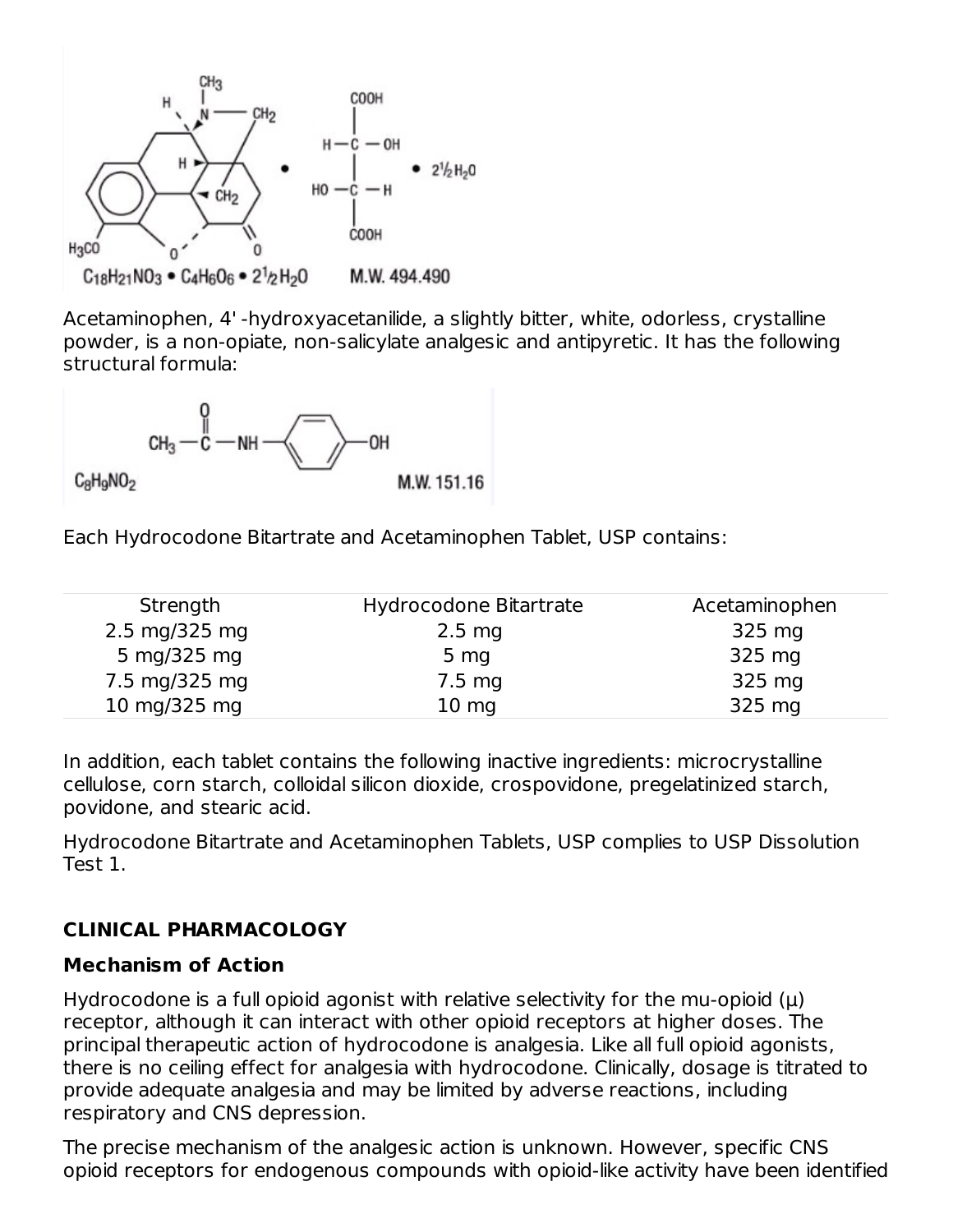throughout the brain and spinal cord and are thought to play a role in the analgesic effects of this drug. The precise mechanism of the analgesic properties of acetaminophen is not established but is thought to involve central actions.

## **Pharmacodynamics**

## Effects on the Central Nervous System

The principal therapeutic action of hydrocodone is analgesia. Hydrocodone produces respiratory depression by direct action on brain stem respiratory centers. The respiratory depression involves a reduction in the responsiveness of the brain stem respiratory centers to both increases in carbon dioxide tension and electrical stimulation.

Hydrocodone causes miosis, even in total darkness. Pinpoint pupils are a sign of opioid overdose but are not pathognomonic (e.g., pontine lesions of hemorrhagic or ischemic origins may produce similar findings). Marked mydriasis rather than miosis may be seen due to hypoxia in overdose situations.

Therapeutic doses of acetaminophen have negligible effects on the cardiovascular or respiratory systems; however, toxic doses may cause circulatory failure and rapid, shallow breathing.

## Effects on the Gastrointestinal Tract and Other Smooth Muscle

Hydrocodone causes a reduction in motility associated with an increase in smooth muscle tone in the antrum of the stomach and duodenum. Digestion of food in the small intestine is delayed and propulsive contractions are decreased. Propulsive peristaltic waves in the colon are decreased, while tone may be increased to the point of spasm, resulting in constipation. Other opioid-induced effects may include a reduction in biliary and pancreatic secretions, spasm of sphincter of Oddi, and transient elevations in serum amylase.

#### Effects on the Cardiovascular System

Hydrocodone produces peripheral vasodilation which may result in orthostatic hypotension or syncope. Manifestations of histamine release and/or peripheral vasodilation may include pruritus, flushing, red eyes, sweating, and/or orthostatic hypotension.

## Effects on the Endocrine System

Opioids inhibit the secretion of adrenocorticotropic hormone (ACTH), cortisol, and luteinizing hormone (LH) in humans [see **ADVERSE REACTIONS**]. They also stimulate prolactin, growth hormone (GH) secretion, and pancreatic secretion of insulin and glucagon.

Chronic use of opioids may influence the hypothalamic-pituitary-gonadal axis, leading to androgen deficiency that may manifest as symptoms as low libido, impotence, erectile dysfunction, amenorrhea, or infertility. The causal role of opioids in the syndrome of hypogonadism is unknown because the various medical, physical, lifestyle, and psychological stressors that may influence gonadal hormone levels have not been adequately controlled for in studies conducted to date [see **ADVERSE REACTIONS**].

#### Effects on the Immune System

Opioids have been shown to have a variety of effects on components of the immune system. The clinical significance of these findings is unknown. Overall, the effects of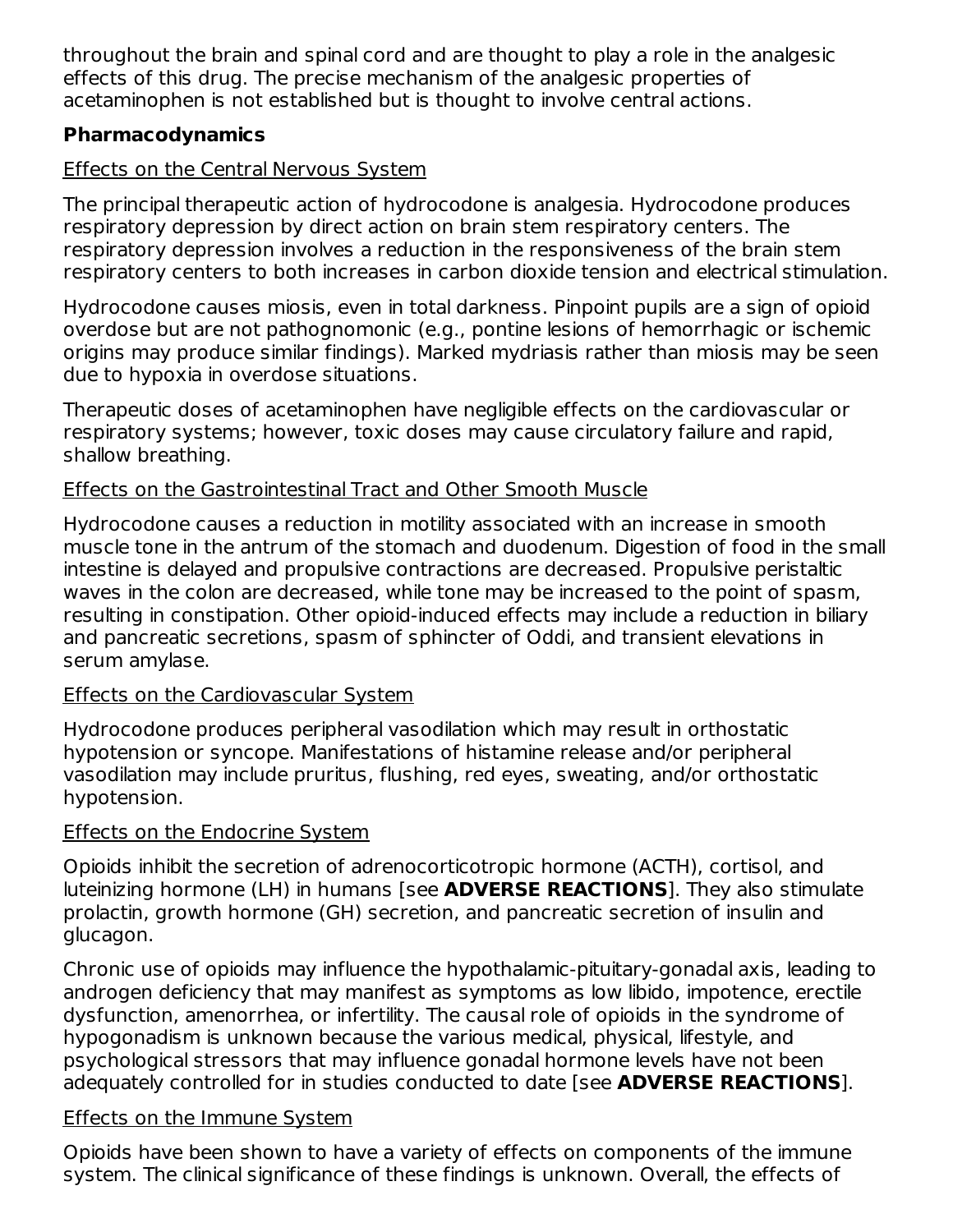opioids appear to be modestly immunosuppressive.

### Concentration-Efficacy Relationships

The minimum effective analgesic concentration will vary widely among patients, especially among patients who have been previously treated with potent agonist opioids. The minimum effective analgesic concentration of hydrocodone for any individual patient may increase over time due to an increase in pain, the development of a new pain syndrome, and/or the development of analgesic tolerance [see **DOSAGE AND ADMINISTRATION**].

### Concentration-Adverse Reaction Relationships

There is a relationship between increasing hydrocodone plasma concentration and increasing frequency of dose-related opioid adverse reactions such as nausea, vomiting, CNS effects, and respiratory depression. In opioid-tolerant patients, the situation may be altered by the development of tolerance to opioid-related adverse reactions [see **DOSAGE AND ADMINISTRATION**].

### **Pharmacokinetics**

The behavior of the individual components is described below.

### **Hydrocodone**

Following a 10 mg oral dose of hydrocodone administered to five adult male subjects, the mean peak concentration was  $23.6 \pm 5.2$  ng/mL. Maximum serum levels were achieved at  $1.3 \pm 0.3$  hours and the half-life was determined to be  $3.8 \pm 0.3$  hours.

Hydrocodone exhibits a complex pattern of metabolism including O-demethylation, Ndemethylation and 6-keto reduction to the corresponding 6-α- and 6-βhydroxymetabolites. See **OVERDOSAGE** for toxicity information.

CYP3A4 mediated N-demethylation to norhydrocodone is the primary metabolic pathway of hydrocodone with a lower contribution from CYP2D6 mediated O-demethylation to hydromorphone. Hydromorphone is formed from the O-demethylation of hydrocodone and may contribute to the total analgesic effect of hydrocodone. Therefore, the formation of these and related metabolites can, in theory, be affected by other drugs [see **PRECAUTIONS; Drug Interactions**]. N-demethylation of hydrocodone to form norhydrocodone via CYP3A4 while O-demethylation of hydrocodone to hydromorphone is predominantly catalyzed by CYP2D6 and to a lesser extent by an unknown low affinity CYP enzyme. Hydrocodone and its metabolites are eliminated primarily in the kidneys.

## Acetaminophen

Acetaminophen is rapidly absorbed from the gastrointestinal tract and is distributed throughout most body tissues. A small fraction (10-25%) of acetaminophen is bound to plasma proteins. The plasma half-life is 1.25 to 3 hours, but may be increased by liver damage and following overdosage. Elimination of acetaminophen is principally by liver metabolism (conjugation) and subsequent renal excretion of metabolites. Acetaminophen is primarily metabolized in the liver by first-order kinetics and involves three principal separate pathways: conjugation with glucuronide; conjugation with sulfate; and oxidation via the cytochrome, P450-dependent, mixed-function oxidase enzyme pathway to form a reactive intermediate metabolite, which conjugates with glutathione and is then further metabolized to form cysteine and mercapturic acid conjugates. The principal cytochrome P450 isoenzyme involved appears to be CYP2E1,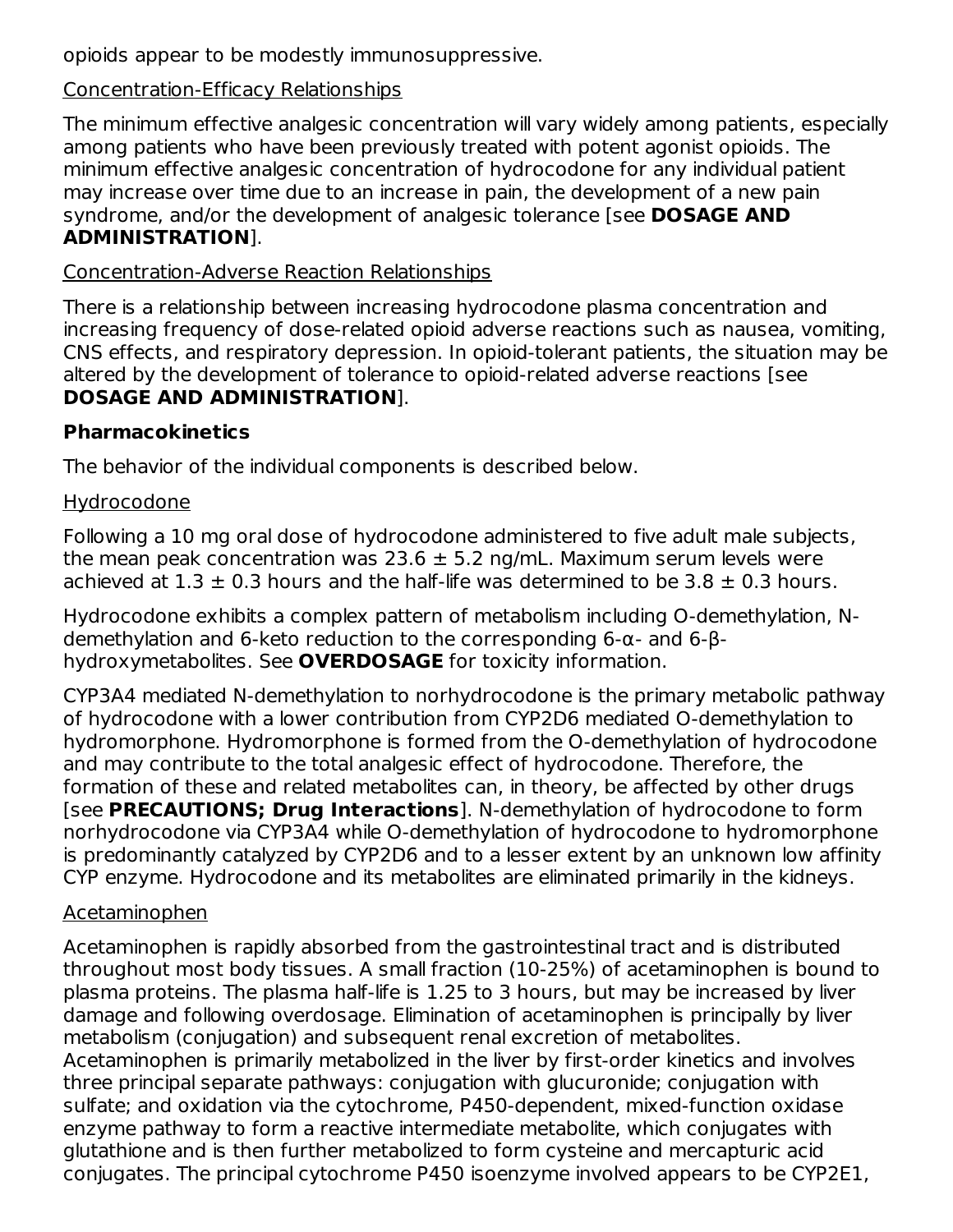with CYP1A2 and CYP3A4 as additional pathways. Approximately 85% of an oral dose appears in the urine within 24 hours of administration, most as the glucuronide conjugate, with small amounts of other conjugates and unchanged drug.

See **OVERDOSAGE** for toxicity information.

## **INDICATIONS AND USAGE**

Hydrocodone bitartrate and acetaminophen tablets, USP are indicated for the management of pain severe enough to require an opioid analgesic and for which alternative treatments are inadequate.

## Limitations of Use

Because of the risks of addiction, abuse, and misuse, with opioids, even at recommended doses [see **WARNINGS**], reserve hydrocodone bitartrate and acetaminophen tablets, USP for use in patients for whom alternative treatment options (e.g., non-opioid analgesics):

- have not been tolerated, or are not expected to be tolerated,
- have not provided adequate analgesia, or are not expected to provide adequate analgesia

# **CONTRAINDICATIONS**

Hydrocodone bitartrate and acetaminophen tablets are contraindicated in patients with:

- **Significant respiratory depression [see WARNINGS]**
- Acute or severe bronchial asthma in an unmonitored setting or in the absence of resuscitative equipment [see **WARNINGS**]
- Known or suspected gastrointestinal obstruction, including paralytic ileus [see **WARNINGS**]
- Hypersensitivity to hydrocodone or acetaminophen (e.g., anaphylaxis) [see **WARNINGS**, **ADVERSE REACTIONS**]

## **WARNINGS**

## **Addiction, Abuse, and Misuse**

Hydrocodone bitartrate and acetaminophen tablets contain hydrocodone, a Schedule II controlled substance. As an opioid, hydrocodone bitartrate and acetaminophen tablets expose users to the risks of addiction, abuse, and misuse [see **DRUG ABUSE AND DEPENDENCE**].

Although the risk of addiction in any individual is unknown, it can occur in patient's appropriately prescribed hydrocodone bitartrate and acetaminophen tablets. Addiction can occur at recommended dosages and if the drug is misused or abused.

Assess each patient's risk for opioid addiction, abuse, or misuse prior to prescribing hydrocodone bitartrate and acetaminophen tablets, and monitor all patients receiving hydrocodone bitartrate and acetaminophen tablets for the development of these behaviors and conditions. Risks are increased in patients with a personal or family history of substance abuse (including drug or alcohol abuse or addiction) or mental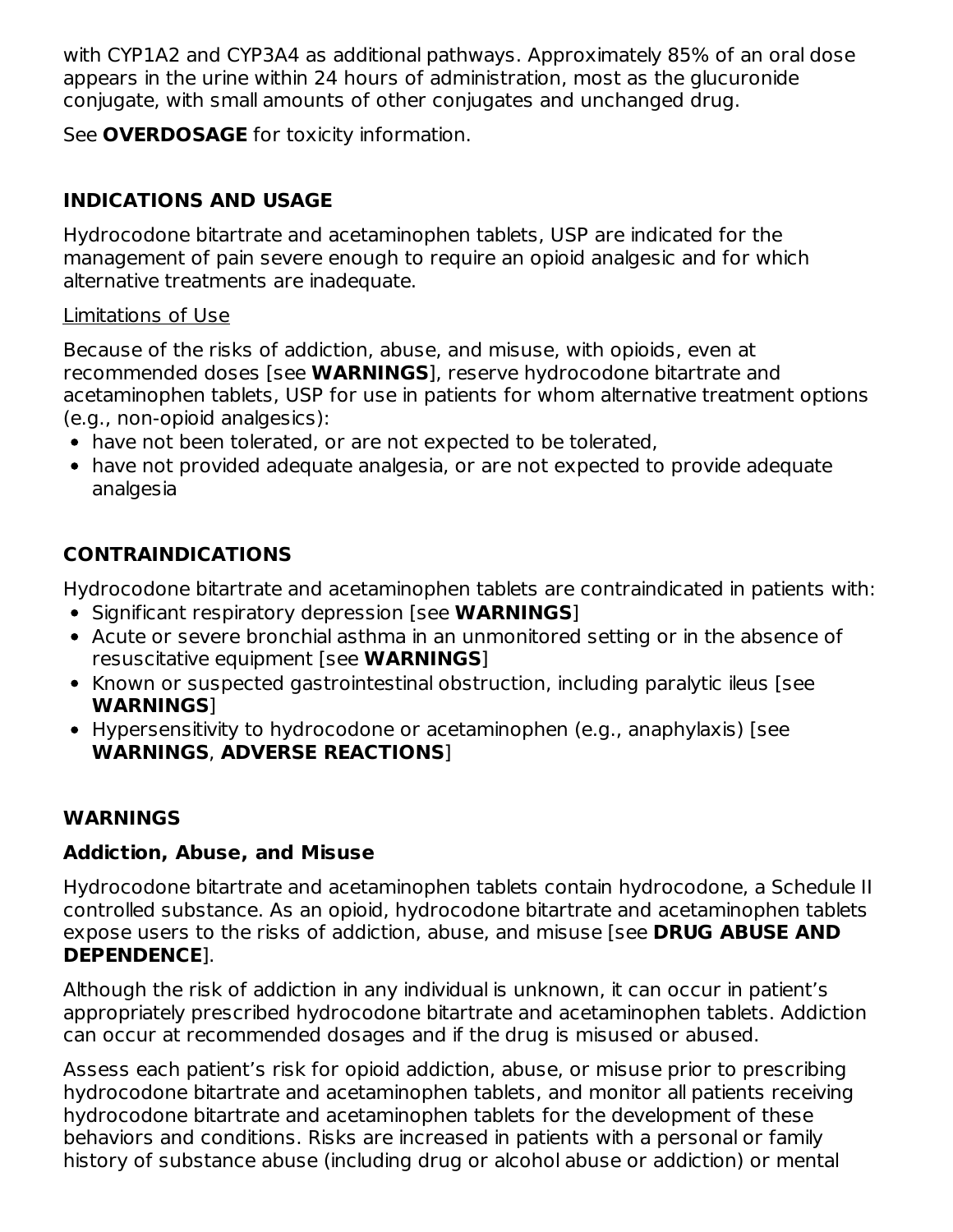illness (e.g., major depression). The potential for these risks should not, however, prevent the proper management of pain in any given patient. Patients at increased risk may be prescribed opioids such as hydrocodone bitartrate and acetaminophen tablets, but use in such patients necessitates intensive counseling about the risks and proper use of hydrocodone bitartrate and acetaminophen tablets along with intensive monitoring for signs of addiction, abuse, and misuse. Consider prescribing naloxone for the emergency treatment of opioid overdose [see **WARNINGS**, **Life-Threatening Respiratory Depression; DOSAGE AND ADMINISTRATION**, **Patient Access to Naloxone for the Emergency Treatment of Opioid Overdose**].

Opioids are sought by drug abusers and people with addiction disorders and are subject to criminal diversion. Consider these risks when prescribing or dispensing hydrocodone bitartrate and acetaminophen tablets. Strategies to reduce these risks include prescribing the drug in the smallest appropriate quantity and advising the patient on the proper disposal of unused drug [see **PRECAUTIONS; Information for Patients**]. Contact local state professional licensing board or state controlled substances authority for information on how to prevent and detect abuse or diversion of this product.

# **Opioid Analgesic Risk Evaluation and Mitigation Strategy (REMS)**

To ensure that the benefits of opioid analgesics outweigh the risks of addiction, abuse, and misuse, the Food and Drug Administration (FDA) has required a Risk Evaluation and Mitigation Strategy (REMS) for these products. Under the requirements of the REMS, drug companies with approved opioid analgesic products must make REMS-compliant education programs available to healthcare providers. Healthcare providers are strongly encouraged to do all of the following:

- Complete a REMS-compliant education program offered by an accredited provider of continuing education (CE) or another education program that includes all the elements of the FDA Education Blueprint for Health Care Providers Involved in the Management or Support of Patients with Pain.
- Discuss the safe use, serious risks, and proper storage and disposal of opioid analgesics with patients and/or their caregivers every time these medicines are prescribed. The Patient Counseling Guide (PCG) can be obtained at this link: www.fda.gov/OpioidAnalgesicREMSPCG.
- Emphasize to patients and their caregivers the importance of reading the Medication Guide that they will receive from their pharmacist every time an opioid analgesic is dispensed to them.
- Consider using other tools to improve patient, household, and community safety, such as patient-prescriber agreements that reinforce patient- prescriber responsibilities.

To obtain further information on the opioid analgesic REMS and for a list of accredited REMS CME/CE, call 800-503-0784, or log on to www.opioidanalgesicrems.com. The FDA Blueprint can be found at www.fda.gov/OpioidAnalgesicREMSBlueprint.

## **Life-Threatening Respiratory Depression**

Serious, life-threatening, or fatal respiratory depression has been reported with the use of opioids, even when used as recommended. Respiratory depression, if not immediately recognized and treated, may lead to respiratory arrest and death. Management of respiratory depression may include close observation, supportive measures, and use of opioid antagonists, depending on the patient's clinical status [see **OVERDOSAGE**].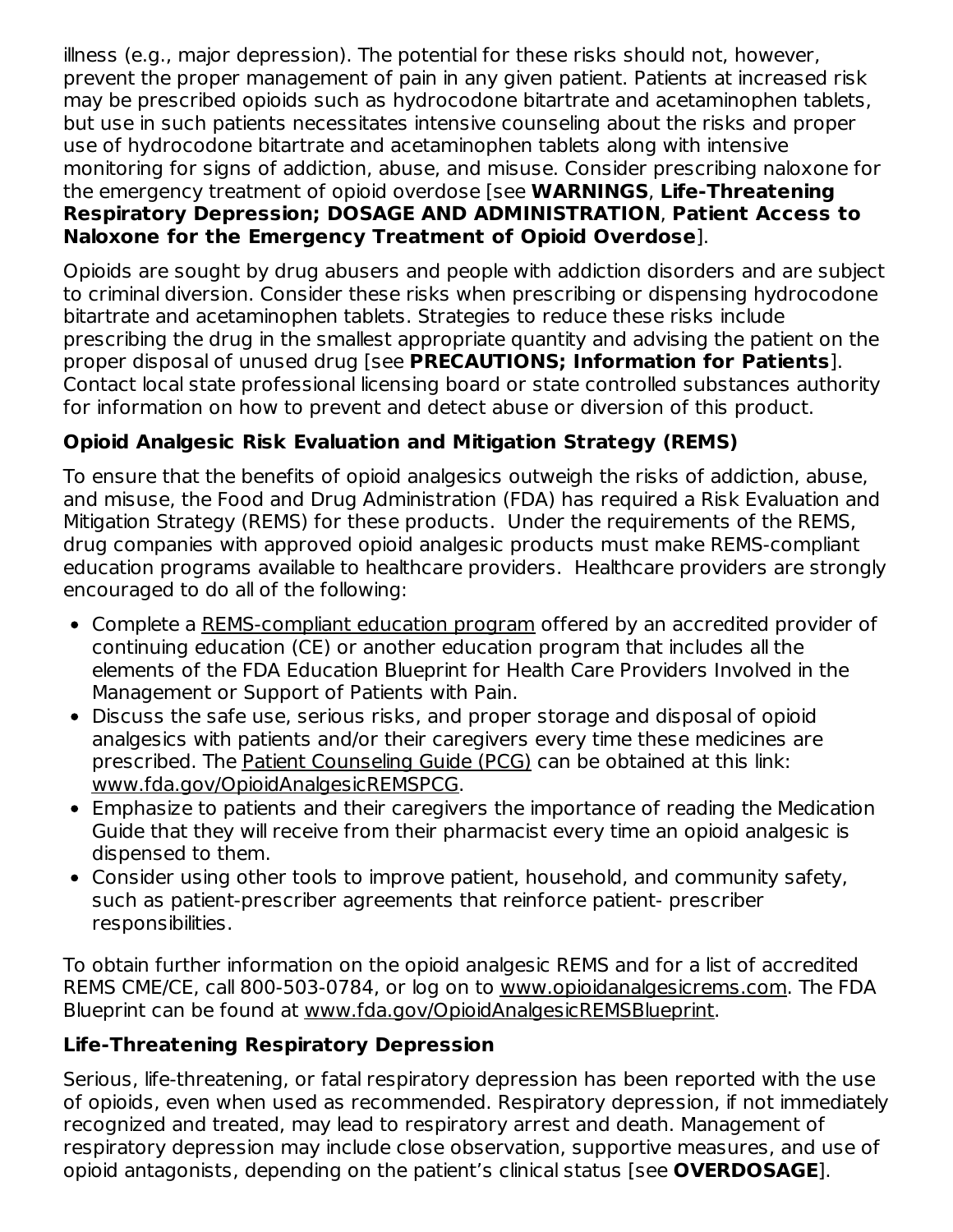Carbon dioxide (CO<sub>2</sub>) retention from opioid-induced respiratory depression can exacerbate the sedating effects of opioids.

While serious, life-threatening, or fatal respiratory depression can occur at any time during the use of hydrocodone bitartrate and acetaminophen tablets, the risk is greatest during the initiation of therapy or following a dosage increase. Monitor patients closely for respiratory depression, especially within the first 24-72 hours of initiating therapy with and following dosage increases of hydrocodone bitartrate and acetaminophen tablets.

To reduce the risk of respiratory depression, proper dosing and titration of hydrocodone bitartrate and acetaminophen tablets are essential [see **DOSAGE AND ADMINISTRATION**]. Overestimating the hydrocodone bitartrate and acetaminophen tablets dosage when converting patients from another opioid product can result in a fatal overdose.

Accidental ingestion of even one dose of hydrocodone bitartrate and acetaminophen tablets, especially by children, can result in respiratory depression and death due to an overdose of hydrocodone bitartrate and acetaminophen tablets.

Educate patients and caregivers on how to recognize respiratory depression and emphasize the importance of calling 911 or getting emergency medical help right away in the event of a known or suspected overdose [see **PRECAUTIONS, Information for Patients/Caregivers**].

Opioids can cause sleep-related breathing disorders including central sleep apnea (CSA) and sleep-related hypoxemia. Opioid use increases the risk of CSA in a dose-dependent fashion. In patients who present with CSA, consider decreasing the opioid dosage using best practices for opioid taper [see **DOSAGE AND ADMINISTRATION**].

#### Patient Access to Naloxone for the Emergency Treatment of Opioid Overdose

Discuss the availability of naloxone for the emergency treatment of opioid overdose with the patient and caregiver and assess the potential need for access to naloxone, both when initiating and renewing treatment with hydrocodone bitartrate and acetaminophen tablets. Inform patients and caregivers about the various ways to obtain naloxone as permitted by individual state naloxone dispensing and prescribing requirements or guidelines (e.g., by prescription, directly from a pharmacist, or as part of a communitybased program). Educate patients and caregivers on how to recognize respiratory depression and emphasize the importance of calling 911 or getting emergency medical help, even if naloxone is administered [see **PRECAUTIONS, Information for Patients/Caregivers**].

Consider prescribing naloxone, based on the patient's risk factors for overdose, such as concomitant use of other CNS depressants, a history of opioid use disorder, or prior opioid overdose. The presence of risk factors for overdose should not prevent the proper management of pain in any given patient. Also consider prescribing naloxone if the patient has household members (including children) or other close contacts at risk for accidental ingestion or overdose. If naloxone is prescribed, educate patients and caregivers on how to treat with naloxone [see **WARNINGS, Addiction, Abuse, and Misuse, Risks from Concomitant Use with Benzodiazepines or Other CNS Depressants; PRECAUTIONS, Information for Patients/Caregivers**].

# **Neonatal Opioid Withdrawal Syndrome**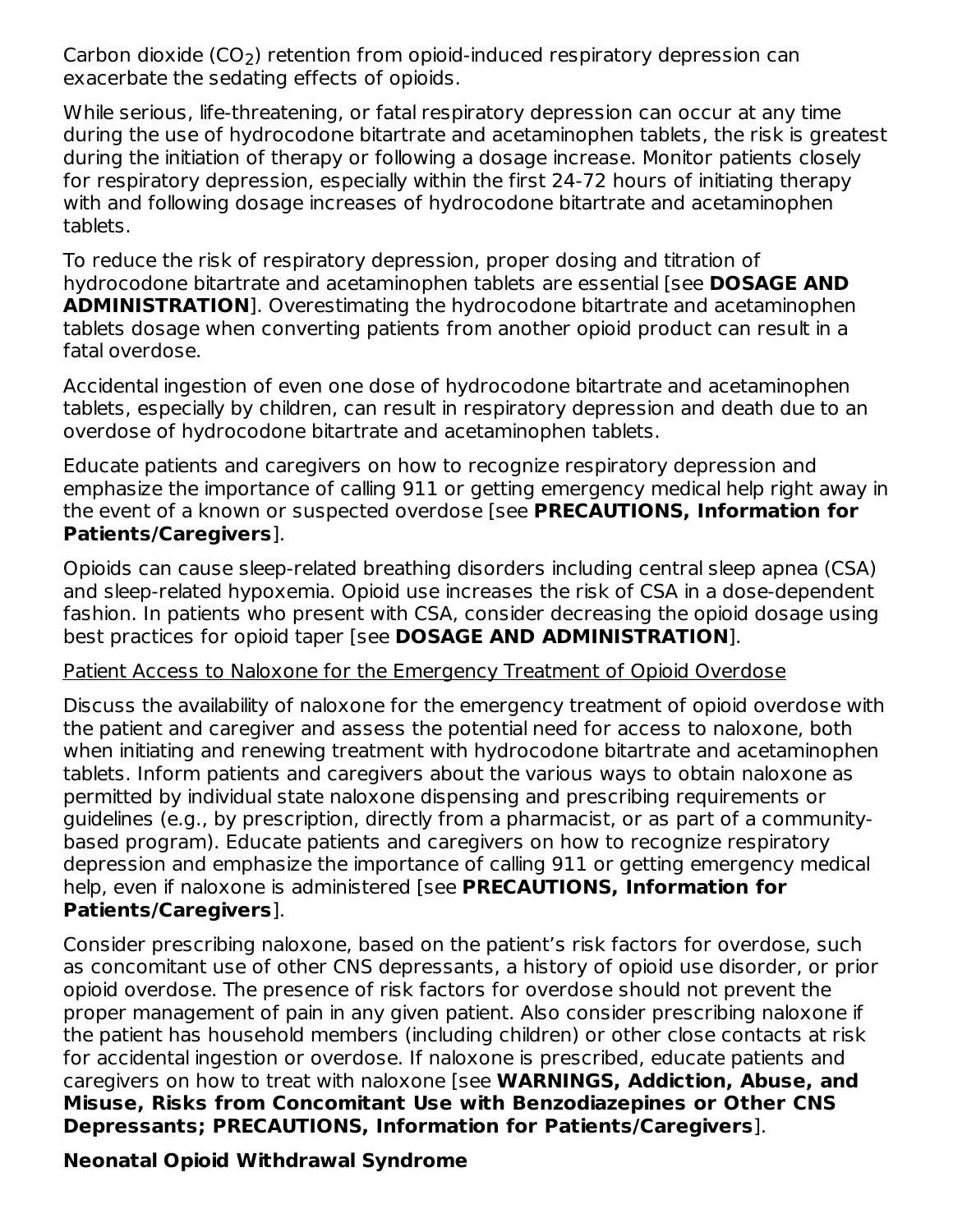Prolonged use of hydrocodone bitartrate and acetaminophen tablets during pregnancy can result in withdrawal in the neonate. Neonatal opioid withdrawal syndrome, unlike opioid withdrawal syndrome in adults, may be life-threatening if not recognized and treated, and requires management according to protocols developed by neonatology experts. Observe newborns for signs of neonatal opioid withdrawal syndrome and manage accordingly. Advise pregnant women using opioids for a prolonged period of the risk of neonatal opioid withdrawal syndrome and ensure that appropriate treatment will be available [see **PRECAUTIONS; Information for Patients**, **Pregnancy**].

### **Risks of Concomitant Use or Discontinuation of Cytochrome P450 3A4 Inhibitors and Inducers**

Concomitant use of hydrocodone bitartrate and acetaminophen tablets with a CYP3A4 inhibitor, such as macrolide antibiotics (e.g., erythromycin), azole-antifungal agents (e.g., ketoconazole), and protease inhibitors (e.g., ritonavir), may increase plasma concentrations of hydrocodone bitartrate and acetaminophen tablets and prolong opioid adverse reactions, and which may cause potentially fatal respiratory depression [see **WARNINGS**], particularly when an inhibitor is added after a stable dose of hydrocodone bitartrate and acetaminophen tablets is achieved. Similarly, discontinuation of a CYP3A4 inducer, such as rifampin, carbamazepine, and phenytoin, in hydrocodone bitartrate and acetaminophen tablets-treated patients may increase hydrocodone plasma concentrations and prolong opoid adverse reactions. When adding CYP3A4 inhibitors or discontinuing CYP3A4 inducers in hydrocodone bitartrate and acetaminophen tabletstreated patients, follow patients at frequent intervals and consider dosage reduction of hydrocodone bitartrate and acetaminophen tablets until stable drug effects are achieved [see **PRECAUTIONS; Drug Interactions**].

Concomitant use of hydrocodone bitartrate and acetaminophen tablets with CYP3A4 inducers or discontinuation of an CYP3A4 inhibitor could decrease hydrocodone plasma concentrations, decrease opioid efficacy or, possibly, lead to a withdrawal syndrome in a patient who had developed physical dependence to hydrocodone. When using hydrocodone bitartrate and acetaminophen tablets with CYP3A4 inducers or discontinuing CYP3A4 inhibitors, follow patients at frequent intervals and consider increasing the opioid dosage if needed to maintain adequate analgesia or if symptoms of opioid withdrawal occur [see **PRECAUTIONS; Drug Interactions**].

## **Risks from Concomitant Use with Benzodiazepines or Other CNS Depressants**

Profound sedation, respiratory depression, coma, and death may result from the concomitant use of hydrocodone bitartrate and acetaminophen tablets with benzodiazepines or other CNS depressants (e.g., non-benzodiazepine sedatives/hypnotics, anxiolytics, tranquilizers, muscle relaxants, general anesthetics, antipsychotics, other opioids, alcohol). Because of these risks, reserve concomitant prescribing of these drugs for use in patients for whom alternative treatment options are inadequate.

Observational studies have demonstrated that concomitant use of opioid analgesics and benzodiazepines increases the risk of drug-related mortality compared to use of opioid analgesics alone. Because of similar pharmacological properties, it is reasonable to expect similar risk with the concomitant use of other CNS depressant drugs with opioid analgesics [see **PRECAUTIONS; Drug Interactions**].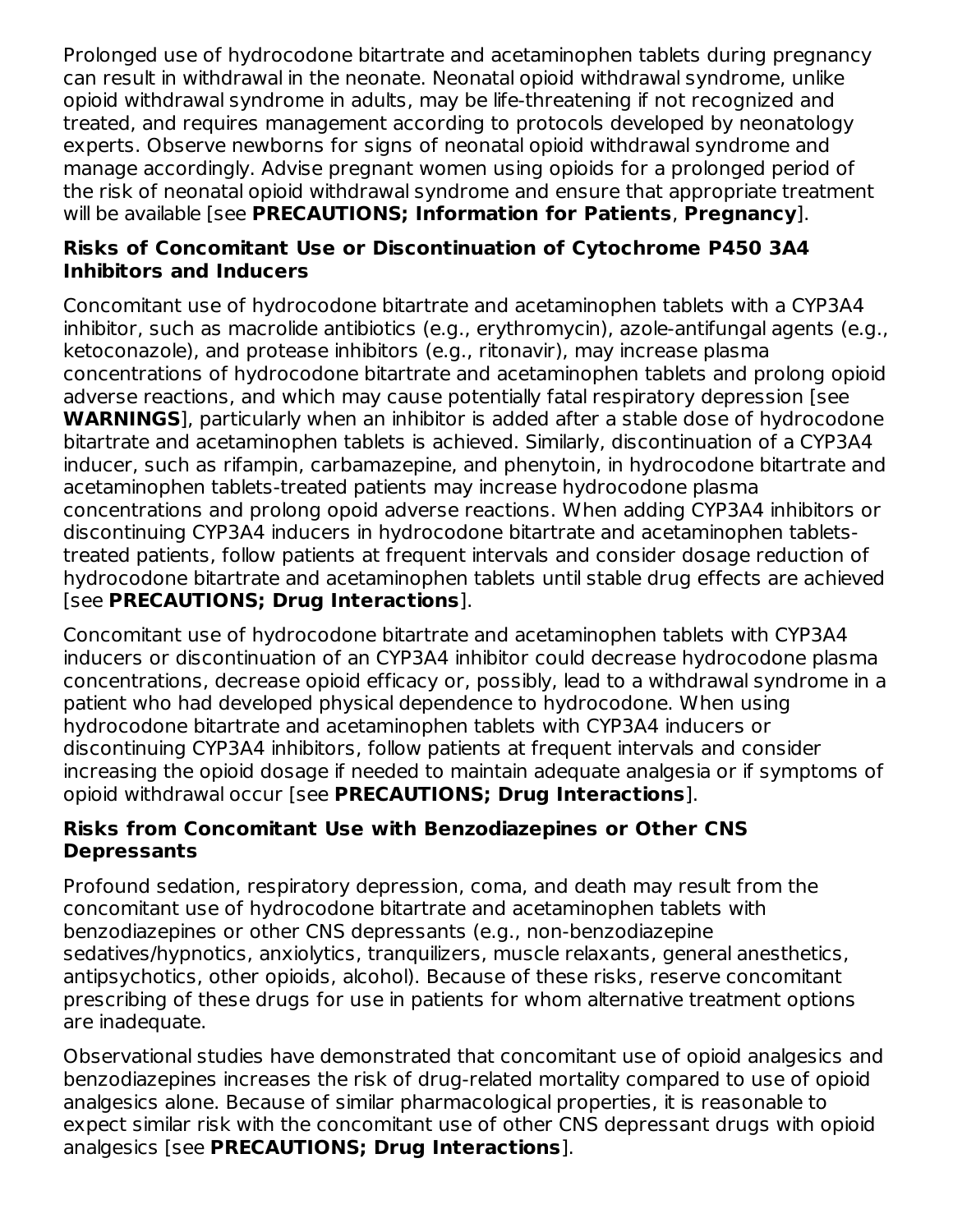If the decision is made to prescribe a benzodiazepine or other CNS depressant concomitantly with an opioid analgesic, prescribe the lowest effective dosages and minimum durations of concomitant use. In patients already receiving an opioid analgesic, prescribe a lower initial dose of the benzodiazepine or other CNS depressant than indicated in the absence of an opioid, and titrate based on clinical response. If an opioid analgesic is initiated in a patient already taking a benzodiazepine or other CNS depressant, prescribe a lower initial dose of the opioid analgesic, and titrate based on clinical response. Follow patients closely for signs and symptoms of respiratory depression and sedation.

#### If concomitant use is warranted, consider prescribing naloxone for the emergency treatment of opioid overdose [see **WARNINGS, Life-Threatening Respiratory Depression; DOSAGE AND ADMINISTRATION, Patient Access to Naloxone for the Emergency Treatment of Opioid Overdose**].

Advise both patients and caregivers about the risks of respiratory depression and sedation when hydrocodone bitartrate and acetaminophen tablets are used with benzodiazepines or other CNS depressants (including alcohol and illicit drugs). Advise patients not to drive or operate heavy machinery until the effects of concomitant use of the benzodiazepine or other CNS depressant have been determined. Screen patients for risk of substance use disorders, including opioid abuse and misuse, and warn them of the risk for overdose and death associated with the use of additional CNS depressants including alcohol and illicit drugs [see **PRECAUTIONS; Drug Interactions**, **Information for Patients**].

### **Life-Threatening Respiratory Depression in Patients with Chronic Pulmonary Disease or in Elderly, Cachectic, or Debilitated Patients**

The use of hydrocodone bitartrate and acetaminophen tablets in patients with acute or severe bronchial asthma in an unmonitored setting or in the absence of resuscitative equipment is contraindicated.

Patients with Chronic Pulmonary Disease: Hydrocodone bitartrate and acetaminophen tablet-treated patients with significant chronic obstructive pulmonary disease or cor pulmonale, and those with a substantially decreased respiratory reserve, hypoxia, hypercapnia, or pre-existing respiratory depression are at increased risk of decreased respiratory drive including apnea, even at recommended dosages of hydrocodone bitartrate and acetaminophen tablets [see **WARNINGS; Life-Threatening Respiratory Depression**].

#### Elderly, Cachectic, or Debilitated Patients: Life-threatening respiratory depression is more likely to occur in elderly, cachectic, or debilitated patients because they may have altered pharmacokinetics or altered clearance compared to younger, healthier patients [see **WARNINGS; Life-Threatening Respiratory Depression**].

Follow such patients closely, particularly when initiating and titrating hydrocodone bitartrate and acetaminophen tablets and when hydrocodone bitartrate and acetaminophen tablets is given concomitantly with other drugs that depress respiration [see **WARNINGS; Life-Threatening Respiratory Depression**]. Alternatively, consider the use of non-opioid analgesics in these patients.

# **Adrenal Insufficiency**

Cases of adrenal insufficiency have been reported with opioid use, more often following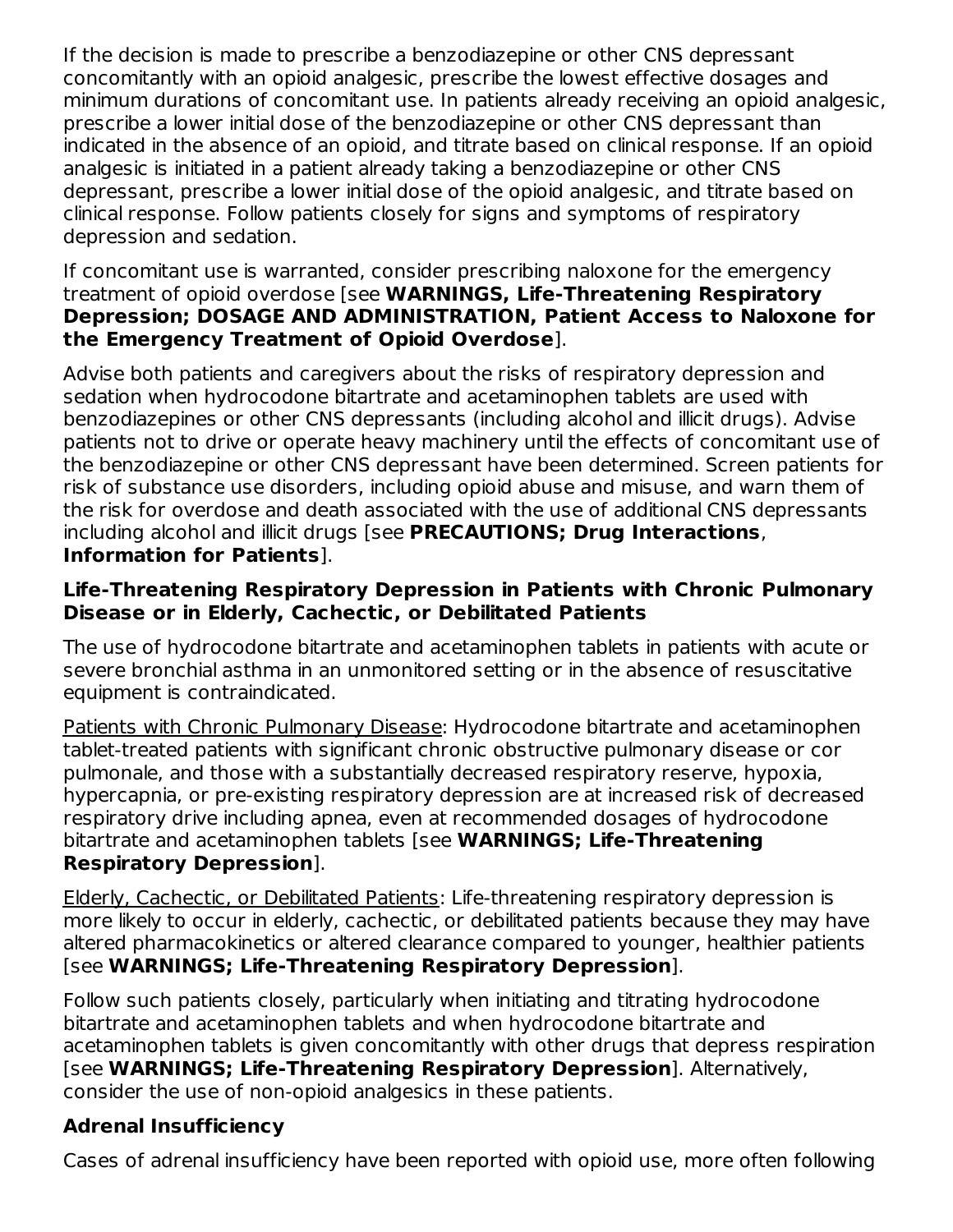greater than one month of use. Presentation of adrenal insufficiency may include nonspecific symptoms and signs including nausea, vomiting, anorexia, fatigue, weakness, dizziness, and low blood pressure. If adrenal insufficiency is suspected, confirm the diagnosis with diagnostic testing as soon as possible. If adrenal insufficiency is diagnosed, treat with physiologic replacement doses of corticosteroids. Wean the patient off of the opioid to allow adrenal function to recover and continue corticosteroid treatment until adrenal function recovers. Other opioids may be tried as some cases reported use of a different opioid without recurrence of adrenal insufficiency. The information available does not identify any particular opioids as being more likely to be associated with adrenal insufficiency.

## **Severe Hypotension**

Hydrocodone bitartrate and acetaminophen tablets may cause severe hypotension including orthostatic hypotension and syncope in ambulatory patients. There is increased risk in patients whose ability to maintain blood pressure has already been compromised by a reduced blood volume or concurrent administration of certain CNS depressant drugs (e.g., phenothiazines or general anesthetics) [see **PRECAUTIONS; Drug Interactions**]. Follow these patients for signs of hypotension after initiating or titrating the dosage of hydrocodone bitartrate and acetaminophen tablets. In patients with circulatory shock hydrocodone bitartrate and acetaminophen tablets may cause vasodilatation that can further reduce cardiac output and blood pressure. Avoid the use of hydrocodone bitartrate and acetaminophen tablets with circulatory shock.

# **Hepatotoxicity**

Acetaminophen has been associated with cases of acute liver failure, at times resulting in liver transplant and death. Most of the cases of liver injury are associated with the use of acetaminophen at doses that exceed 4,000 milligrams per day, and often involve more than one acetaminophen-containing product. The excessive intake of acetaminophen may be intentional to cause self-harm or unintentional as patients attempt to obtain more pain relief or unknowingly take other acetaminophen-containing products.

The risk of acute liver failure is higher in individuals with underlying liver disease and in individuals who ingest alcohol while taking acetaminophen.

Instruct patients to look for acetaminophen or APAP on package labels and not to use more than one product that contains acetaminophen. Instruct patients to seek medical attention immediately upon ingestion of more than 4,000 milligrams of acetaminophen per day, even if they feel well.

## **Serious Skin Reactions**

Rarely, acetaminophen may cause serious skin reactions such as acute generalized exanthematous pustulosis (AGEP), Stevens-Johnson Syndrome (SJS), and toxic epidermal necrolysis (TEN), which can be fatal. Patients should be informed about the signs of serious skin reactions, and use of the drug should be discontinued at the first appearance of skin rash or any other sign of hypersensitivity.

# **Hypersensitivity/Anaphylaxis**

There have been post-marketing reports of hypersensitivity and anaphylaxis associated with the use of acetaminophen. Clinical signs included swelling of the face, mouth, and throat, respiratory distress, urticaria, rash, pruritus, and vomiting. There were infrequent reports of life-threatening anaphylaxis requiring emergency medical attention.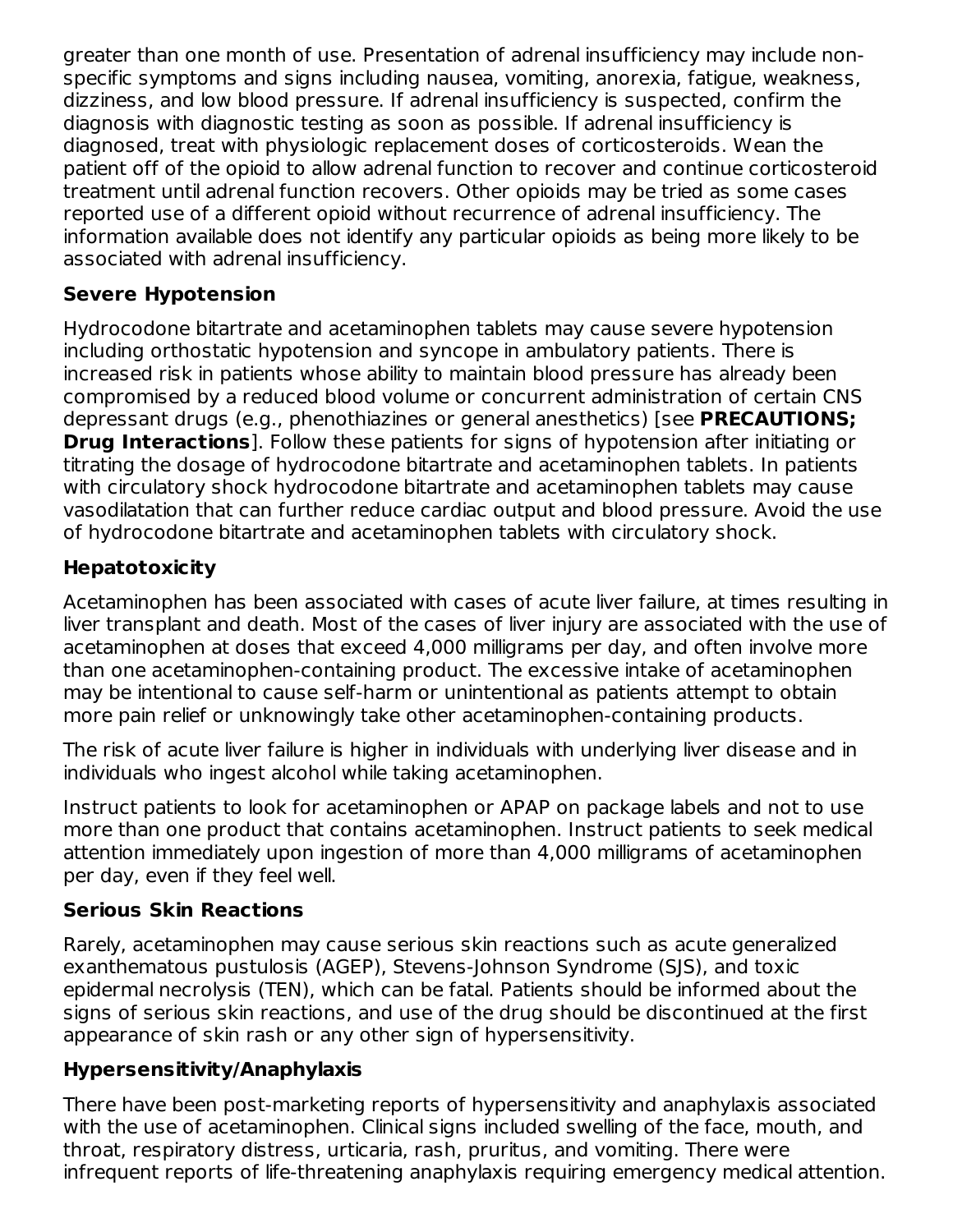Instruct patients to discontinue hydrocodone bitartrate and acetaminophen tablets immediately and seek medical care if they experience these symptoms. Do not prescribe hydrocodone bitartrate and acetaminophen tablets for patients with acetaminophen allergy [see **PRECAUTIONS; Information for Patients/Caregivers**.

### **Risks of Use in Patients with Increased Intracranial Pressure, Brain Tumors, Head Injury, or Impaired Consciousness**

In patients who may be susceptible to the intracranial effects of CO<sub>2</sub> retention (e.g., those with evidence of increased intracranial pressure or brain tumors), hydrocodone bitartrate and acetaminophen tablets may reduce respiratory drive, and the resultant  $\mathsf{CO}_2$  retention can further increase intracranial pressure. Follow such patients for signs of sedation and respiratory depression, particularly when initiating therapy with hydrocodone bitartrate and acetaminophen tablets.

Opioids may also obscure the clinical course in a patient with a head injury. Avoid the use of hydrocodone bitartrate and acetaminophen tablets in patients with impaired consciousness or coma.

## **Risks of Use in Patients with Gastrointestinal Conditions**

Hydrocodone bitartrate and acetaminophen tablets are contraindicated in patients with gastrointestinal obstruction, including paralytic ileus.

The administration of hydrocodone bitartrate and acetaminophen tablets or other opioids may obscure the diagnosis or clinical course in patients with acute abdominal conditions.

Hydrocodone may cause spasm of the sphincter of Oddi. Opioids may cause increases in serum amylase. Monitor patients with biliary tract disease, including acute pancreatitis, for worsening symptoms.

# **Increased Risk of Seizures in Patients with Seizure Disorders**

The hydrocodone in hydrocodone bitartrate and acetaminophen tablets may increase the frequency of seizures in patients with seizure disorders, and may increase the risk of seizures occurring in other clinical settings associated with seizures. Follow patients with a history of seizure disorders for worsened seizure control during hydrocodone bitartrate and acetaminophen tablet therapy.

## **Withdrawal**

Do not abruptly discontinue hydrocodone bitartrate and acetaminophen tablets in a patient physically dependent on opioids. When discontinuing hydrocodone bitartrate and acetaminophen tablets in a physically dependent patient, gradually taper the dosage. Rapid tapering of hydrocodone bitartrate and acetaminophen tablets in a patient physically dependent on opioids may lead to a withdrawal syndrome and return of pain [see **DOSAGE AND ADMINISTRATION, DRUG ABUSE AND DEPENDENCE**].

Additionally, avoid the use of mixed agonist/antagonist (e.g., pentazocine, nalbuphine, and butorphanol) or partial agonist (e.g., buprenorphine) analgesics in patients who are receiving a full opioid agonist analgesic, including hydrocodone bitartrate and acetaminophen tablets. In these patients, mixed agonist/antagonist and partial agonist analgesics may reduce the analgesic effect and/or precipitate withdrawal symptoms [see **PRECAUTIONS; Drug Interactions**].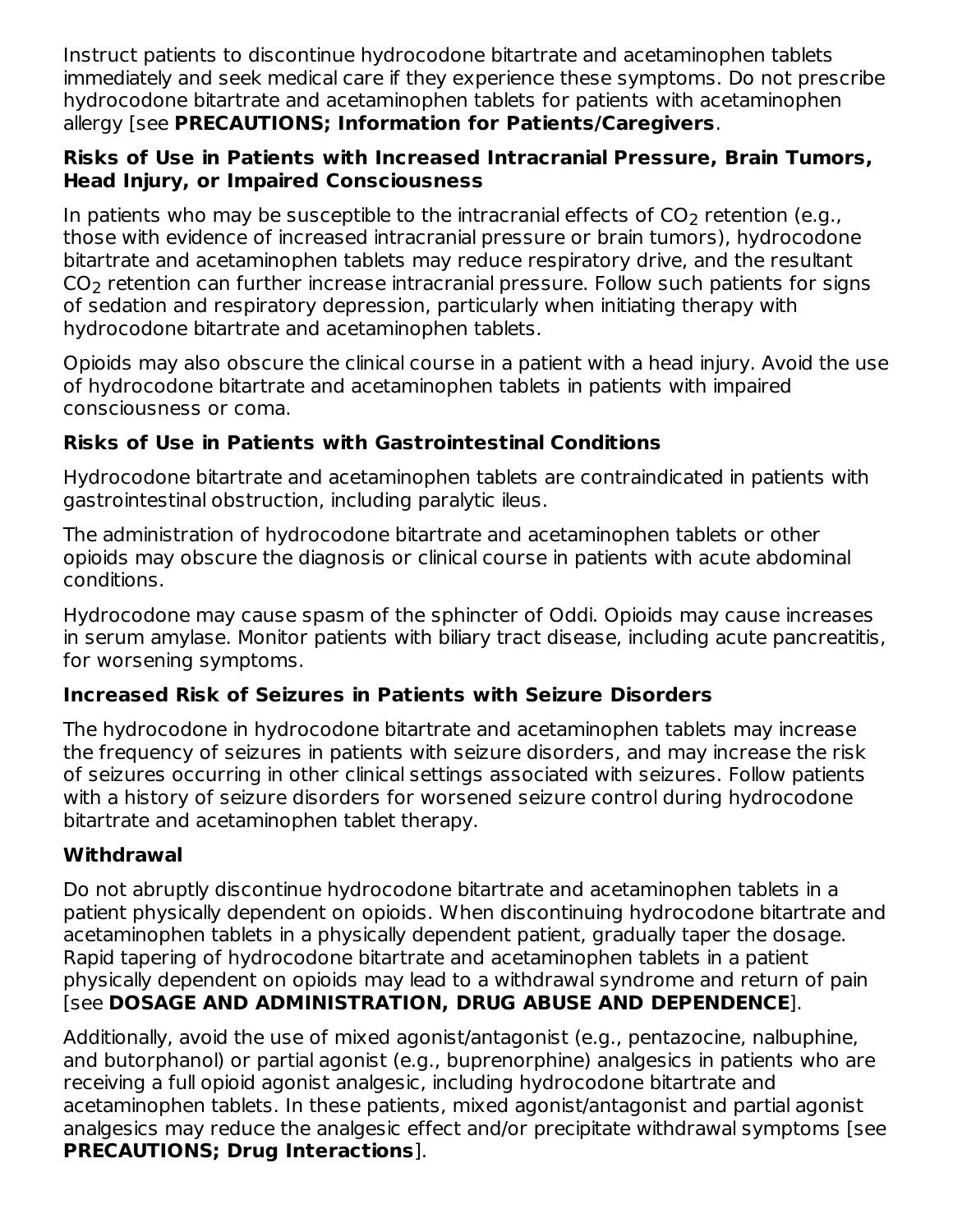## **PRECAUTIONS**

## **Risks of Driving and Operating Machinery**

Hydrocodone bitartrate and acetaminophen tablets may impair the mental or physical abilities needed to perform potentially hazardous activities such as driving a car or operating machinery. Warn patients not to drive or operate dangerous machinery unless they are tolerant to the effects of hydrocodone bitartrate and acetaminophen tablets and know how they will react to the medication [see **PRECAUTIONS; Information for Patients/Caregivers**].

### **Information for Patients/Caregivers**

Advise the patient to read the FDA-approved patient labeling (Medication Guide).

#### Storage and Disposal:

Because of the risks associated with accidental ingestion, misuse, and abuse, advise patients to store hydrocodone bitartrate and acetaminophen tablets securely, out of sight and reach of children, and in a location not accessible by others, including visitors to the home [see **WARNINGS, DRUG ABUSE AND DEPENDENCE**]. Inform patients that leaving hydrocodone bitartrate and acetaminophen tablets unsecured can pose a deadly risk to others in the home.

Advise patients and caregivers that when medicines are no longer needed, they should be disposed of promptly. Expired, unwanted, or unused hydrocodone bitartrate and acetaminophen tablets should be disposed of by flushing the unused medication down the toilet if a drug take-back option is not readily available. Inform patients that they can visit www.fda.gov/drugdisposal for a complete list of medicines recommended for disposal by flushing, as well as additional information on disposal of unused medicines.

#### Addiction, Abuse, and Misuse

Inform patients that the use of hydrocodone bitartrate and acetaminophen tablets, even when taken as recommended, can result in addiction, abuse, and misuse, which can lead to overdose and death [see **WARNINGS**]. Instruct patients not to share hydrocodone bitartrate and acetaminophen tablets with others and to take steps to protect hydrocodone bitartrate and acetaminophen tablets from theft or misuse.

#### Life-Threatening Respiratory Depression

Inform patients of the risk of life-threatening respiratory depression, including information that the risk is greatest when starting hydrocodone bitartrate and acetaminophen tablets or when the dosage is increased, and that it can occur even at recommended dosages.

Educate patients and caregivers on how to recognize respiratory depression and emphasize the importance of calling 911 or getting emergency medical help right away in the event of a known or suspected overdose [see **WARNINGS, Life Threatening Respiratory Depression**].

#### Patient Access to Naloxone for the Emergency Treatment of Opioid Overdose

Discuss with the patient and caregiver the availability of naloxone for the emergency treatment of opioid overdose, both when initiating and renewing treatment with hydrocodone bitartrate and acetaminophen tablets. Inform patients and caregivers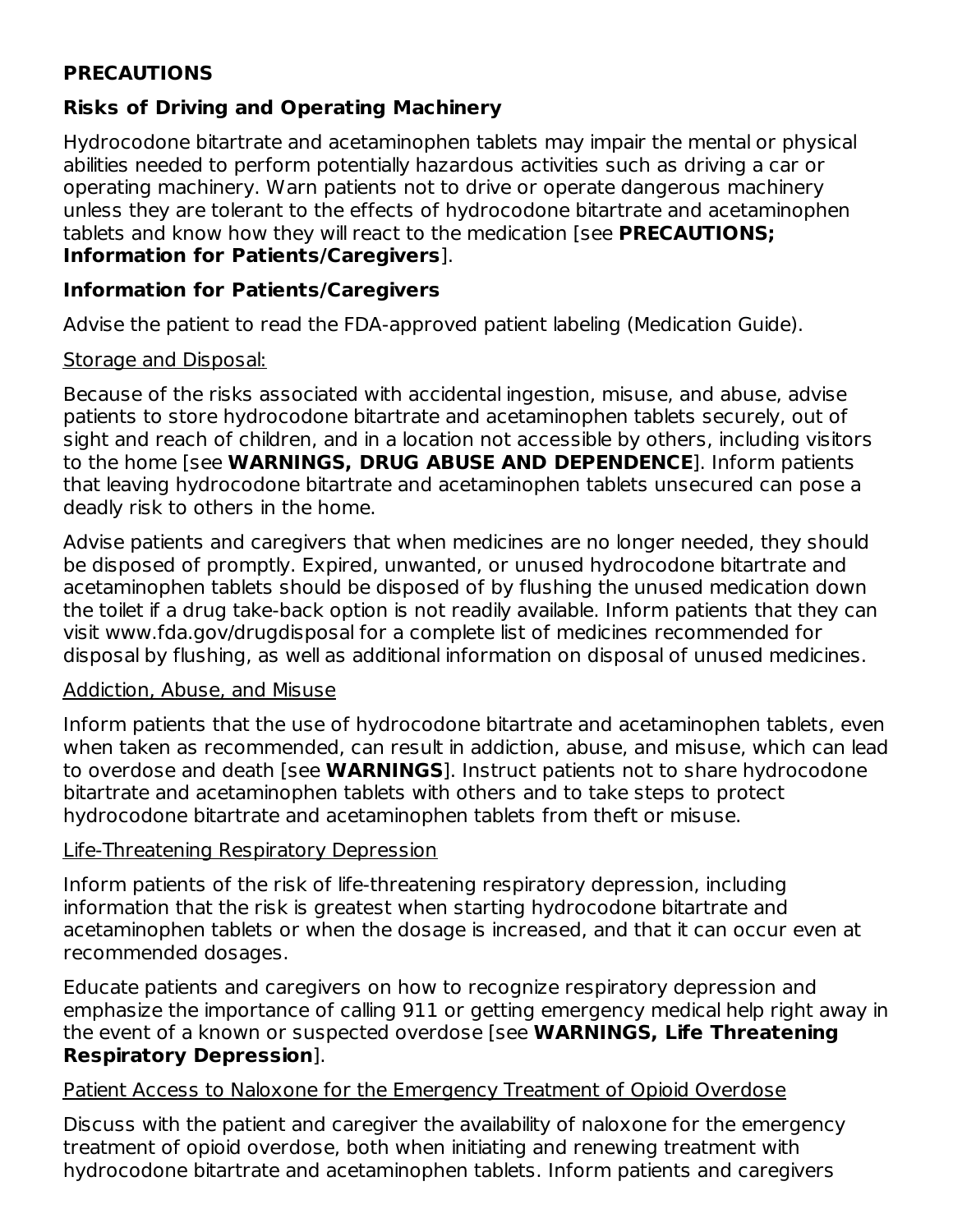about the various ways to obtain naloxone as permitted by individual state naloxone dispensing and prescribing requirements or guidelines (e.g., by prescription, directly from a pharmacist, or as part of a community-based program) [see **WARNINGS, Life-Threatening Respiratory Depression; DOSAGE AND ADMINISTRATION**].

Educate patients and caregivers on how to recognize the signs and symptoms of an overdose.

Explain to patients and caregivers that naloxone's effects are temporary, and that they must call 911 or get emergency medical help right away in all cases of known or suspected opioid overdose, even if naloxone is administered [see **OVERDOSAGE**].

If naloxone is prescribed, also advise patients and caregivers:

- How to treat with naloxone in the event of an opioid overdose
- To tell family and friends about their naloxone and to keep it in a place where family and friends can access it in an emergency
- To read the Patient Information (or other educational material) that will come with their naloxone. Emphasize the importance of doing this before an opioid emergency happens, so the patient and caregiver will know what to do.

### Accidental Ingestion

Inform patients that accidental ingestion, especially by children, may result in respiratory depression or death [see **WARNINGS**].

#### Interactions with Benzodiazepines and Other CNS Depressants

Inform patients and caregivers that potentially fatal additive effects may occur if hydrocodone bitartrate and acetaminophen tablets are used with benzodiazepines and other CNS depressants, including alcohol, and not to use these concomitantly unless supervised by a healthcare provider [see **WARNINGS**, **PRECAUTIONS; Drug Interactions**].

#### Serotonin Syndrome

Inform patients that hydrocodone bitartrate and acetaminophen tablets could cause a rare but potentially life-threatening condition resulting from concomitant administration of serotonergic drugs. Warn patients of the symptoms of serotonin syndrome and to seek medical attention right away if symptoms develop. Instruct patients to inform their healthcare providers if they are taking, or plan to take serotonergic medications [see **PRECAUTIONS; Drug Interactions**].

#### Monoamine Oxidase Inhibitor (MAOI) Interaction

Inform patients to avoid taking hydrocodone bitartrate and acetaminophen tablets while using any drugs that inhibit monoamine oxidase. Patients should not start MAOIs while taking hydrocodone bitartrate and acetaminophen tablets [see **PRECAUTIONS; Drug Interactions**].

#### Adrenal Insufficiency

Inform patients that hydrocodone bitartrate and acetaminophen tablets could cause adrenal insufficiency, a potentially life-threatening condition. Adrenal insufficiency may present with non-specific symptoms and signs such as nausea, vomiting, anorexia, fatigue, weakness, dizziness, and low blood pressure. Advise patients to seek medical attention if they experience a constellation of these symptoms [see **WARNINGS**].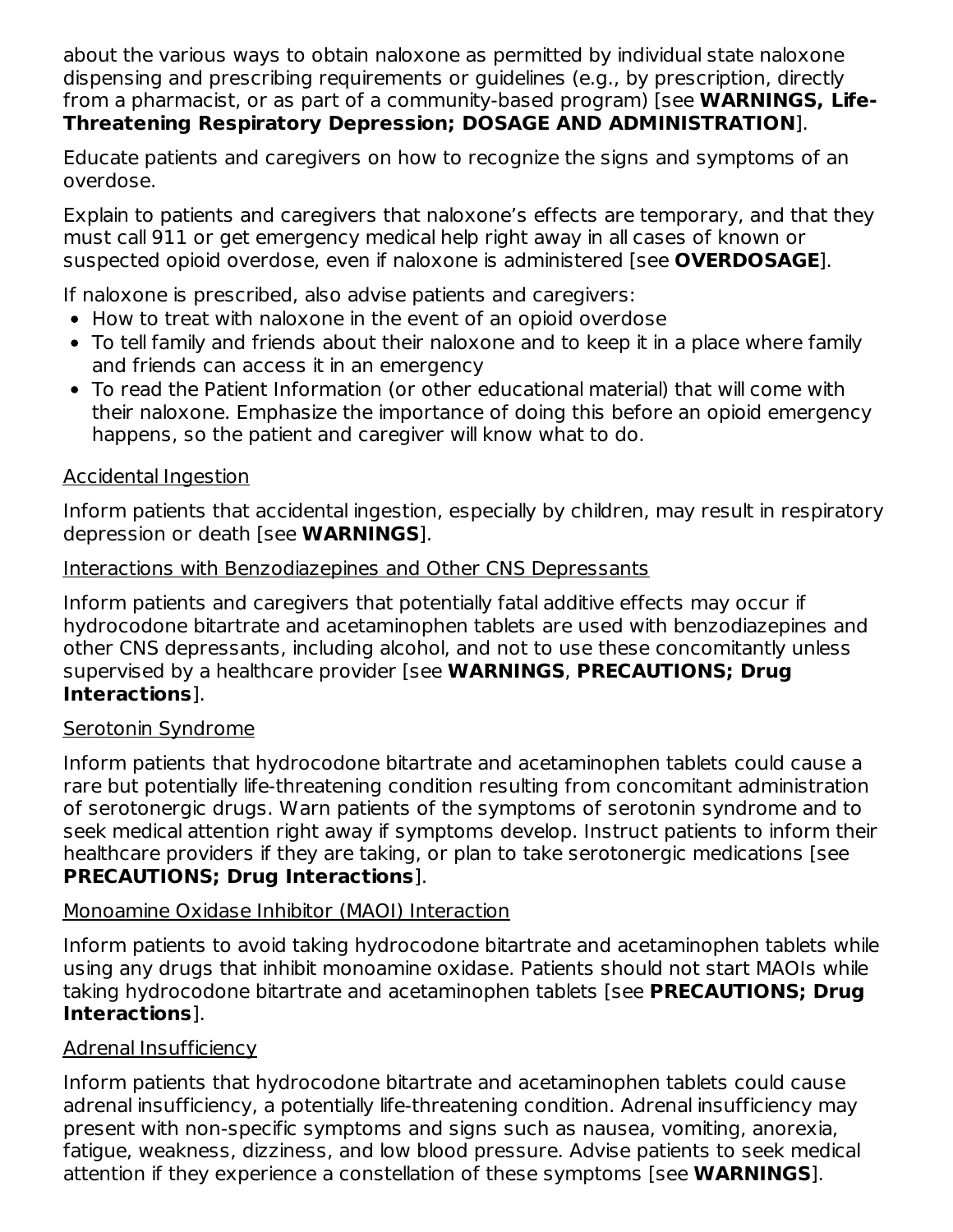#### Important Administration Instructions

Instruct patients how to properly take hydrocodone bitartrate and acetaminophen tablets [see **DOSAGE AND ADMINISTRATION**, **WARNINGS**].

### Important Discontinuation Instructions

In order to avoid developing withdrawal symptoms, instruct patients not to discontinue hydrocodone bitartrate and acetaminophen tablets without first discussing a tapering plan with the prescriber [see **DOSAGE AND ADMINISTRATION**]

#### Maximum Daily Dose of Acetaminophen

Inform patients not to take more than 4000 milligrams of acetaminophen per day. Advise patients to call their prescriber if they take more than the recommended dose.

#### Hypotension

Inform patients that hydrocodone bitartrate and acetaminophen tablets may cause orthostatic hypotension and syncope. Instruct patients how to recognize symptoms of low blood pressure and how to reduce the risk of serious consequences should hypotension occur (e.g., sit or lie down, carefully rise from a sitting or lying position) [see **WARNINGS**].

#### Anaphylaxis

Inform patients that anaphylaxis has been reported with ingredients contained in hydrocodone bitartrate and acetaminophen tablets. Advise patients how to recognize such a reaction and when to seek medical attention [see **CONTRAINDICATIONS**, **ADVERSE REACTIONS**].

#### **Pregnancy**

## Neonatal Opioid Withdrawal Syndrome

Inform female patients of reproductive potential that prolonged use of hydrocodone bitartrate and acetaminophen tablets during pregnancy can result in neonatal opioid withdrawal syndrome, which may be life-threatening if not recognized and treated [see **WARNINGS, PRECAUTIONS; Pregnancy**].

#### Embryo-Fetal Toxicity

Inform female patients of reproductive potential that hydrocodone bitartrate and acetaminophen tablets can cause fetal harm and to inform their healthcare provider of a known or suspected pregnancy [see **PRECAUTIONS; Pregnancy**].

#### Lactation

Advise nursing mothers to monitor infants for increased sleepiness (more than usual), breathing difficulties, or limpness. Instruct nursing mothers to seek immediate medical care if they notice these signs [see **PRECAUTIONS; Nursing Mothers**].

#### Infertility

Inform patients that chronic use of opioids may cause reduced fertility. It is not known whether these effects on fertility are reversible [see **ADVERSE REACTIONS**].

#### Driving or Operating Heavy Machinery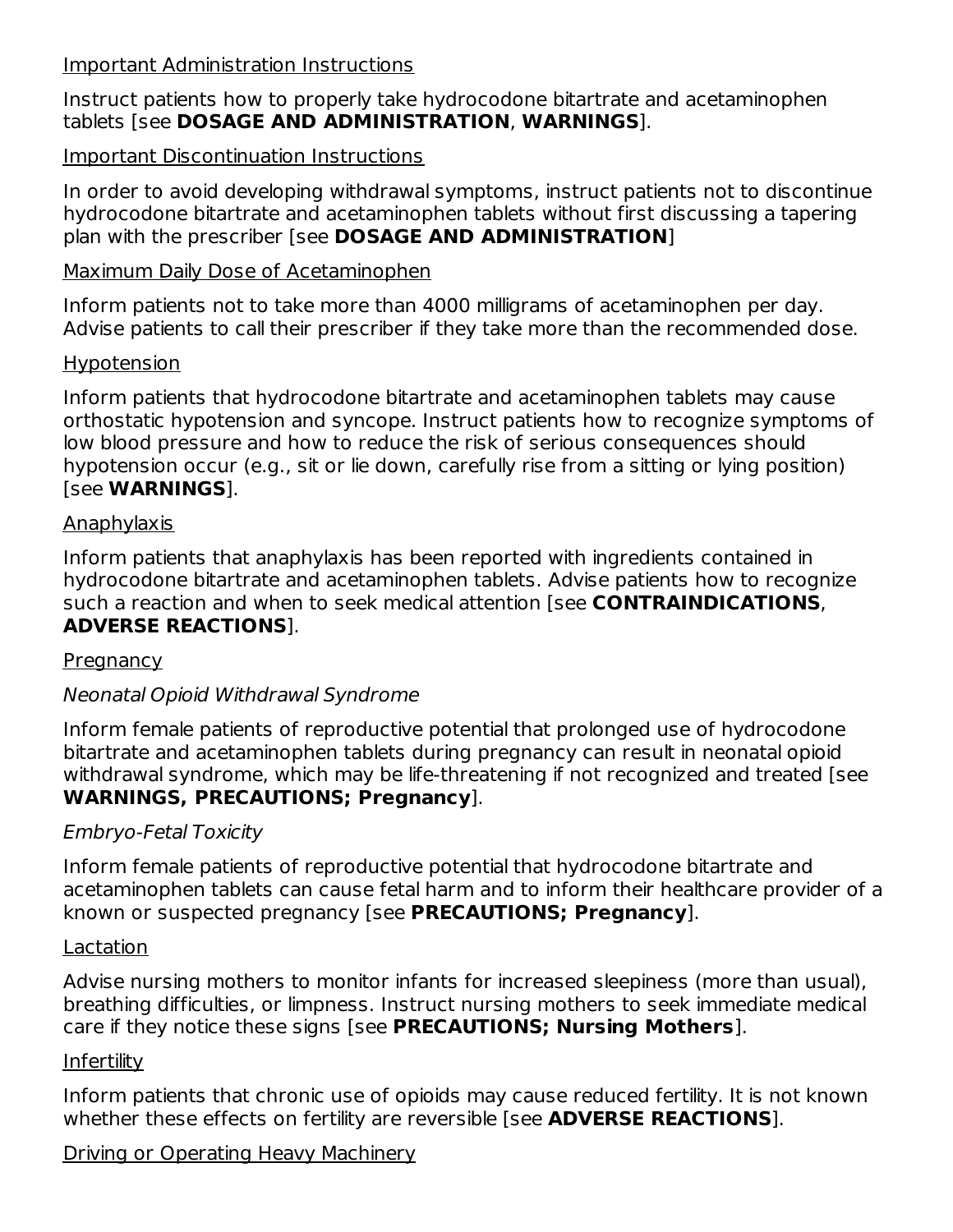Inform patients that hydrocodone bitartrate and acetaminophen tablets may impair the ability to perform potentially hazardous activities such as driving a car or operating heavy machinery. Advise patients not to perform such tasks until they know how they will react to the medication [see **WARNINGS**].

### **Constipation**

Advise patients of the potential for severe constipation, including management instructions and when to seek medical attention [see **ADVERSE REACTIONS**, **CLINICAL PHARMACOLOGY**].

## **Laboratory Tests**

In patients with severe hepatic or renal disease, effects of therapy should be followed with serial liver and/or renal function tests.

# **Drug Interactions**

### Inhibitors of CYP3A4 and CYP2D6

The concomitant use of hydrocodone bitartrate and acetaminophen tablets and CYP3A4 inhibitors, such as macrolide antibiotics (e.g., erythromycin), azole-antifungal agents (e.g. ketoconazole), and protease inhibitors (e.g., ritonavir), can increase the plasma concentration of the hydrocodone from hydrocodone bitartrate and acetaminophen tablets, resulting in increased or prolonged opioid effects. These effects could be more pronounced with concomitant use of hydrocodone bitartrate and acetaminophen tablets and both CYP3A4 and CYP2D6 inhibitors, particularly when an inhibitor is added after a stable dose of hydrocodone bitartrate and acetaminophen tablets is achieved [see **WARNINGS**].

After stopping a CYP3A4 inhibitor, as the effects of the inhibitor decline, the hydrocodone plasma concentration will decrease [see **CLINICAL PHARMACOLOGY**], resulting in decreased opioid efficacy or a withdrawal syndrome in patients who had developed physical dependence to hydrocodone bitartrate and acetaminophen tablets.

If concomitant use is necessary, consider dosage reduction of hydrocodone bitartrate and acetaminophen tablets until stable drug effects are achieved. Follow patients for respiratory depression and sedation at frequent intervals. If a CYP3A4 inhibitor is discontinued, consider increasing the hydrocodone bitartrate and acetaminophen tablets dosage until stable drug effects are achieved. Follow for signs or symptoms of opioid withdrawal.

## Inducers of CYP3A4

The concomitant use of hydrocodone bitartrate and acetaminophen tablets and CYP3A4 inducers, such as rifampin, carbamazepine, and phenytoin, can decrease the plasma concentration of hydrocodone [see **CLINICAL PHARMACOLOGY**], resulting in decreased efficacy or onset of a withdrawal syndrome in patients who have developed physical dependence to hydrocodone [see **WARNINGS**].

After stopping a CYP3A4 inducer, as the effects of the inducer decline, the hydrocodone plasma concentration will increase [see **CLINICAL PHARMACOLOGY**], which could increase or prolong both the therapeutic effects and adverse reactions, and may cause serious respiratory depression.

If concomitant use is necessary, consider increasing the hydrocodone bitartrate and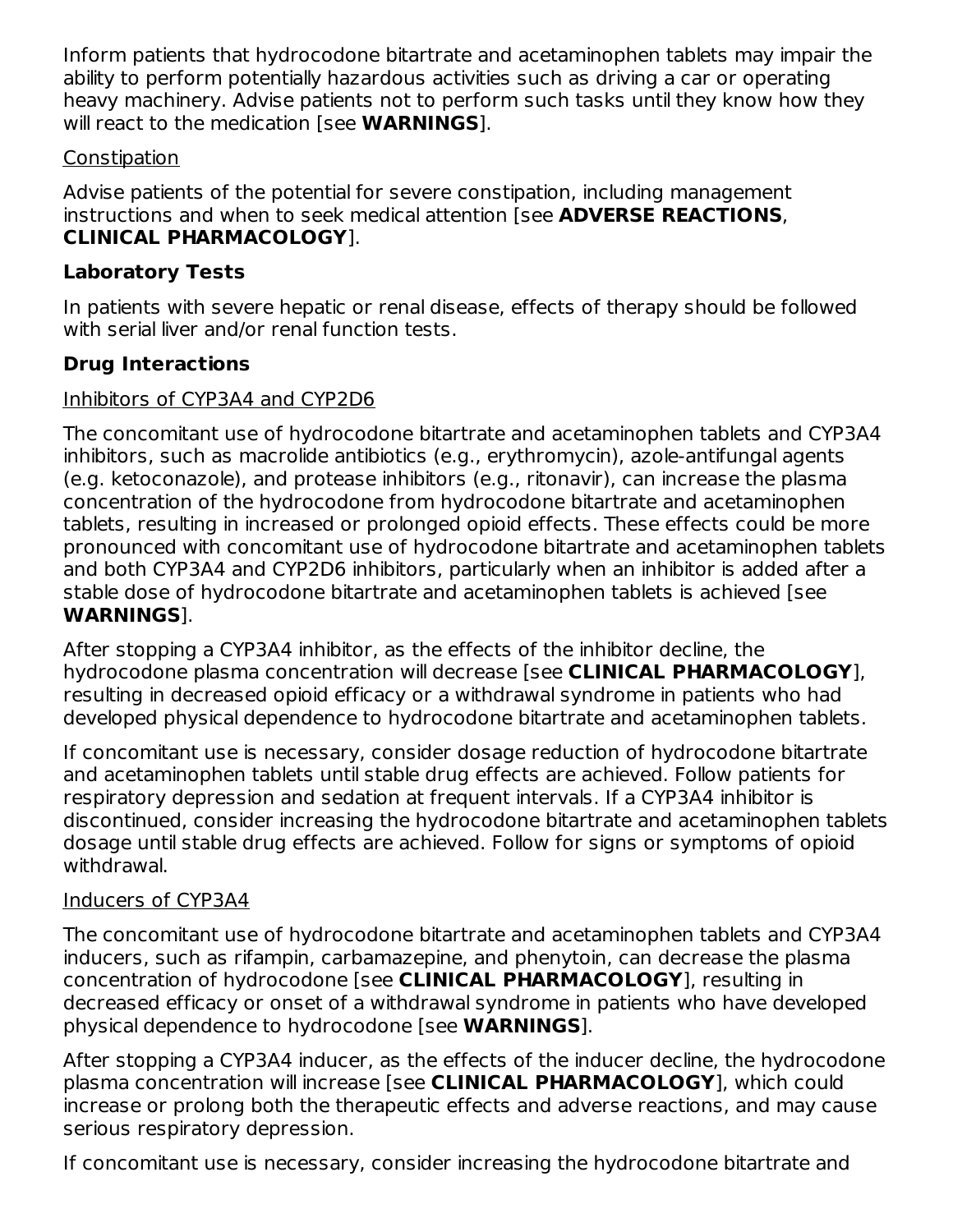acetaminophen tablets dosage until stable drug effects are achieved. Follow the patient for signs and symptoms of opioid withdrawal. If a CYP3A4 inducer is discontinued, consider hydrocodone bitartrate and acetaminophen tablets dosage reduction and follow for signs of respiratory depression.

#### Benzodiazepines and Other CNS Depressants

Due to additive pharmacologic effect, the concomitant use of benzodiazepines and other CNS depressants, such as benzodiazepines and other sedative hypnotics, anxiolytics, and tranquilizers, muscle relaxants, general anesthetics, antipsychotics, and other opioids, including alcohol, can increase the risk of hypotension, respiratory depression, profound sedation, coma, and death.

Reserve concomitant prescribing of these drugs for use in patients for whom alternative treatment options are inadequate. Limit dosages and durations to the minimum required. Follow patients closely for signs of respiratory depression and sedation. If concomitant use is warranted, consider prescribing naloxone for the emergency treatment of opioid overdose [see **WARNINGS**].

#### Serotonergic Drugs

The concomitant use of opioids with other drugs that affect the serotonergic neurotransmitter system, such as selective serotonin reuptake inhibitors (SSRIs), serotonin and norepinephrine reuptake inhibitors (SNRIs), tricyclic antidepressants (TCAs), triptans, 5-HT3 receptor antagonists, drugs that affect the serotonin neurotransmitter system (e.g., mirtazapine, trazodone, tramadol), certain muscle relaxants (i.e., cyclobenzaprine, metaxalone), monoamine oxidase (MAO) inhibitors (those intended to treat psychiatric disorders and also others, such as linezolid and intravenous methylene blue), has resulted in serotonin syndrome [see **PRECAUTIONS; Information for Patients**].

If concomitant use is warranted, carefully follow the patient, particularly during treatment initiation and dose adjustment. Discontinue hydrocodone bitartrate and acetaminophen tablets if serotonin syndrome is suspected.

#### Monoamine Oxidase Inhibitors (MAOIs)

The concomitant use of opioids and MAOIs, such as phenelzine, tranylcypromine, or linezolid, may manifest as serotonin syndrome, or opioid toxicity (e.g., respiratory depression, coma) [see **WARNINGS**].

The use of hydrocodone bitartrate and acetaminophen tablets is not recommended for patients taking MAOIs or within 14 days of stopping such treatment.

If urgent use of an opioid is necessary, use test doses and frequent titration of small doses to treat pain while closely monitoring blood pressure and signs and symptoms of CNS and respiratory depression.

#### Mixed Agonist/Antagonist and Partial Agonist Opioid Analgesics

The concomitant use of opioids with other opioid analgesics, such as butorphanol, nalbuphine, pentazocine, may reduce the analgesic effect of hydrocodone bitartrate and acetaminophen tablets and/or precipitate withdrawal symptoms.

Advise patient to avoid concomitant use of these drugs.

Muscle Relaxants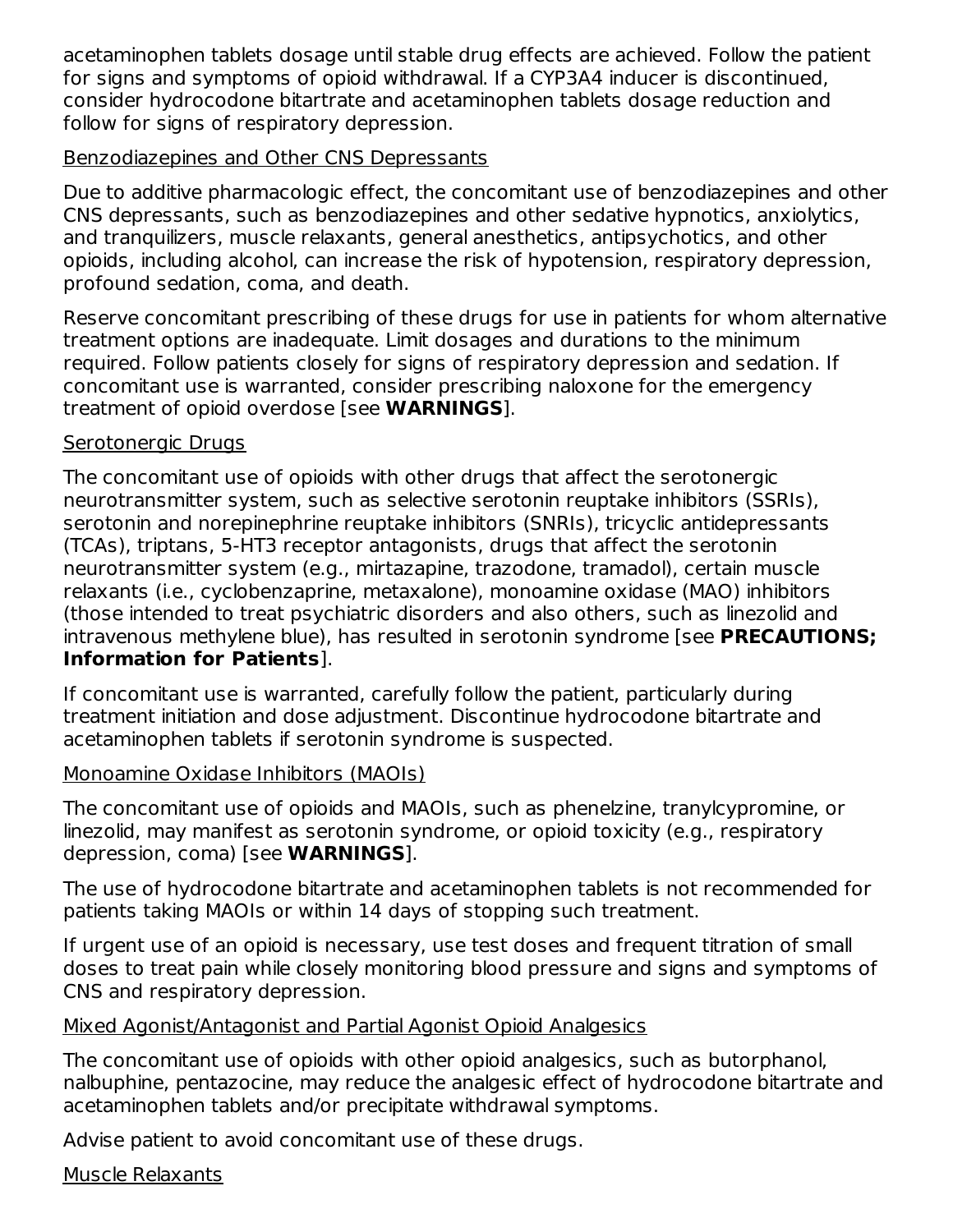Hydrocodone bitartrate and acetaminophen tablets may enhance the neuromuscular blocking action of skeletal muscle relaxants and produce an increased degree of respiratory depression.

If concomitant use is warranted, monitor patients for signs of respiratory depression that may be greater than otherwise expected and decrease the dosage of hydrocodone bitartrate and acetaminophen tablets and/or the muscle relaxant as necessary. Due to the risk of respiratory depression with concomitant use of skeletal muscle relaxants and opioids, consider prescribing naloxone for the emergency treatment of opioid overdose [see **WARNINGS**].

#### **Diuretics**

Opioids can reduce the efficacy of diuretics by inducing the release of antidiuretic hormone.

If concomitant use is warranted, follow patients for signs of diminished diuresis and/or effects on blood pressure and increase the dosage of the diuretic as needed.

## Anticholinergic Drugs

The concomitant use of anticholinergic drugs may increase risk of urinary retention and/or severe constipation, which may lead to paralytic ileus.

If concomitant use is warranted, follow patients for signs and symptoms of urinary retention or reduced gastric motility when hydrocodone bitartrate and acetaminophen tablets are used concomitantly with anticholinergic drugs.

## **Drug/Laboratory Test Interactions**

Acetaminophen may produce false-positive test results for urinary 5 hydroxyindoleacetic acid.

## **Carcinogenesis, Mutagenesis, Impairment of Fertility**

#### Carcinogenesis

Long-term studies to evaluate the carcinogenic potential of the combination of hydrocodone bitartrate and acetaminophen tablets have not been conducted.

Long-term studies in mice and rats have been completed by the National Toxicology Program to evaluate the carcinogenic potential of acetaminophen. In 2-year feeding studies, F344/N rats and B6C3F1 mice were fed a diet containing acetaminophen up to 6000 ppm. Female rats demonstrated equivocal evidence of carcinogenic activity based on increased incidences of mononuclear cell leukemia at 0.8 times the maximum human daily dose (MHDD) of 4 grams/day, based on a body surface area comparison. In contrast, there was no evidence of carcinogenic activity in male rats that received up to 0.7 times or mice at up to 1.2-1.4 times the MHDD, based on a body surface area comparison.

#### Mutagenesis

In the published literature, acetaminophen has been reported to be clastogenic when administered at 1500 mg/kg/day to the rat model (3.6-times the MHDD, based on a body surface area comparison). In contrast, no clastogenicity was noted at a dose of 750 mg/kg/day (1.8-times the MHDD, based on a body surface area comparison), suggesting a threshold effect.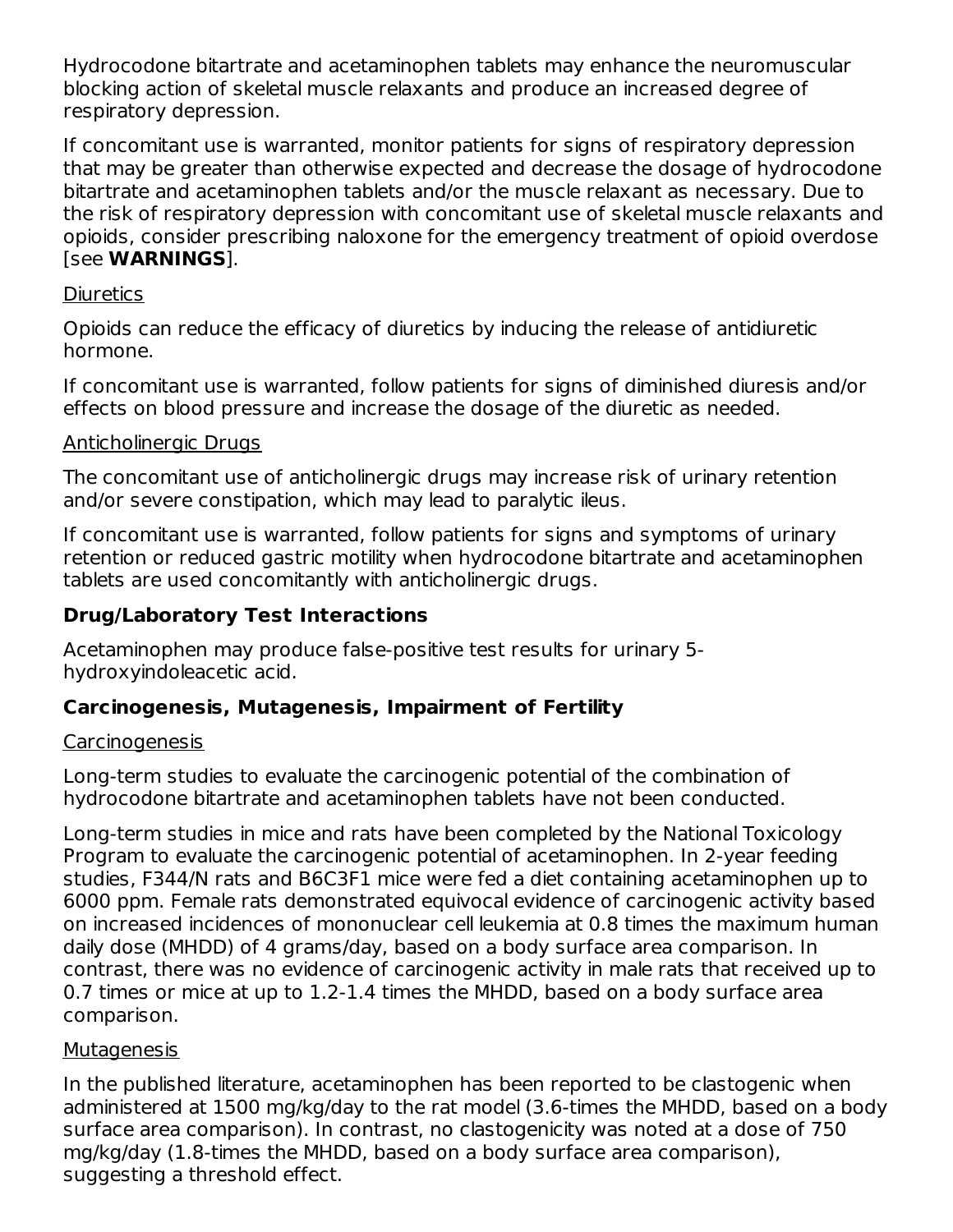#### Impairment of Fertility

In studies conducted by the National Toxicology Program, fertility assessments with acetaminophen have been completed in Swiss CD-1 mice via a continuous breeding study. There were no effects on fertility parameters in mice consuming up to 1.7 times the MHDD of acetaminophen, based on a body surface area comparison. Although there was no effect on sperm motility or sperm density in the epididymis, there was a significant increase in the percentage of abnormal sperm in mice consuming 1.78 times the MHDD (based on a body surface comparison) and there was a reduction in the number of mating pairs producing a fifth litter at this dose, suggesting the potential for cumulative toxicity with chronic administration of acetaminophen near the upper limit of daily dosing.

Published studies in rodents report that oral acetaminophen treatment of male animals at doses that are 1.2 times the MHDD and greater (based on a body surface comparison) result in decreased testicular weights, reduced spermatogenesis, reduced fertility, and reduced implantation sites in females given the same doses. These effects appear to increase with the duration of treatment. The clinical significance of these findings is not known.

#### **Infertility**

Chronic use of opioids may cause reduced fertility in females and males of reproductive potential. It is not known whether these effects on fertility are reversible [see **ADVERSE REACTIONS**].

## **Pregnancy**

## Teratogenic Effects

There are no adequate and well-controlled studies in pregnant women. Hydrocodone bitartrate and acetaminophen tablets should be used during pregnancy only if the potential benefit justifies the potential risk to the fetus.

## Nonteratogenic Effects

## Fetal/Neonatal Adverse Reactions

Prolonged use of opioid analgesics during pregnancy for medical or nonmedical purposes can result in physical dependence in the neonate and neonatal opioid withdrawal syndrome shortly after birth.

Neonatal opioid withdrawal syndrome presents as irritability, hyperactivity, abnormal sleep pattern, high pitched cry, tremor, vomiting, diarrhea and failure to gain weight. The onset, duration, and severity of neonatal opioid withdrawal syndrome vary based on the specific opioid used, duration of use, timing and amount of last maternal use, and rate of elimination of the drug by the newborn. Observe newborns for symptoms of neonatal opioid withdrawal syndrome and manage accordingly [see **WARNINGS**].

## **Labor or Delivery**

Opioids cross the placenta and may produce respiratory depression and psychophysiologic effects in neonates. An opioid antagonist, such as naloxone, must be available for reversal of opioid-induced respiratory depression in the neonate. Hydrocodone bitartrate and acetaminophen tablets are not recommended for use in pregnant women during or immediately prior to labor, when other analgesic techniques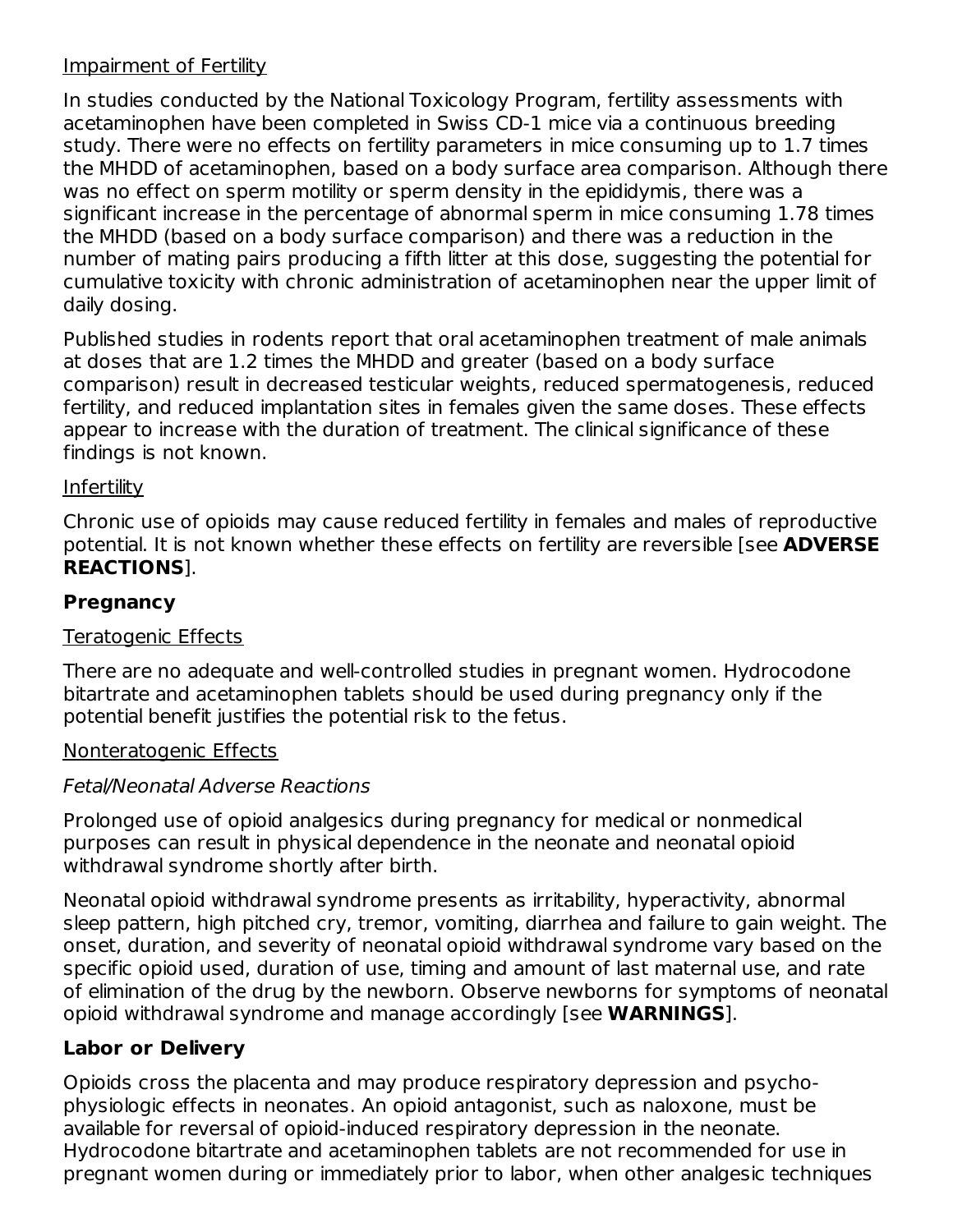are more appropriate. Opioid analgesics, including hydrocodone bitartrate and acetaminophen tablets, can prolong labor through actions which temporarily reduce the strength, duration, and frequency of uterine contractions. However, this effect is not consistent and may be offset by an increased rate of cervical dilation, which tends to shorten labor. Monitor neonates exposed to opioid analgesics during labor for signs of excess sedation and respiratory depression.

## **Nursing Mothers**

Hydrocodone is present in human milk.

The developmental and health benefits of breastfeeding should be considered along with the mother's clinical need for hydrocodone bitartrate and acetaminophen tablets and any potential adverse effects on the breastfed infant from hydrocodone bitartrate and acetaminophen tablets or from the underlying maternal condition.

Infants exposed to hydrocodone bitartrate and acetaminophen tablets through breast milk should be monitored for excess sedation and respiratory depression. Withdrawal symptoms can occur in breastfed infants when maternal administration of an opioid analgesic is stopped, or when breast-feeding is stopped.

# **Pediatric Use**

Safety and effectiveness of hydrocodone bitartrate and acetaminophen tablets in pediatric patients have not been established.

## **Geriatric Use**

Elderly patients (aged 65 years or older) may have increased sensitivity to hydrocodone bitartrate and acetaminophen tablets. In general, use caution when selecting a dosage for an elderly patient, usually starting at the low end of the dosing range, reflecting the greater frequency of decreased hepatic, renal, or cardiac function, and of concomitant disease or other drug therapy.

Respiratory depression is the chief risk for elderly patients treated with opioids, and has occurred after large initial doses were administered to patients who were not opioidtolerant or when opioids were co-administered with other agents that depress respiration. Titrate the dosage of hydrocodone bitartrate and acetaminophen tablets slowly in geriatric patients and follow closely for signs of central nervous system and respiratory depression [see **WARNINGS**].

Hydrocodone and acetaminophen are known to be substantially excreted by the kidney, and the risk of adverse reactions to this drug may be greater in patients with impaired renal function. Because elderly patients are more likely to have decreased renal function, care should be taken in dose selection, and it may be useful to monitor renal function.

# **Hepatic Impairment**

Patients with hepatic impairment may have higher plasma hydrocodone concentrations than those with normal function. Use a low initial dose of hydrocodone bitartrate and acetaminophen tablets in patients with hepatic impairment and follow closely for adverse events such as respiratory depression and sedation.

# **Renal Impairment**

Patients with renal impairment may have higher plasma hydrocodone concentrations than those with normal function. Use a low initial dose hydrocodone bitartrate and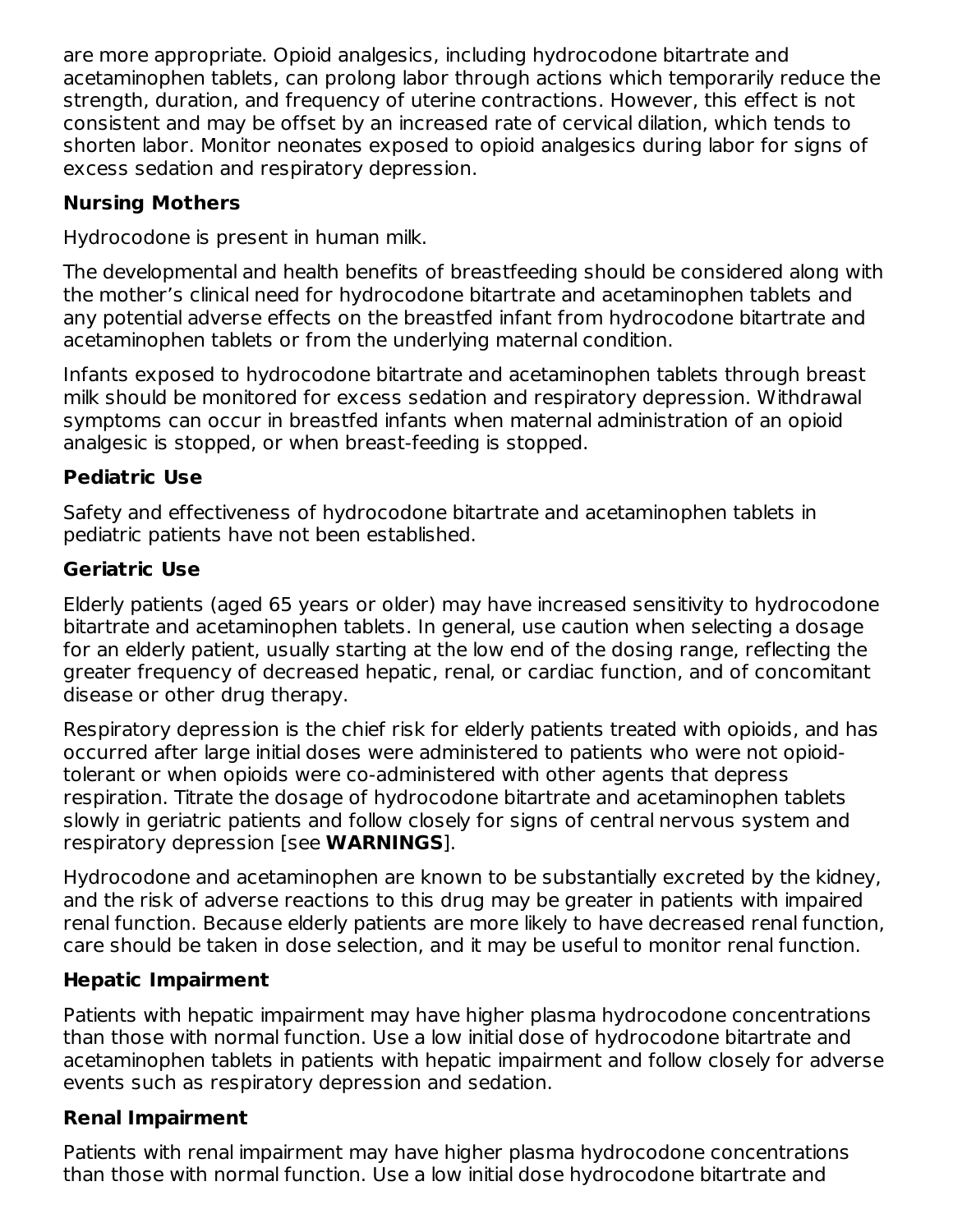acetaminophen tablets in patients with renal impairment and follow closely for adverse events such as respiratory depression and sedation.

## **ADVERSE REACTIONS**

The following adverse reactions have been identified during post approval use of hydrocodone and acetaminophen tablets. Because these reactions are reported voluntarily from a population of uncertain size, it is not always possible to reliably estimate their frequency or establish a causal relationship to drug exposure.

The most frequently reported adverse reactions are light-headedness, dizziness, sedation, nausea and vomiting.

Other adverse reactions include:

**Central Nervous System:** Drowsiness, mental clouding, lethargy, impairment of mental and physical performance, anxiety, fear, dysphoria, psychological dependence, mood changes.

#### **Gastrointestinal System:** Constipation.

**Genitourinary System:** Ureteral spasm, spasm of vesical sphincters, and urinary retention.

**Special Senses:** Cases of hearing impairment or permanent loss have been reported predominately in patients with chronic overdose.

**Dermatological:** Skin rash, pruritus, Stevens-Johnson syndrome, toxic epidermal necrolysis, allergic reactions.

**Hematological:** Thrombocytopenia, agranulocytosis.

- Serotonin syndrome: Cases of serotonin syndrome, a potentially life-threatening condition, have been reported during concomitant use of opioids with serotonergic drugs.
- Adrenal insufficiency: Cases of adrenal insufficiency have been reported with opioid use, more often following greater than one month of use.
- Anaphylaxis: Anaphylaxis has been reported with ingredients contained in hydrocodone bitartrate and acetaminophen tablets.
- Androgen deficiency: Cases of androgen deficiency have occurred with chronic use of opioids [see **CLINICAL PHARMACOLOGY**].

# **DRUG ABUSE AND DEPENDENCE**

#### **Controlled Substance**

Hydrocodone bitartrate and acetaminophen tablets contain hydrocodone, a Schedule II controlled substance.

## **Abuse**

Hydrocodone bitartrate and acetaminophen tablets contain hydrocodone, a substance with a high potential for abuse similar to other opioids, including fentanyl, hydrocodone, hydromorphone, methadone, morphine, oxycodone, oxymorphone, and tapentadol, can be abused and are subject to misuse, addiction, and criminal diversion [see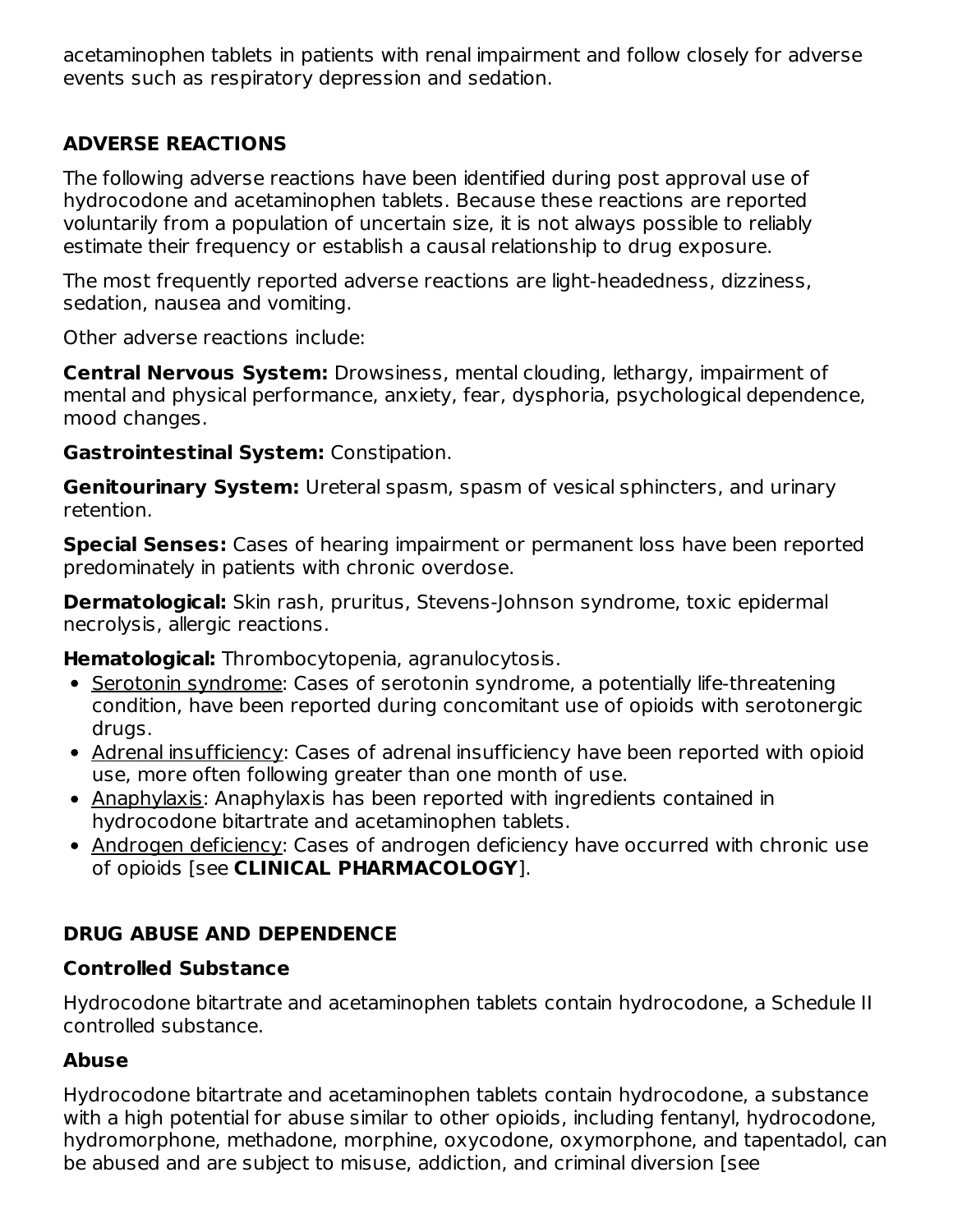### **WARNINGS**].

All patients treated with opioids require careful monitoring for signs of abuse and addiction, because use of opioid analgesic products carries the risk of addiction even under appropriate medical use.

Prescription drug abuse is the intentional non-therapeutic use of a prescription drug, even once, for its rewarding psychological or physiological effects.

Drug addiction is a cluster of behavioral, cognitive, and physiological phenomena that develop after repeated substance use and includes a strong desire to take the drug, difficulties in controlling its use, persisting in its use despite harmful consequences, a higher priority given to drug use than to other activities and obligations, increased tolerance, and sometimes a physical withdrawal.

"Drug-seeking" behavior is very common in persons with substance use disorders. Drug-seeking tactics include emergency calls or visits near the end of office hours, refusal to undergo appropriate examination, testing, or referral, repeated "loss" of prescriptions, tampering with prescriptions and reluctance to provide prior medical records or contact information for other treating healthcare provider(s). "Doctor shopping" (visiting multiple prescribers to obtain additional prescriptions) is common among drug abusers and people suffering from untreated addiction. Preoccupation with achieving adequate pain relief can be appropriate behavior in a patient with poor pain control.

Abuse and addiction are separate and distinct from physical dependence and tolerance. Healthcare providers should be aware that addiction may not be accompanied by concurrent tolerance and symptoms of physical dependence in all addicts. In addition, abuse of opioids can occur in the absence of true addiction.

Hydrocodone bitartrate and acetaminophen tablets, like other opioids, can be diverted for non-medical use into illicit channels of distribution. Careful record-keeping of prescribing information, including quantity, frequency, and renewal requests, as required by state and federal law, is strongly advised.

Proper assessment of the patient, proper prescribing practices, periodic re-evaluation of therapy, and proper dispensing and storage are appropriate measures that help to limit abuse of opioid drugs.

#### Risks Specific to Abuse of Hydrocodone Bitartrate and Acetaminophen Tablets

Hydrocodone bitartrate and acetaminophen tablets are for oral use only. Hydrocodone bitartrate and acetaminophen tablets pose a risk of overdose and death. The risk is increased with concurrent abuse of hydrocodone bitartrate and acetaminophen tablets with alcohol and other central nervous system depressants.

Parenteral drug abuse is commonly associated with transmission of infectious diseases such as hepatitis and HIV.

## **Dependence**

Both tolerance and physical dependence can develop during chronic opioid therapy. Tolerance is the need for increasing doses of opioids to maintain a defined effect such as analgesia (in the absence of disease progression or other external factors). Tolerance may occur to both the desired and undesired effects of drugs, and may develop at different rates for different effects.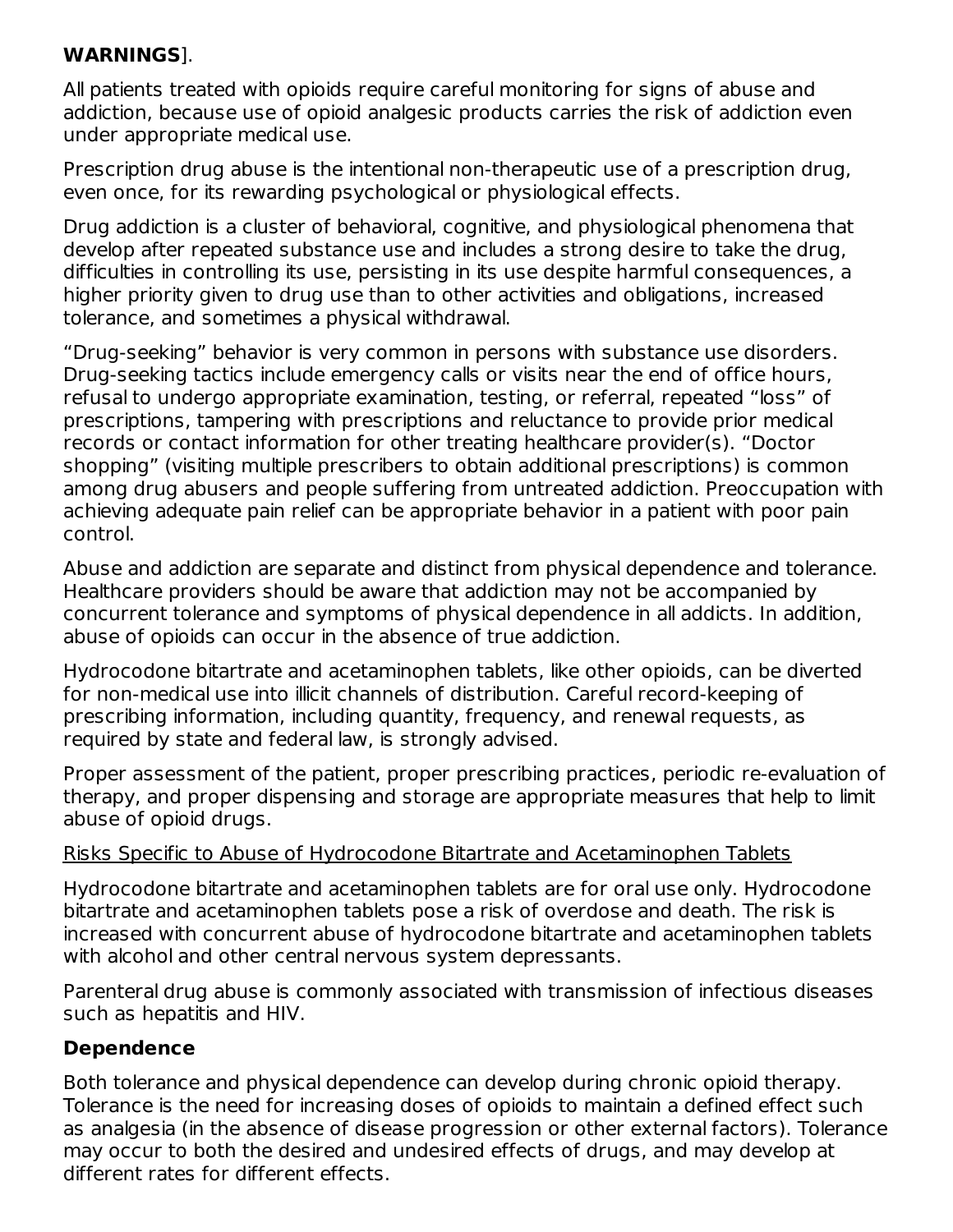Physical dependence is a physiological state in which the body adapts to the drug after a period of regular exposure, resulting in withdrawal symptoms after abrupt discontinuation or a significant dosage reduction of a drug. Withdrawal also may be precipitated through the administration of drugs with opioid antagonist activity (e.g., naloxone, nalmefene), mixed agonist/antagonist analgesics (e.g., pentazocine, butorphanol, nalbuphine), or partial agonists (e.g., buprenorphine). Physical dependence may not occur to a clinically significant degree until after several days to weeks of continued opioid usage.

Do not abruptly discontinue hydrocodone bitartrate and acetaminophen tablets in a patient physically dependent on opioids. Rapid tapering of hydrocodone bitartrate and acetaminophen tablets in a patient physically dependent on opioids may lead to serious withdrawal symptoms, uncontrolled pain, and suicide. Rapid discontinuation has also been associated with attempts to find other sources of opioid analgesics, which may be confused with drug-seeking for abuse.

When discontinuing hydrocodone bitartrate and acetaminophen tablets, gradually taper the dosage using a patient specific plan that considers the following: the dose of hydrocodone bitartrate and acetaminophen tablets the patient has been taking, the duration of treatment, and the physical and psychological attributes of the patient. To improve the likelihood of a successful taper and minimize withdrawal symptoms, it is important that the opioid tapering schedule is agreed upon by the patient. In patients taking opioids for a long duration at high doses, ensure that a multimodal approach to pain management, including mental health support (if needed), is in place prior to initiating an opioid analgesic taper [see **DOSAGE AND ADMINISTRATION, WARNINGS**].

Infants born to mothers physically dependent on opioids will also be physically dependent and may exhibit respiratory difficulties and withdrawal signs [see **PRECAUTIONS; Pregnancy**].

## **OVERDOSAGE**

Following an acute overdosage, toxicity may result from hydrocodone or acetaminophen.

## **Clinical Presentation**

Acute overdosage with hydrocodone bitartrate and acetaminophen tablets can be manifested by respiratory depression, somnolence progressing to stupor or coma, skeletal muscle flaccidity, cold and clammy skin, constricted pupils, and, in some cases, pulmonary edema, bradycardia, hypotension, partial or complete airway obstruction, atypical snoring, and death. Marked mydriasis rather than miosis may be seen with hypoxia in overdose situations.

#### Acetaminophen

Dose-dependent, potentially fatal hepatic necrosis is the most serious adverse effect of acetaminophen overdosage. Renal tubular necrosis, hypoglycemic coma and coagulation defects may also occur.

Early symptoms following a potentially hepatotoxic overdose may include: nausea, vomiting, diaphoresis and general malaise. Clinical and laboratory evidence of hepatic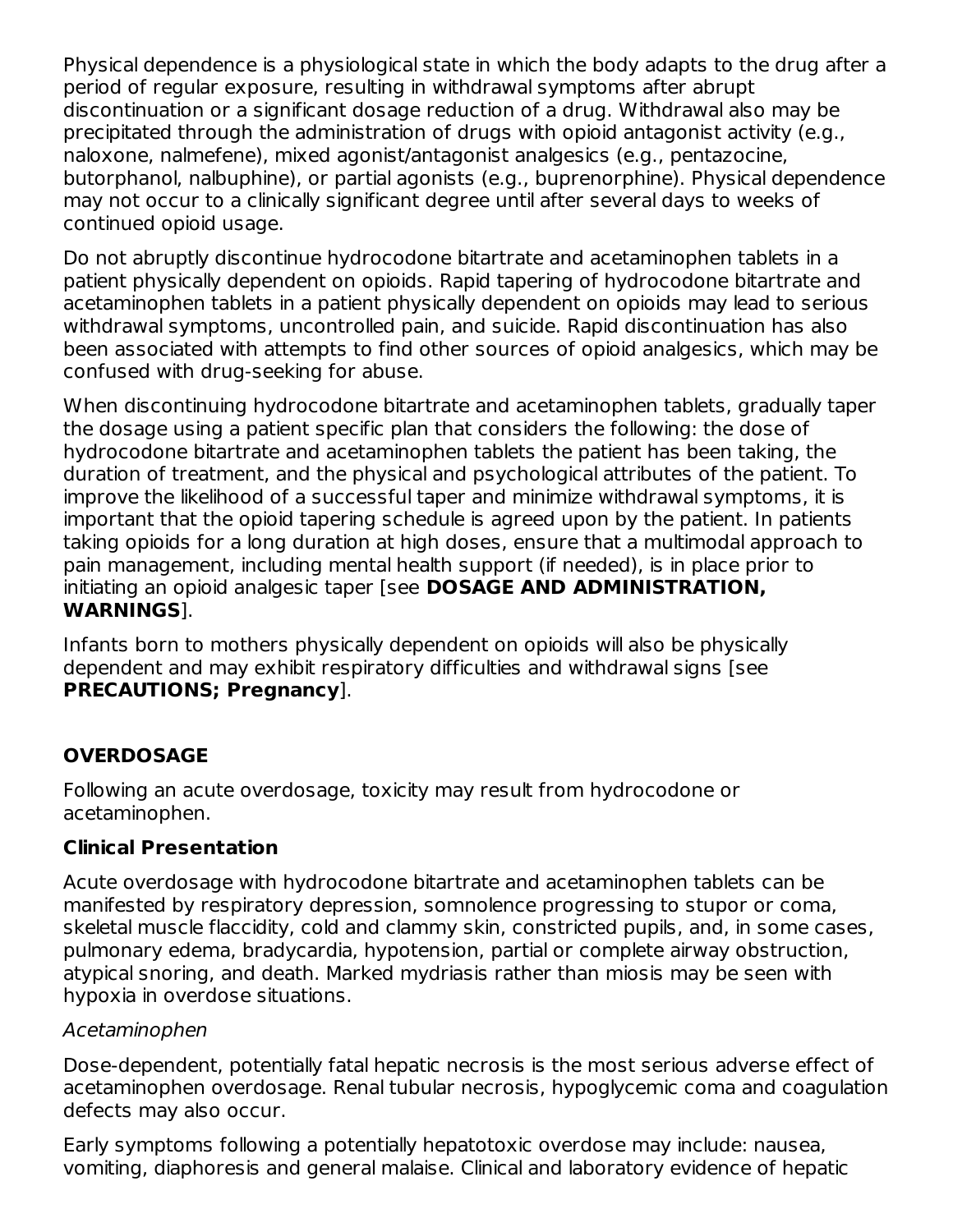toxicity may not be apparent until 48 to 72 hours post-ingestion.

## **Treatment of Overdose**

## Hydrocodone

In case of overdose, priorities are the re-establishment of a patent and protected airway and institution of assisted or controlled ventilation, if needed. Employ other supportive measures (including oxygen and vasopressors) in the management of circulatory shock and pulmonary edema as indicated. Cardiac arrest or arrhythmias will require advanced life-support techniques.

Opioid antagonists, such as naloxone, are specific antidotes to respiratory depression resulting from opioid overdose. For clinically significant respiratory or circulatory depression secondary to opioid overdose, administer an opioid antagonist.

Because the duration of opioid reversal is expected to be less than the duration of action of hydrocodone in hydrocodone bitartrate and acetaminophen tablets, carefully monitor the patient until spontaneous respiration is reliably reestablished. If the response to an opioid antagonist is suboptimal or only brief in nature, administer additional antagonist as directed by the product's prescribing information.

In an individual physically dependent on opioids, administration of the recommended usual dosage of the antagonist will precipitate an acute withdrawal syndrome. The severity of the withdrawal symptoms experienced will depend on the degree of physical dependence and the dose of the antagonist administered. If a decision is made to treat serious respiratory depression in the physically dependent patient, administration of the antagonist should be initiated with care and by titration with smaller than usual doses of the antagonist.

## Acetaminophen

Gastric decontamination with activated charcoal should be administered just prior to Nacetylcysteine (NAC) to decrease systemic absorption if acetaminophen ingestion is known or suspected to have occurred within a few hours of presentation. Serum acetaminophen levels should be obtained immediately if the patient presents 4 hours or more after ingestion to assess potential risk of hepatotoxicity; acetaminophen levels drawn less than 4 hours post-ingestion may be misleading. To obtain the best possible outcome, NAC should be administered as soon as possible where impending or evolving liver injury is suspected. Intravenous NAC may be administered when circumstances preclude oral administration.

Vigorous supportive therapy is required in severe intoxication. Procedures to limit the continuing absorption of the drug must be readily performed since the hepatic injury is dose dependent and occurs early in the course of intoxication.

# **DOSAGE AND ADMINISTRATION**

## **Important Dosage and Administration Instructions**

Use the lowest effective dosage for the shortest duration consistent with individual patient treatment goals [see **WARNINGS**].

Initiate the dosing regimen for each patient individually, taking into account the patient's severity of pain, patient response, prior analgesic treatment experience, and risk factors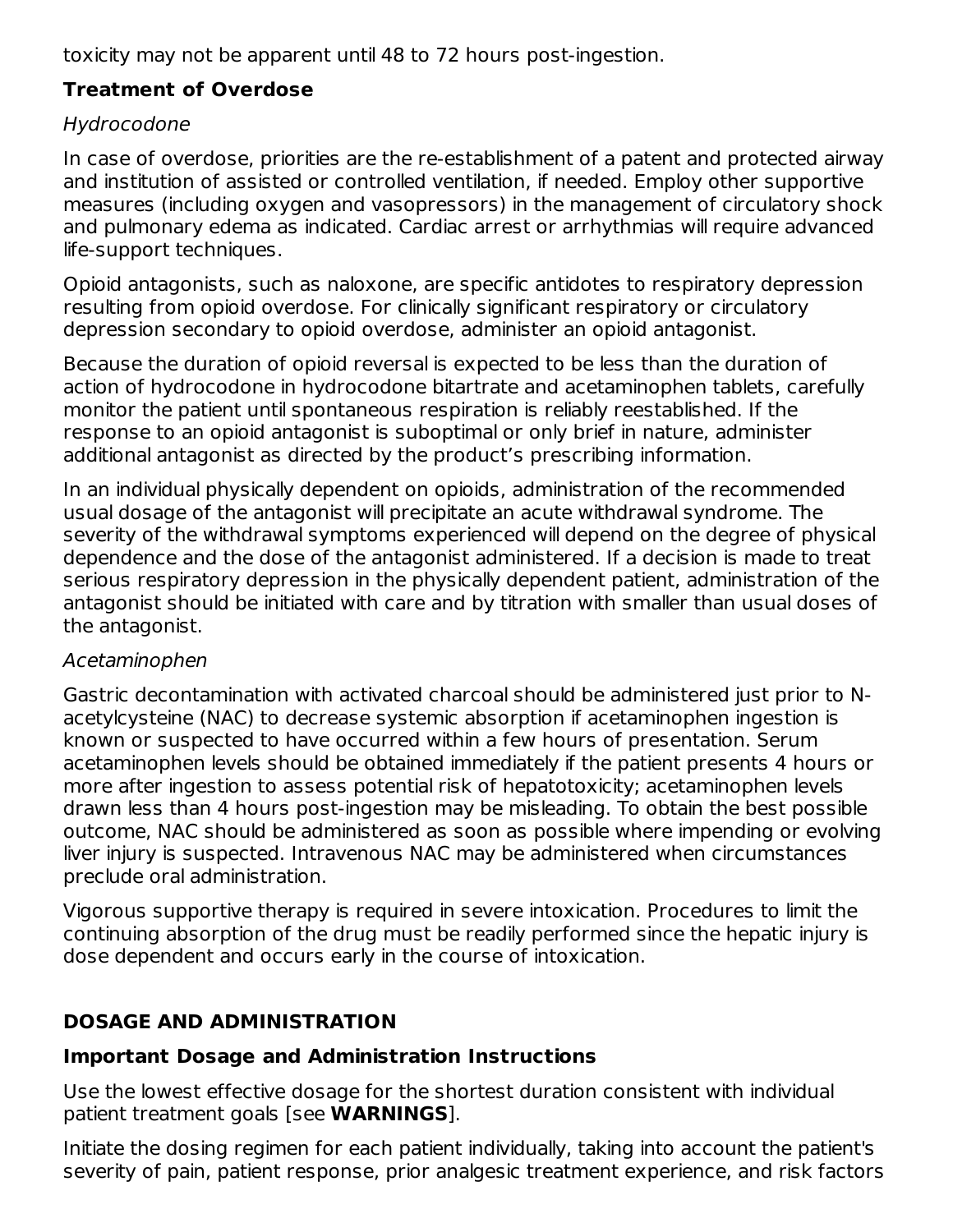for addiction, abuse, and misuse [see **WARNINGS**].

Follow patients closely for respiratory depression, especially within the first 24-72 hours of initiating therapy and following dosage increases with hydrocodone bitartrate and acetaminophen tablets and adjust the dosage accordingly [see **WARNINGS**].

### **Patient Access to Naloxone for the Emergency Treatment of Opioid Overdose**

Discuss the availability of naloxone for the emergency treatment of opioid overdose with the patient and caregiver and assess the potential need for access to naloxone, both when initiating and renewing treatment with hydrocodone bitartrate and acetaminophen tablets [see **WARNINGS, Life-Threatening Respiratory Depression; PRECAUTIONS, Information for Patients/Caregivers**].

Inform patients and caregivers about the various ways to obtain naloxone as permitted by individual state naloxone dispensing and prescribing regulations (e.g., by prescription, directly from a pharmacist, or as part of a community-based program).

Consider prescribing naloxone, based on the patients risk factors for overdose, such as concomitant use of CNS depressants, a history of opioid use disorder, or prior opioid overdose. The presence of risk factors for overdose should not prevent the proper management of pain in any given patient [see **WARNINGS, Addiction, Abuse, and Misuse, Life-Threatening Respiratory Depression, Risks from Concomitant Use with Benzodiazepines or Other CNS Depressants**].

Consider prescribing naloxone when the patient has household members (including children) or other close contacts at risk for accidental ingestion or overdose.

## **Initial Dosage**

Initiating Treatment with Hydrocodone Bitartrate and Acetaminophen Tablets

| 2.5<br>mg/325<br>mg                       | The usual adult dosage is one or two tablets every four to six hours as needed<br>for pain. The total daily dosage should not exceed 8 tablets. |
|-------------------------------------------|-------------------------------------------------------------------------------------------------------------------------------------------------|
| 5<br>mg/325<br>mg<br>7.5                  | The usual adult dosage is one or two tablets every four to six hours as needed<br>for pain. The total daily dosage should not exceed 8 tablets. |
| mg/325<br>mg<br><b>10</b><br>mg/325<br>mg | The usual adult dosage is one tablet every four to six hours as needed for<br>pain. The total daily dosage should not exceed 6 tablets.         |

#### Conversion from Other Opioids to Hydrocodone Bitartrate and Acetaminophen Tablets

There is inter-patient variability in the potency of opioid drugs and opioid formulations. Therefore, a conservative approach is advised when determining the total daily dosage of hydrocodone bitartrate and acetaminophen tablets. It is safer to underestimate a patient's 24-hour hydrocodone bitartrate and acetaminophen tablets dosage than to overestimate the 24-hour hydrocodone bitartrate and acetaminophen tablets dosage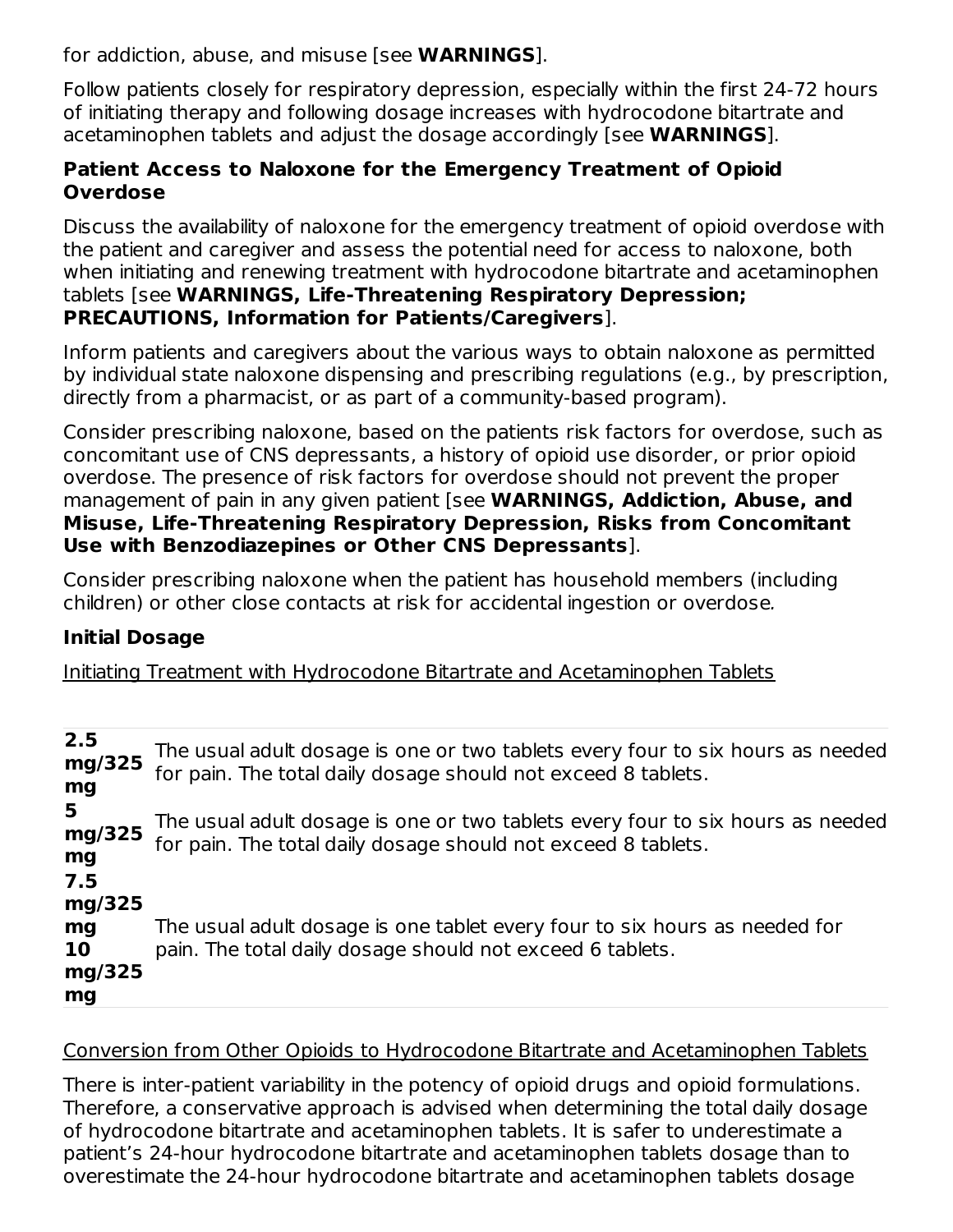and manage an adverse reaction due to overdose.

Conversion from Hydrocodone Bitartrate and Acetaminophen Tablets to Extended-Release Hydrocodone

The relative bioavailability of hydrocodone from hydrocodone bitartrate and acetaminophen tablets compared to extended-release hydrocodone products is unknown, so conversion to extended-release products must be accompanied by close observation for signs of excessive sedation and respiratory depression.

## **Titration and Maintenance of Therapy**

Individually titrate hydrocodone bitartrate and acetaminophen tablets to a dose that provides adequate analgesia and minimizes adverse reactions. Continually reevaluate patients receiving hydrocodone bitartrate and acetaminophen tablets to assess the maintenance of pain control and the relative incidence of adverse reactions, as well as monitoring for the development of addiction, abuse, or misuse [see **WARNINGS**]. Frequent communication is important among the prescriber, other members of the healthcare team, the patient, and the caregiver/family during periods of changing analgesic requirements, including initial titration.

If the level of pain increases after dosage stabilization, attempt to identify the source of increased pain before increasing the hydrocodone bitartrate and acetaminophen tablets dosage. If unacceptable opioid-related adverse reactions are observed, consider reducing the dosage. Adjust the dosage to obtain an appropriate balance between management of pain and opioid-related adverse reactions.

#### **Safe Reduction or Discontinuation of Hydrocodone Bitartrate and Acetaminophen Tablets**

Do not abruptly discontinue hydrocodone bitartrate and acetaminophen tablets in patients who may be physically dependent on opioids. Rapid discontinuation of opioid analgesics in patients who are physically dependent on opioids has resulted in serious withdrawal symptoms, uncontrolled pain, and suicide. Rapid discontinuation has also been associated with attempts to find other sources of opioid analgesics, which may be confused with drug-seeking for abuse. Patients may also attempt to treat their pain or withdrawal symptoms with illicit opioids, such as heroin, and other substances.

When a decision has been made to decrease the dose or discontinue therapy in an opioid-dependent patient taking hydrocodone bitartrate and acetaminophen tablets, there are a variety of factors that should be considered, including the dose of hydrocodone bitartrate and acetaminophen tablets the patient has been taking, the duration of treatment, the type of pain being treated, and the physical and psychological attributes of the patient. It is important to ensure ongoing care of the patient and to agree on an appropriate tapering schedule and follow-up plan so that patient and provider goals and expectations are clear and realistic. When opioid analgesics are being discontinued due to a suspected substance use disorder, evaluate and treat the patient, or refer for evaluation and treatment of the substance use disorder. Treatment should include evidence-based approaches, such as medication assisted treatment of opioid use disorder. Complex patients with co-morbid pain and substance use disorders may benefit from referral to a specialist.

There are no standard opioid tapering schedules that are suitable for all patients. Good clinical practice dictates a patient-specific plan to taper the dose of the opioid gradually.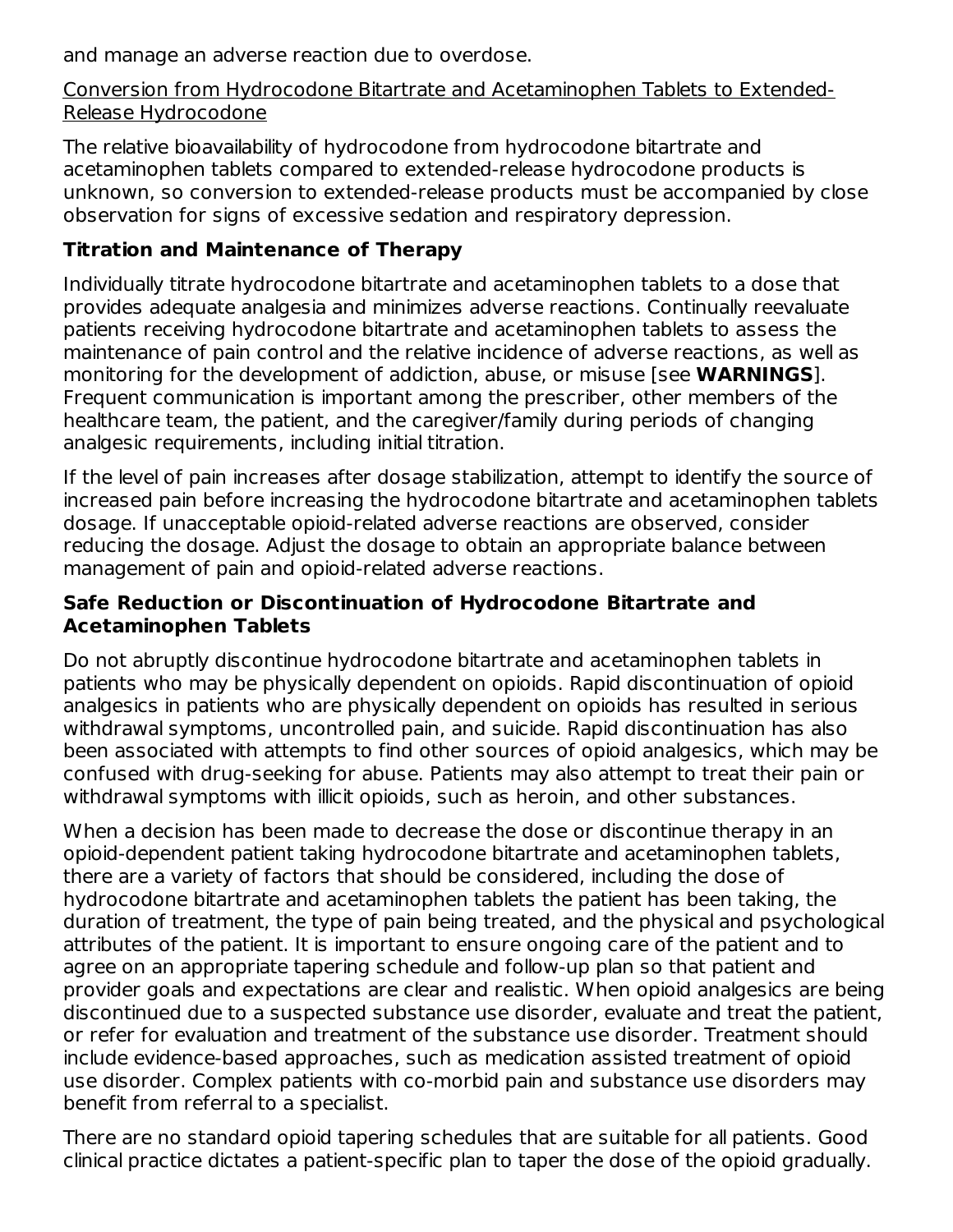For patients on hydrocodone bitartrate and acetaminophen tablets who are physically opioid-dependent, initiate the taper by a small enough increment (e.g., no greater than 10% to 25% of the total daily dose) to avoid withdrawal symptoms, and proceed with dose-lowering at an interval of every 2 to 4 weeks. Patients who have been taking opioids for briefer periods of time may tolerate a more rapid taper.

It may be necessary to provide the patient with lower dosage strengths to accomplish a successful taper. Reassess the patient frequently to manage pain and withdrawal symptoms, should they emerge. Common withdrawal symptoms include restlessness, lacrimation, rhinorrhea, yawning, perspiration, chills, myalgia, and mydriasis. Other signs and symptoms also may develop, including irritability, anxiety, backache, joint pain, weakness, abdominal cramps, insomnia, nausea, anorexia, vomiting, diarrhea, or increased blood pressure, respiratory rate, or heart rate. If withdrawal symptoms arise, it may be necessary to pause the taper for a period of time or raise the dose of the opioid analgesic to the previous dose, and then proceed with a slower taper. In addition, monitor patients for any changes in mood, emergence of suicidal thoughts, or use of other substances.

When managing patients taking opioid analgesics, particularly those who have been treated for a long duration and/or with high doses for chronic pain, ensure that a multimodal approach to pain management, including mental health support (if needed), is in place prior to initiating an opioid analgesic taper. A multimodal approach to pain management may optimize the treatment of chronic pain, as well as assist with the successful tapering of the opioid analgesic [see **WARNINGS/ Withdrawal, DRUG ABUSE AND DEPENDENCE**].

## **HOW SUPPLIED**

Hydrocodone Bitartrate and Acetaminophen Tablets, USP are supplied as

2.5 mg/325 mg

containing 2.5 mg hydrocodone bitartrate and 325 mg acetaminophen. Off white/white capsule shaped tablet debossed **'T 256'** on one side and plain on other side.

NDC 72865-201-01, Bottles of 100 Tablets

5 mg/325 mg

containing 5 mg hydrocodone bitartrate and 325 mg acetaminophen. Off white/white capsule shaped tablet debossed **'T 257'** on one side and plain on other side with bisect line.

NDC 72865-202-01, Bottles of 100 Tablets

NDC 72865-202-05, Bottles of 500 Tablets

7.5 mg/325 mg

containing 7.5 mg hydrocodone bitartrate and 325 mg acetaminophen. Off white/white capsule shaped tablet debossed **'T 258'** on one side and plain on other side with bisect line.

NDC 72865-203-01, Bottles of 100 Tablets

NDC 72865-203-05, Bottles of 500 Tablets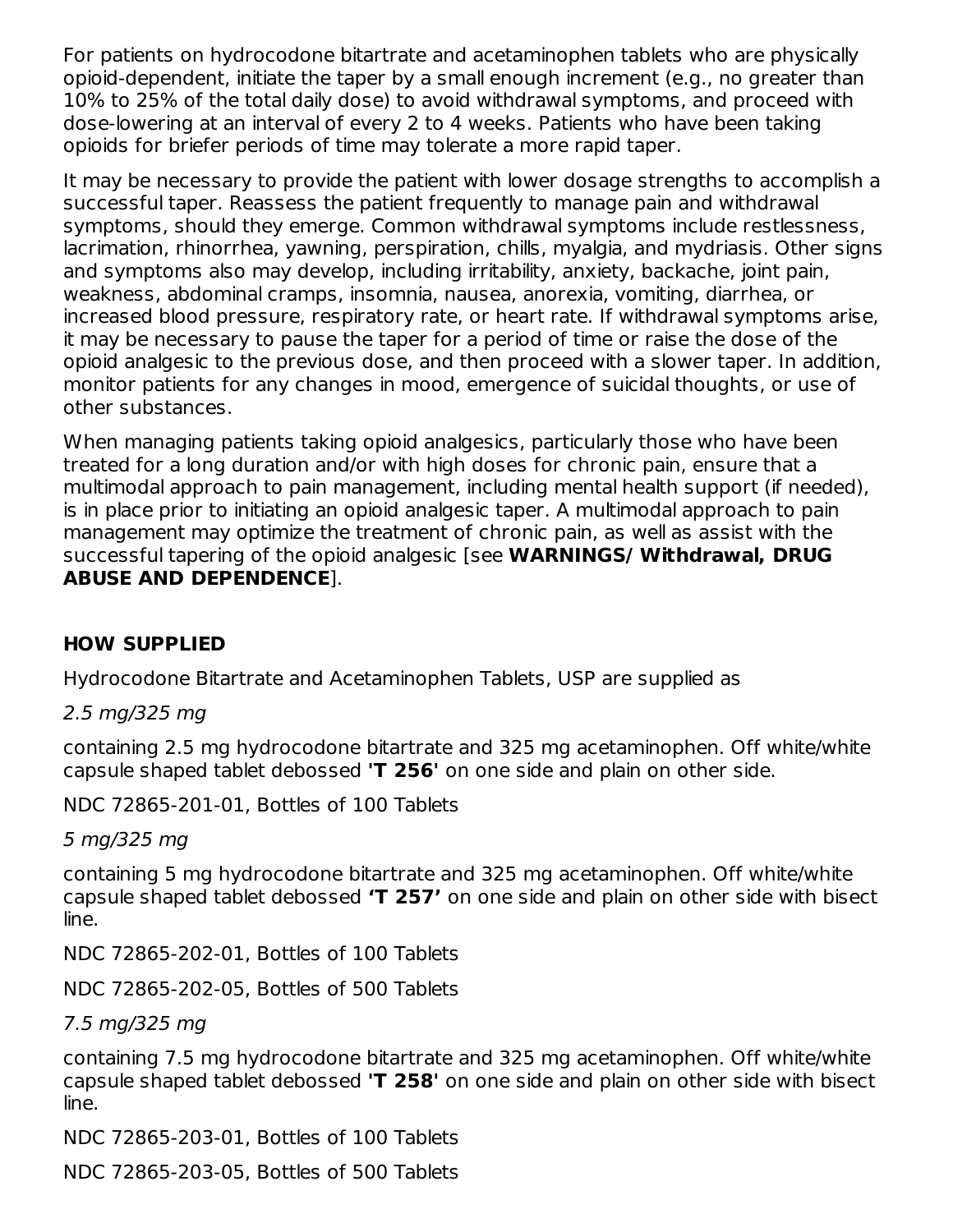### 10 mg/325 mg

containing 10 mg hydrocodone bitartrate and 325 mg acetaminophen. Off white/white capsule shaped tablet debossed **'T 259'** on one side and plain on other side with bisect line.

NDC 72865-204-01, Bottles of 100 Tablets

NDC 72865-204-05, Bottles of 500 Tablets

Store at 20° to 25°C (68° to 77°F) [see USP Controlled Room Temperature].

Dispense in a tight, light-resistant container as defined in the USP with a child-resistant closure.

Store hydrocodone bitartrate and acetaminophen tablets securely and dispose of properly [see **PRECAUTIONS/Information for Patients**].

## **Manufactured by:**

Ascent Pharmaceuticals, Inc.

Central Islip, NY 11722

### **Manufactured for:**

XLCare Pharmaceuticals, Inc.

242 South Culver Street, Suite 202

Lawrenceville, GA 30046

**Revised: 05/21**

#### **MEDICATION GUIDE**

### **Hydrocodone Bitartrate (hye" droe koe' done bye tar' trate) and Acetaminophen**

**(a seet"a min' oh fen) Tablets USP, CII**

**Hydrocodone Bitartrate and Acetaminophen Tablets are:**

- A strong prescription pain medicine that contains an opioid (narcotic) that is used to manage pain severe enough to require an opioid pain medicine, when other pain treatments such as non-opioid pain medicines do not treat your pain well enough or you cannot tolerate them.
- An opioid pain medicine that can put you at risk for overdose and death. Even if you take your dose correctly as prescribed you are at risk for opioid addiction, abuse, and misuse that can lead to death.

#### **Important information about Hydrocodone Bitartrate and Acetaminophen Tablets:**

**Get emergency help or call 911 right away if you take too much Hydrocodone Bitartrate and Acetaminophen Tablets (overdose)**. When you first start taking Hydrocodone Bitartrate and Acetaminophen Tablets, when your dose is changed, or if you take too much (overdose), serious or life-threatening breathing problems that can lead to death may occur. Talk to your healthcare provider about naloxone, a medicine for the emergency treatment of an opioid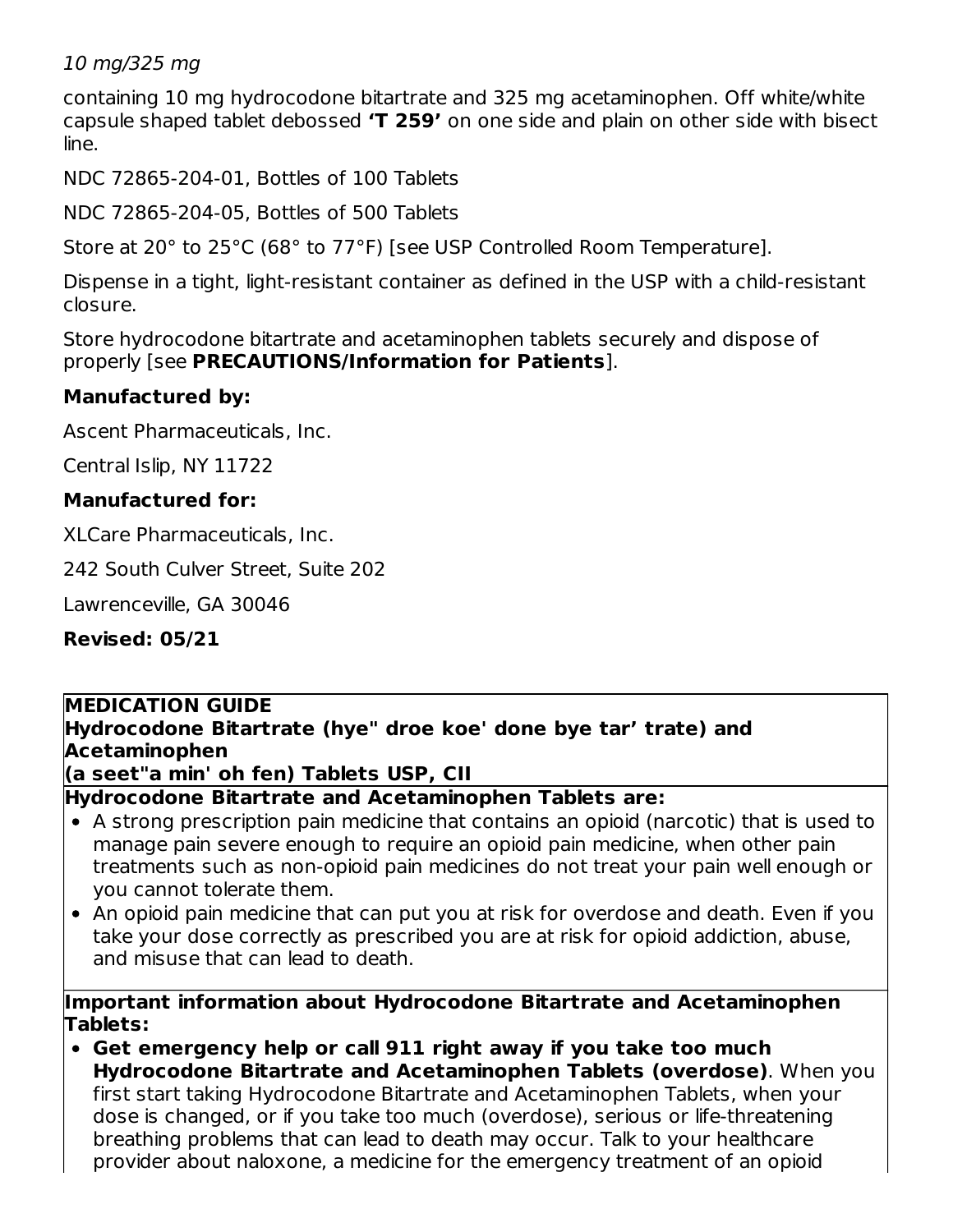overdose.

- Taking Hydrocodone Bitartrate and Acetaminophen Tablets with other opioid medicines, benzodiazepines, alcohol, or other central nervous system depressants (including street drugs) can cause severe drowsiness, decreased awareness, breathing problems, coma, and death.
- Never give anyone else your Hydrocodone Bitartrate and Acetaminophen Tablets. They could die from taking it. Selling or giving away Hydrocodone Bitartrate and Acetaminophen Tablets is against the law.
- Store Hydrocodone Bitartrate and Acetaminophen Tablets securely, out of sight and reach of children, and in a location not accessible by others, including visitors to the home.

# **Do not take Hydrocodone Bitartrate and Acetaminophen Tablets if you have:**

- severe asthma, trouble breathing, or other lung problems.
- a bowel blockage or have narrowing of the stomach or intestines.
- known hypersensitivity to hydrocodone or acetaminophen, or any ingredient in Hydrocodone Bitartrate and Acetaminophen Tablets

### **Before taking Hydrocodone Bitartrate and Acetaminophen Tablets, tell your healthcare provider if you have a history of:**

- head injury, seizures
- liver, kidney, thyroid problems
- problems urinating
- pancreas or gallbladder problems
- abuse of street or prescription drugs, alcohol addiction, opioid overdose, or mental health problems.

# **Tell your healthcare provider if you are:**

- **pregnant or planning to become pregnant.** Prolonged use of Hydrocodone Bitartrate and Acetaminophen Tablets during pregnancy can cause withdrawal symptoms in your newborn baby that could be life-threatening if not recognized and treated.
- **breastfeeding.** Hydrocodone bitartrate and acetaminophen passes into breast milk and may harm your baby.
- living in a household where there are small children or someone who has abused street or prescription drugs.
- taking prescription or over-the-counter medicines, vitamins, or herbal supplements. Taking Hydrocodone Bitartrate and Acetaminophen Tablets with certain other medicines can cause serious side effects that could lead to death.

# **When taking Hydrocodone Bitartrate and Acetaminophen Tablets:**

- Do not change your dose. Take Hydrocodone Bitartrate and Acetaminophen Tablets exactly as prescribed by your healthcare provider. Use the lowest dose possible for the shortest time needed.
- Take your prescribed dose every four to six hours as needed for pain.
- Do not take more than your prescribed dose. If you miss a dose, take your next dose at your usual time.
- Call your healthcare provider if the dose you are taking does not control your pain.
- If you have been taking Hydrocodone Bitartrate and Acetaminophen Tablets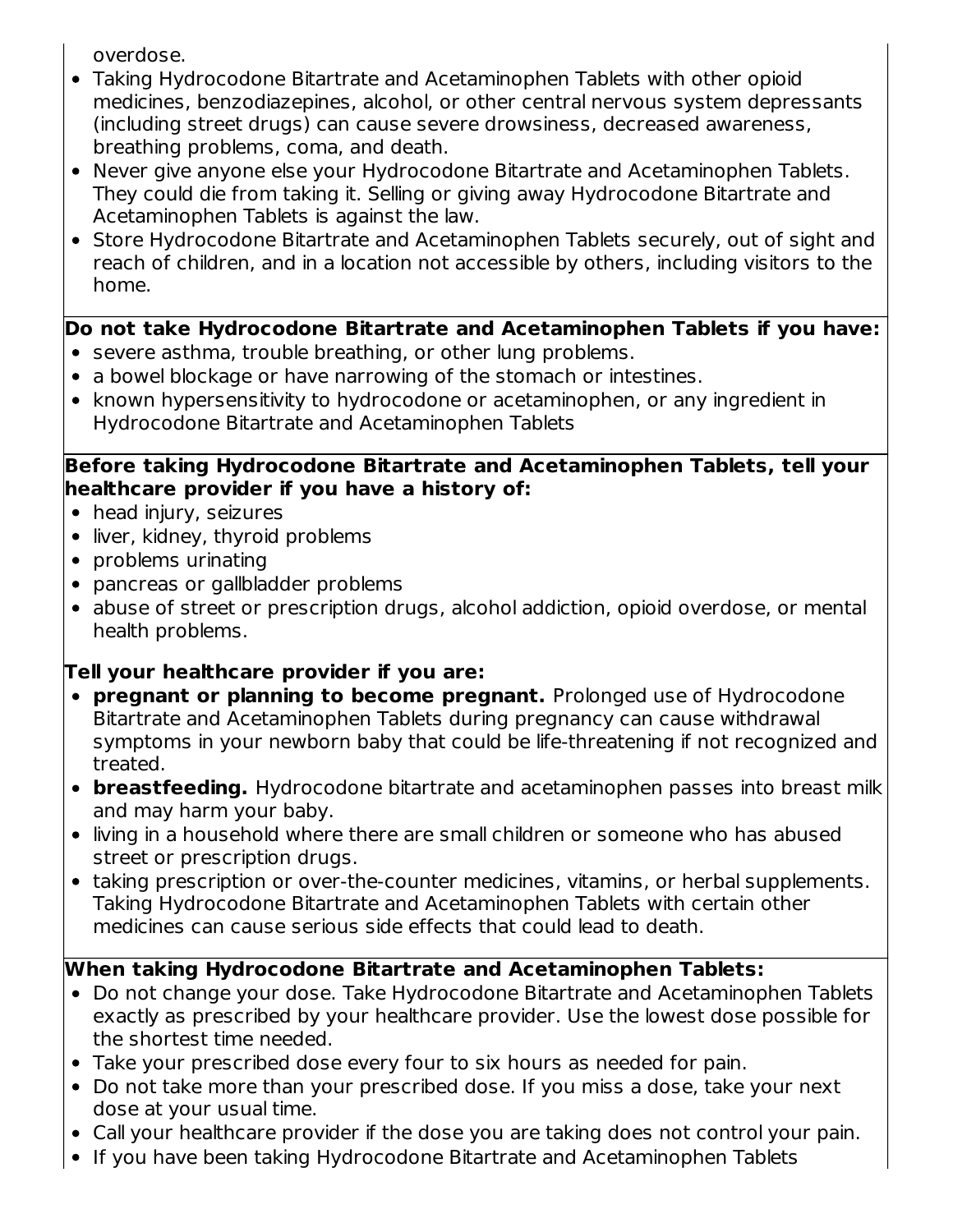regularly, do not stop taking Hydrocodone Bitartrate and Acetaminophen Tablets without talking to your healthcare provider.

Dispose of expired, unwanted, or unused Hydrocodone Bitartrate and Acetaminophen Tablets by promptly flushing down the toilet, if a drug take-back option is not readily available. Visit www.fda.gov/drugdisposal for additional information on disposal of unused medicines.

## **While taking Hydrocodone Bitartrate and Acetaminophen Tablets DO NOT:**

- Drive or operate heavy machinery, until you know how Hydrocodone Bitartrate and Acetaminophen Tablets affect you. Hydrocodone Bitartrate and Acetaminophen Tablets can make you sleepy, dizzy, or lightheaded.
- Drink alcohol or use prescription or over-the-counter medicines that contain alcohol. Using products containing alcohol during treatment with Hydrocodone Bitartrate and Acetaminophen Tablets may cause you to overdose and die.

#### **The possible side effects of Hydrocodone Bitartrate and Acetaminophen Tablets:**

constipation, nausea, sleepiness, vomiting, tiredness, headache, dizziness, abdominal pain. Call your healthcare provider if you have any of these symptoms and they are severe.

## **Get emergency medical help or call 911 right away if you have:**

trouble breathing, shortness of breath, fast heartbeat, chest pain, swelling of your face, tongue, or throat, extreme drowsiness, light-headedness when changing positions, feeling faint, agitation, high body temperature, trouble walking, stiff muscles, or mental changes such as confusion.

These are not all the possible side effects of Hydrocodone Bitartrate and Acetaminophen Tablets. Call your doctor for medical advice about side effects. You may report side effects to XLCare Pharmaceuticals, Inc. at 1-866-495-1995 or FDA at 1-800- FDA-1088. For more information go to **dailymed.nlm.nih.gov**

## **Manufactured by:**

Ascent Pharmaceuticals, Inc. Central Islip, NY 11722 **Manufactured for:** XLCare Pharmaceuticals, Inc. 242 South Culver Street, Suite 202 Lawrenceville, GA 30046

This Medication Guide has been approved by the U.S. Food and Drug Administration. **Revised: 05/21**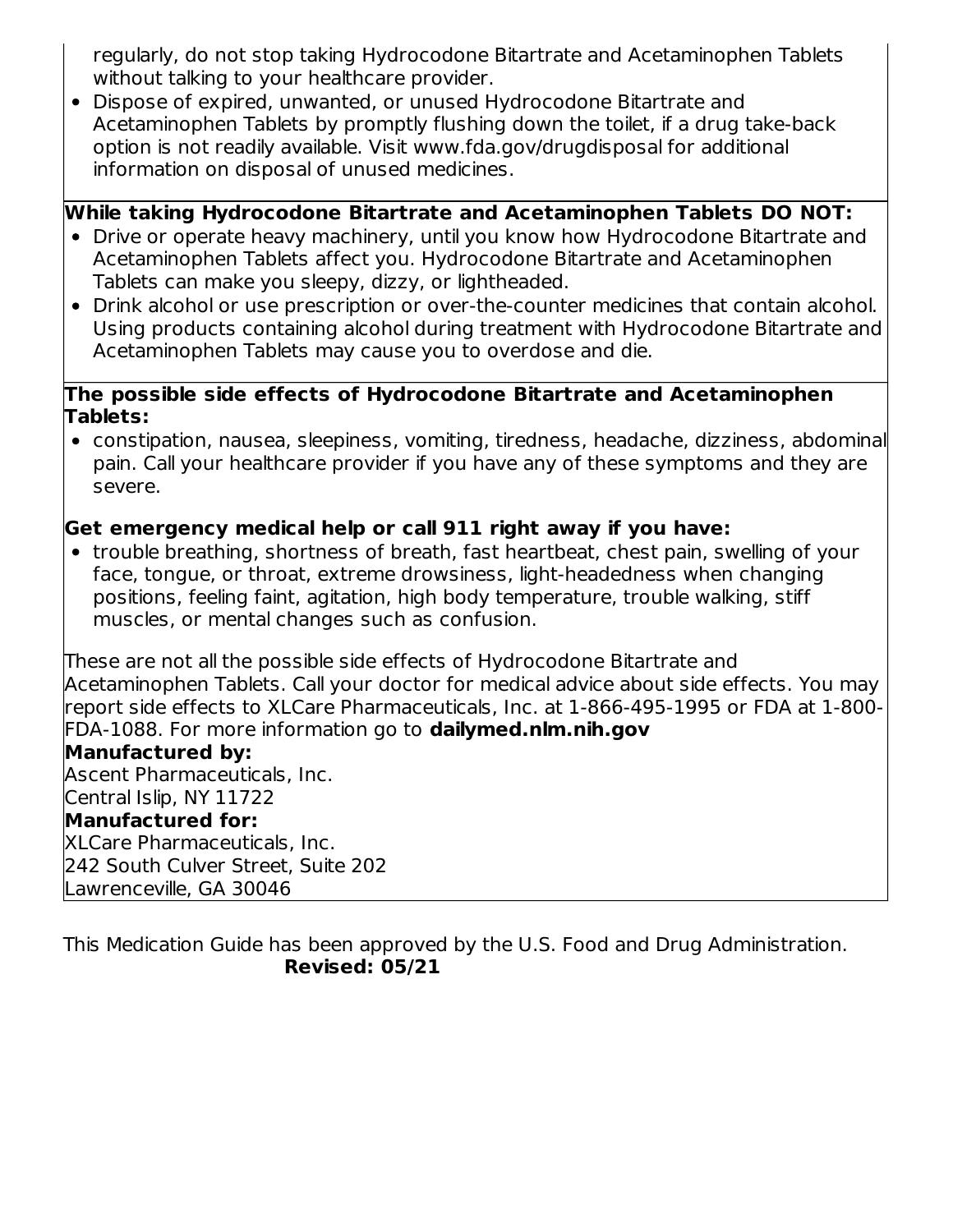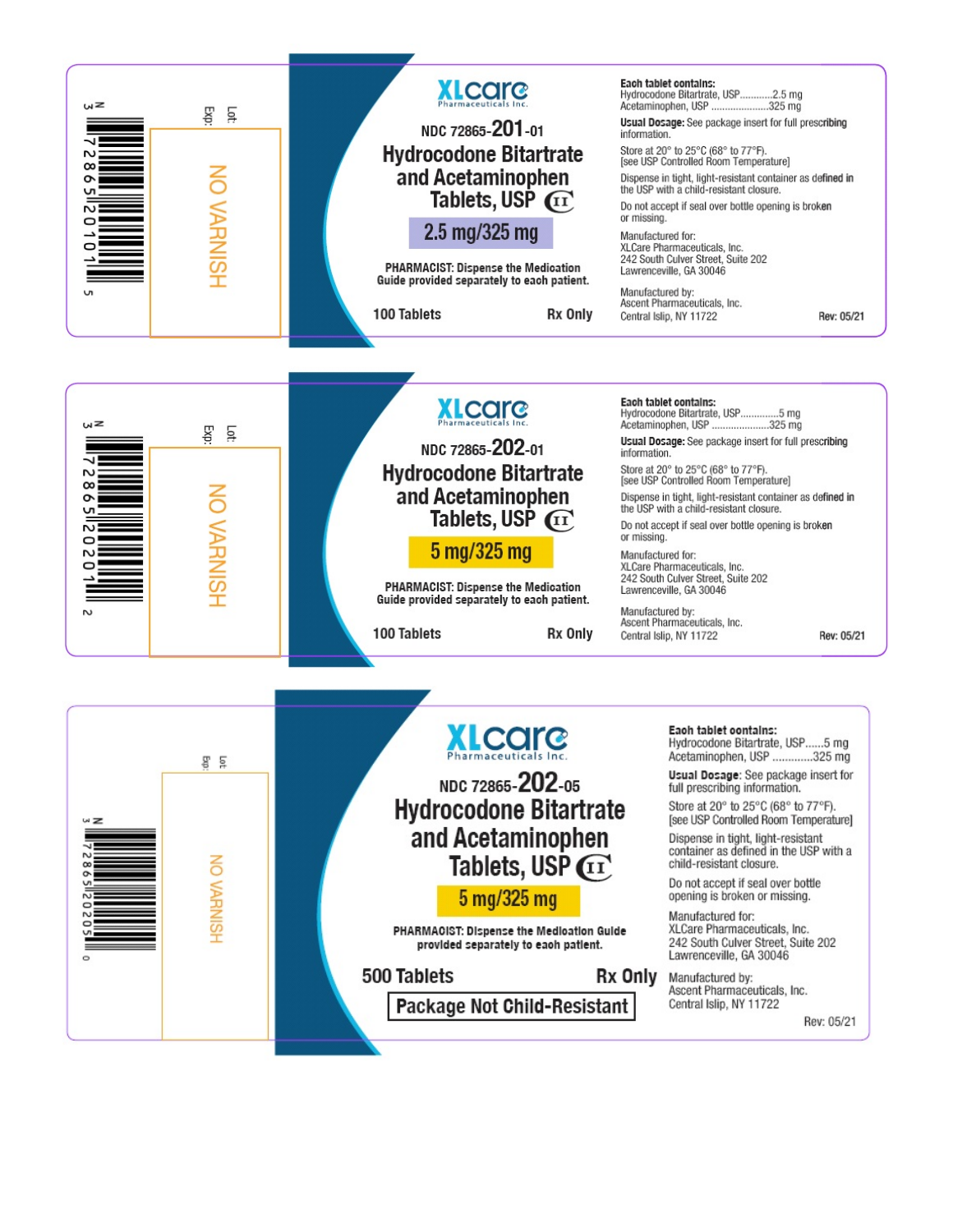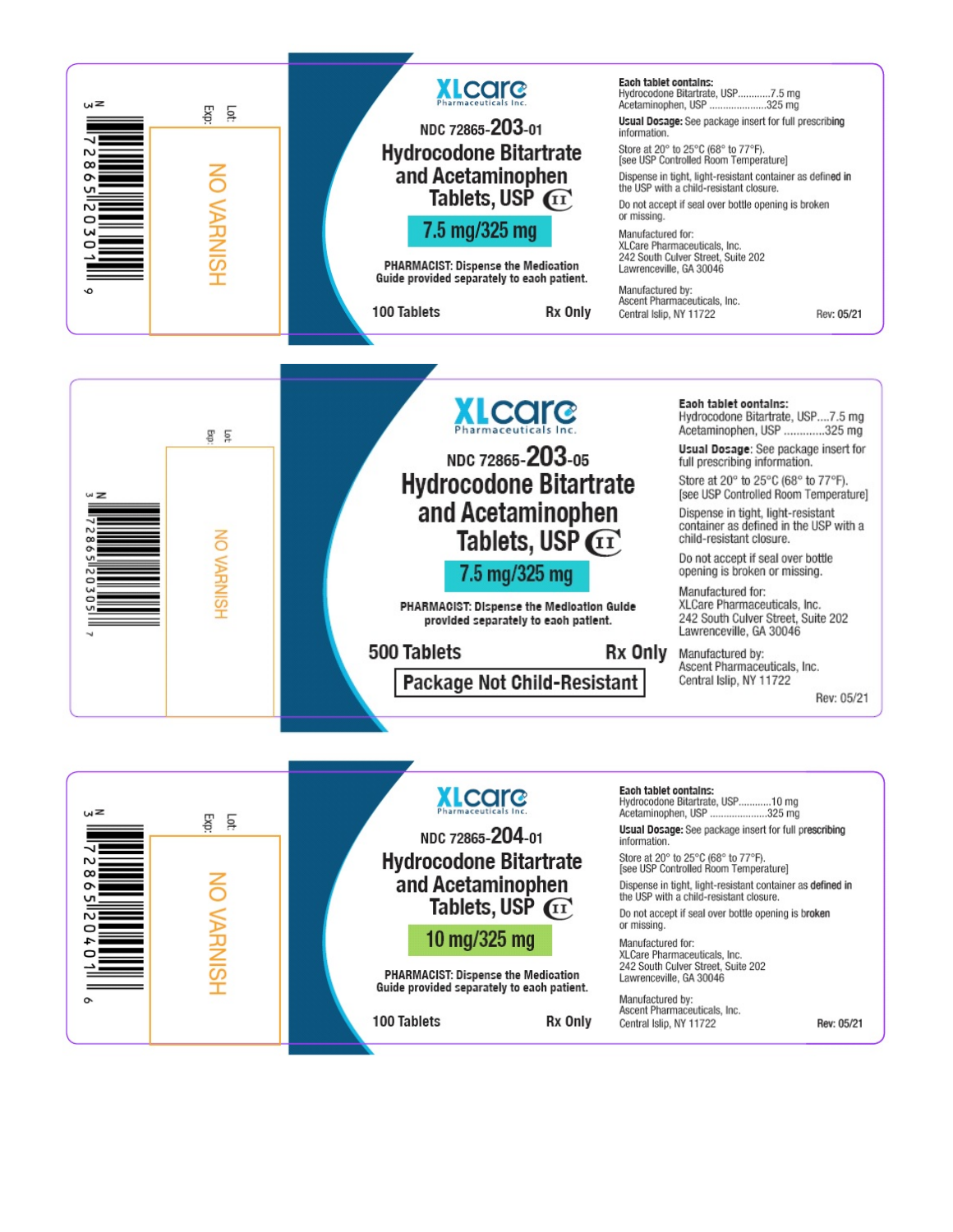

| <b>HYDROCODONE BITARTRATE AND ACETAMINOPHEN</b><br>hydrocodone bitartrate and acetaminophen tablet |                                                                                                     |                            |                           |                          |          |                  |
|----------------------------------------------------------------------------------------------------|-----------------------------------------------------------------------------------------------------|----------------------------|---------------------------|--------------------------|----------|------------------|
|                                                                                                    |                                                                                                     |                            |                           |                          |          |                  |
| <b>Product Information</b>                                                                         |                                                                                                     |                            |                           |                          |          |                  |
| <b>Product Type</b>                                                                                |                                                                                                     | HUMAN PRESCRIPTION DRUG    | <b>Item Code (Source)</b> |                          |          | NDC: 72865-201   |
| <b>Route of Administration</b>                                                                     |                                                                                                     | ORAL                       | <b>DEA Schedule</b>       |                          | CII      |                  |
|                                                                                                    |                                                                                                     |                            |                           |                          |          |                  |
| <b>Active Ingredient/Active Moiety</b>                                                             |                                                                                                     |                            |                           |                          |          |                  |
|                                                                                                    |                                                                                                     | <b>Ingredient Name</b>     |                           | <b>Basis of Strength</b> |          | <b>Strength</b>  |
| UNII:6YKS4Y3WQ7)                                                                                   | HYDROCODONE BITARTRATE (UNII: NO70W886KK) (HYDROCODONE -<br><b>HYDROCODONE</b><br><b>BITARTRATE</b> |                            |                           |                          |          | $2.5 \text{ mg}$ |
|                                                                                                    | ACETAMINOPHEN (UNII: 36209ITL9D) (ACETAMINOPHEN - UNII:36209ITL9D)<br><b>ACETAMINOPHEN</b>          |                            |                           |                          |          | 325 mg           |
|                                                                                                    |                                                                                                     |                            |                           |                          |          |                  |
| <b>Inactive Ingredients</b>                                                                        |                                                                                                     |                            |                           |                          |          |                  |
|                                                                                                    |                                                                                                     | <b>Ingredient Name</b>     |                           |                          |          | <b>Strength</b>  |
| MICROCRYSTALLINE CELLULOSE (UNII: OP1R32D61U)                                                      |                                                                                                     |                            |                           |                          |          |                  |
| <b>SILICON DIOXIDE (UNII: ETJ7Z6XBU4)</b>                                                          |                                                                                                     |                            |                           |                          |          |                  |
| CROSPOVIDONE (UNII: 2S7830E561)                                                                    |                                                                                                     |                            |                           |                          |          |                  |
| STARCH, PREGELATINIZED CORN (UNII: 08232NY3SJ)                                                     |                                                                                                     |                            |                           |                          |          |                  |
| POVIDONE (UNII: FZ989GH94E)                                                                        |                                                                                                     |                            |                           |                          |          |                  |
| <b>STEARIC ACID (UNII: 4ELV7Z65AP)</b>                                                             |                                                                                                     |                            |                           |                          |          |                  |
|                                                                                                    |                                                                                                     |                            |                           |                          |          |                  |
| <b>Product Characteristics</b>                                                                     |                                                                                                     |                            |                           |                          |          |                  |
| Color                                                                                              |                                                                                                     | white (Off white to white) | <b>Score</b>              |                          | no score |                  |
| <b>CAPSULE</b><br><b>Shape</b><br><b>Size</b><br>13mm                                              |                                                                                                     |                            |                           |                          |          |                  |

**Flavor Imprint Code** T256

**Contains**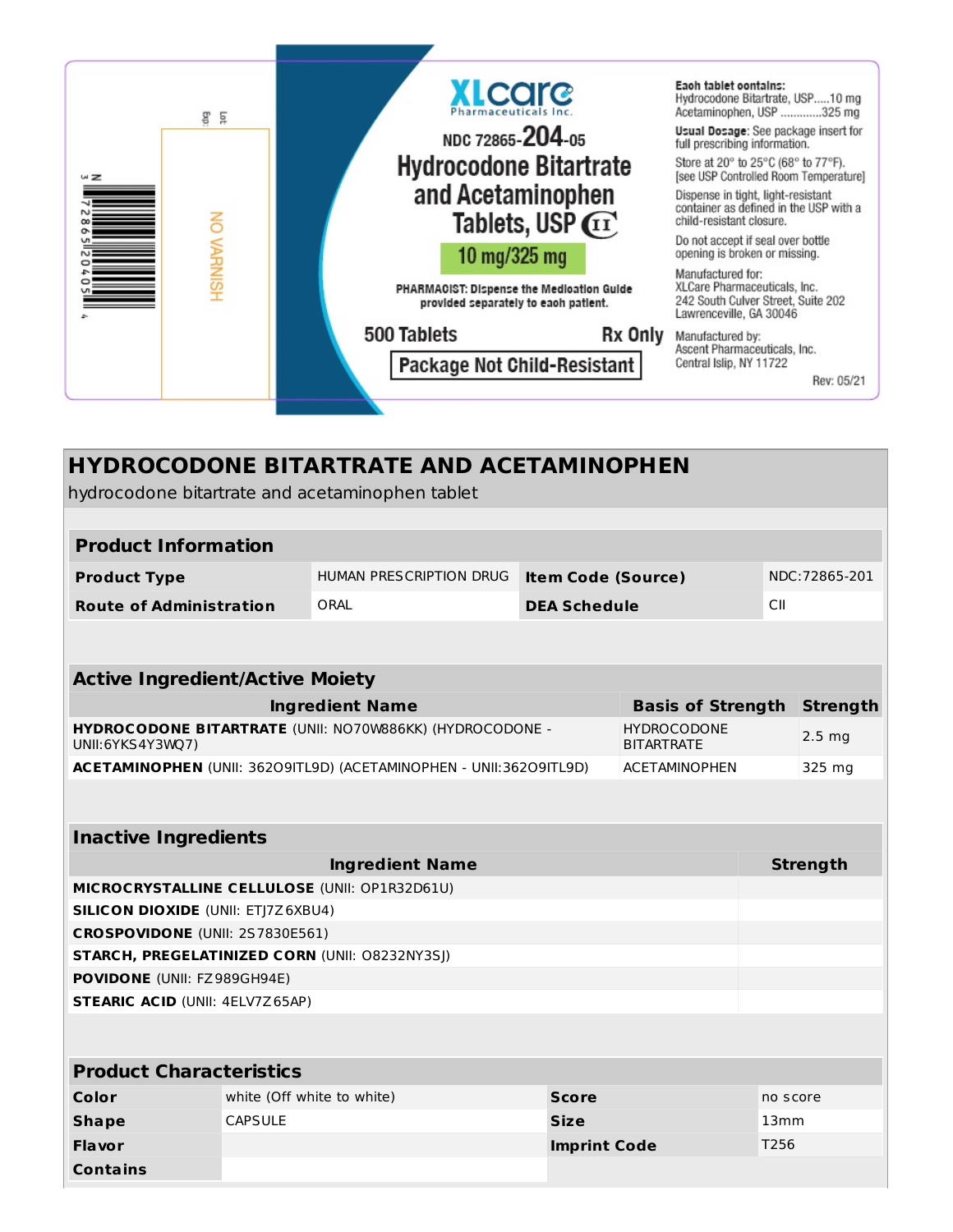|              | <b>Packaging</b>                    |                                                                      |                                       |                                     |
|--------------|-------------------------------------|----------------------------------------------------------------------|---------------------------------------|-------------------------------------|
| #            | <b>Item Code</b>                    | <b>Package Description</b>                                           | <b>Marketing Start</b><br><b>Date</b> | <b>Marketing End</b><br><b>Date</b> |
| $\mathbf{1}$ | 01                                  | NDC:72865-201- 100 in 1 BOTTLE; Type 0: Not a Combination<br>Product | 02/27/2020                            |                                     |
|              |                                     |                                                                      |                                       |                                     |
|              |                                     | <b>Marketing Information</b>                                         |                                       |                                     |
|              | <b>Marketing</b><br><b>Category</b> | <b>Application Number or Monograph</b><br><b>Citation</b>            | <b>Marketing Start</b><br>Date        | <b>Marketing End</b><br>Date        |
|              | <b>ANDA</b>                         | ANDA211487                                                           | 02/27/2020                            |                                     |
|              |                                     |                                                                      |                                       |                                     |

|                                                                                |         | <b>HYDROCODONE BITARTRATE AND ACETAMINOPHEN</b><br>hydrocodone bitartrate and acetaminophen tablet |                           |                                         |            |                 |
|--------------------------------------------------------------------------------|---------|----------------------------------------------------------------------------------------------------|---------------------------|-----------------------------------------|------------|-----------------|
|                                                                                |         |                                                                                                    |                           |                                         |            |                 |
| <b>Product Information</b>                                                     |         |                                                                                                    |                           |                                         |            |                 |
| <b>Product Type</b>                                                            |         | HUMAN PRESCRIPTION DRUG                                                                            | <b>Item Code (Source)</b> |                                         |            | NDC: 72865-202  |
| <b>Route of Administration</b>                                                 |         | ORAL                                                                                               | <b>DEA Schedule</b>       |                                         | <b>CII</b> |                 |
|                                                                                |         |                                                                                                    |                           |                                         |            |                 |
|                                                                                |         |                                                                                                    |                           |                                         |            |                 |
| <b>Active Ingredient/Active Moiety</b>                                         |         |                                                                                                    |                           |                                         |            |                 |
|                                                                                |         | <b>Ingredient Name</b>                                                                             |                           | <b>Basis of Strength</b>                |            | Strength        |
| UNII:6YKS4Y3WQ7)                                                               |         | HYDROCODONE BITARTRATE (UNII: NO70W886KK) (HYDROCODONE -                                           |                           | <b>HYDROCODONE</b><br><b>BITARTRATE</b> |            | 5 <sub>mg</sub> |
|                                                                                |         | ACETAMINOPHEN (UNII: 36209ITL9D) (ACETAMINOPHEN - UNII:36209ITL9D)                                 |                           | <b>ACETAMINOPHEN</b>                    |            | 325 mg          |
|                                                                                |         |                                                                                                    |                           |                                         |            |                 |
| <b>Inactive Ingredients</b>                                                    |         |                                                                                                    |                           |                                         |            |                 |
|                                                                                |         |                                                                                                    |                           |                                         |            | <b>Strength</b> |
| <b>Ingredient Name</b><br><b>MICROCRYSTALLINE CELLULOSE (UNII: OP1R32D61U)</b> |         |                                                                                                    |                           |                                         |            |                 |
| <b>SILICON DIOXIDE (UNII: ETJ7Z6XBU4)</b>                                      |         |                                                                                                    |                           |                                         |            |                 |
| CROSPOVIDONE (UNII: 2S7830E561)                                                |         |                                                                                                    |                           |                                         |            |                 |
| <b>STARCH, PREGELATINIZED CORN (UNII: O8232NY3SJ)</b>                          |         |                                                                                                    |                           |                                         |            |                 |
| <b>POVIDONE</b> (UNII: FZ989GH94E)                                             |         |                                                                                                    |                           |                                         |            |                 |
| <b>STEARIC ACID (UNII: 4ELV7Z65AP)</b>                                         |         |                                                                                                    |                           |                                         |            |                 |
|                                                                                |         |                                                                                                    |                           |                                         |            |                 |
| <b>Product Characteristics</b>                                                 |         |                                                                                                    |                           |                                         |            |                 |
| Color                                                                          |         | white (Off white to white)                                                                         | <b>Score</b>              |                                         | 2 pieces   |                 |
| <b>Shape</b>                                                                   | capsule |                                                                                                    | <b>Size</b>               |                                         | 13mm       |                 |
| <b>Flavor</b>                                                                  |         |                                                                                                    | <b>Imprint Code</b>       |                                         | T257       |                 |
| <b>Contains</b>                                                                |         |                                                                                                    |                           |                                         |            |                 |
|                                                                                |         |                                                                                                    |                           |                                         |            |                 |
|                                                                                |         |                                                                                                    |                           |                                         |            |                 |
| <b>Packaging</b>                                                               |         |                                                                                                    |                           |                                         |            |                 |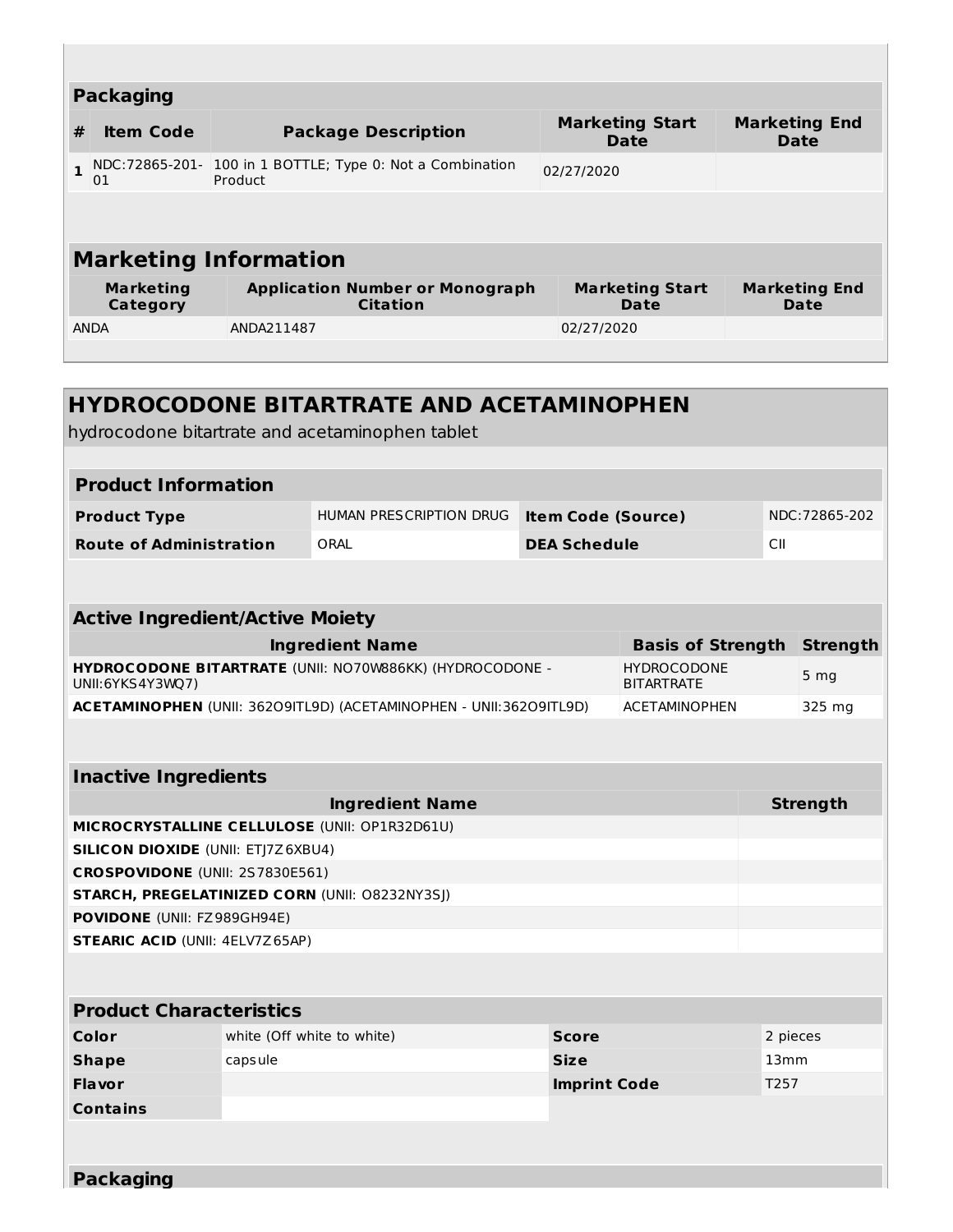| # | <b>Item Code</b>             | <b>Package Description</b>                                | <b>Marketing Start</b><br>Date | <b>Marketing End</b><br>Date |  |  |
|---|------------------------------|-----------------------------------------------------------|--------------------------------|------------------------------|--|--|
|   | NDC:72865-202-<br>01         | 100 in 1 BOTTLE; Type 0: Not a Combination<br>Product     | 02/27/2020                     |                              |  |  |
|   | NDC:72865-202-<br>05         | 500 in 1 BOTTLE; Type 0: Not a Combination<br>Product     | 02/27/2020                     |                              |  |  |
|   |                              |                                                           |                                |                              |  |  |
|   | <b>Marketing Information</b> |                                                           |                                |                              |  |  |
|   | <b>Marketing</b><br>Category | <b>Application Number or Monograph</b><br><b>Citation</b> | <b>Marketing Start</b><br>Date | <b>Marketing End</b><br>Date |  |  |
|   | <b>ANDA</b>                  | ANDA211487                                                | 02/27/2020                     |                              |  |  |
|   |                              |                                                           |                                |                              |  |  |

**Packaging**

| <b>HYDROCODONE BITARTRATE AND ACETAMINOPHEN</b>                              |                            |                           |                                         |                 |                 |
|------------------------------------------------------------------------------|----------------------------|---------------------------|-----------------------------------------|-----------------|-----------------|
| hydrocodone bitartrate and acetaminophen tablet                              |                            |                           |                                         |                 |                 |
| <b>Product Information</b>                                                   |                            |                           |                                         |                 |                 |
|                                                                              |                            |                           |                                         |                 |                 |
| <b>Product Type</b>                                                          | HUMAN PRESCRIPTION DRUG    | <b>Item Code (Source)</b> |                                         |                 | NDC:72865-203   |
| <b>Route of Administration</b>                                               | ORAL                       | <b>DEA Schedule</b>       |                                         | CII             |                 |
|                                                                              |                            |                           |                                         |                 |                 |
| <b>Active Ingredient/Active Moiety</b>                                       |                            |                           |                                         |                 |                 |
|                                                                              | <b>Ingredient Name</b>     |                           | <b>Basis of Strength</b>                |                 | <b>Strength</b> |
| HYDROCODONE BITARTRATE (UNII: NO70W886KK) (HYDROCODONE -<br>UNII:6YKS4Y3WQ7) |                            |                           | <b>HYDROCODONE</b><br><b>BITARTRATE</b> |                 | $7.5 \, mg$     |
| ACETAMINOPHEN (UNII: 36209ITL9D) (ACETAMINOPHEN - UNII:36209ITL9D)           |                            |                           | <b>ACETAMINOPHEN</b>                    |                 | 325 mg          |
| <b>Inactive Ingredients</b>                                                  |                            |                           |                                         |                 |                 |
|                                                                              | <b>Ingredient Name</b>     |                           |                                         | <b>Strength</b> |                 |
| MICROCRYSTALLINE CELLULOSE (UNII: OP1R32D61U)                                |                            |                           |                                         |                 |                 |
| <b>SILICON DIOXIDE (UNII: ETJ7Z6XBU4)</b>                                    |                            |                           |                                         |                 |                 |
| CROSPOVIDONE (UNII: 2S7830E561)                                              |                            |                           |                                         |                 |                 |
| <b>STARCH, PREGELATINIZED CORN (UNII: 08232NY3SJ)</b>                        |                            |                           |                                         |                 |                 |
| POVIDONE (UNII: FZ989GH94E)<br><b>STEARIC ACID (UNII: 4ELV7Z65AP)</b>        |                            |                           |                                         |                 |                 |
|                                                                              |                            |                           |                                         |                 |                 |
| <b>Product Characteristics</b>                                               |                            |                           |                                         |                 |                 |
| Color                                                                        | white (Off white to white) | <b>Score</b>              |                                         | 2 pieces        |                 |
| capsule<br><b>Shape</b>                                                      |                            | <b>Size</b>               |                                         | 13mm            |                 |
| <b>Flavor</b>                                                                |                            | <b>Imprint Code</b>       |                                         | T258            |                 |
| <b>Contains</b>                                                              |                            |                           |                                         |                 |                 |
| <b>Packaging</b>                                                             |                            |                           |                                         |                 |                 |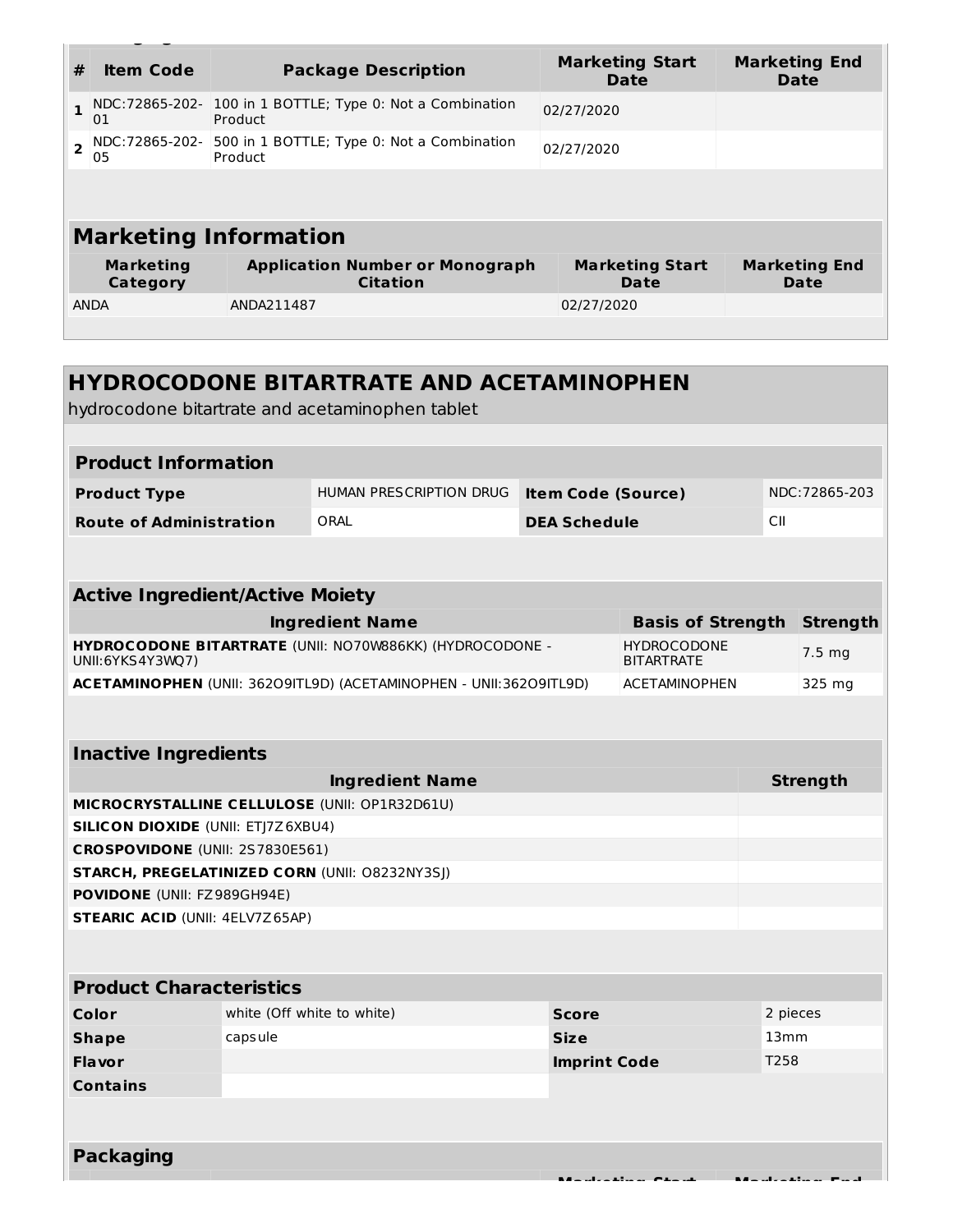| #            | <b>Item Code</b>             | <b>Package Description</b>                                          | <b>Marketing Start</b><br>Date | <b>Marketing End</b><br><b>Date</b> |
|--------------|------------------------------|---------------------------------------------------------------------|--------------------------------|-------------------------------------|
| $\mathbf{1}$ | NDC:72865-203-<br>01         | 100 in 1 BOTTLE; Type 0: Not a Combination<br>02/27/2020<br>Product |                                |                                     |
|              | NDC:72865-203-<br>05         | 500 in 1 BOTTLE; Type 0: Not a Combination<br>Product               | 02/27/2020                     |                                     |
|              |                              |                                                                     |                                |                                     |
|              |                              | <b>Marketing Information</b>                                        |                                |                                     |
|              | <b>Marketing</b><br>Category | <b>Application Number or Monograph</b><br><b>Citation</b>           | <b>Marketing Start</b><br>Date | <b>Marketing End</b><br>Date        |
|              | <b>ANDA</b>                  | ANDA211487                                                          | 02/27/2020                     |                                     |
|              |                              |                                                                     |                                |                                     |

|                                                |                            | <b>HYDROCODONE BITARTRATE AND ACETAMINOPHEN</b><br>hydrocodone bitartrate and acetaminophen tablet |                           |                                         |                  |                      |
|------------------------------------------------|----------------------------|----------------------------------------------------------------------------------------------------|---------------------------|-----------------------------------------|------------------|----------------------|
|                                                |                            |                                                                                                    |                           |                                         |                  |                      |
| <b>Product Information</b>                     |                            |                                                                                                    |                           |                                         |                  |                      |
| <b>Product Type</b>                            |                            | HUMAN PRESCRIPTION DRUG                                                                            | <b>Item Code (Source)</b> |                                         |                  | NDC: 72865-204       |
| <b>Route of Administration</b>                 |                            | ORAL                                                                                               | <b>DEA Schedule</b>       |                                         | CII              |                      |
|                                                |                            |                                                                                                    |                           |                                         |                  |                      |
| <b>Active Ingredient/Active Moiety</b>         |                            |                                                                                                    |                           |                                         |                  |                      |
|                                                |                            | <b>Ingredient Name</b>                                                                             |                           | <b>Basis of Strength</b>                |                  | <b>Strength</b>      |
| UNII:6YKS4Y3WQ7)                               |                            | HYDROCODONE BITARTRATE (UNII: NO70W886KK) (HYDROCODONE -                                           |                           | <b>HYDROCODONE</b><br><b>BITARTRATE</b> |                  | 10 <sub>mg</sub>     |
|                                                |                            | ACETAMINOPHEN (UNII: 36209ITL9D) (ACETAMINOPHEN - UNII:36209ITL9D)                                 |                           | <b>ACETAMINOPHEN</b>                    |                  | 325 mg               |
|                                                |                            |                                                                                                    |                           |                                         |                  |                      |
| <b>Inactive Ingredients</b>                    |                            |                                                                                                    |                           |                                         |                  |                      |
|                                                |                            | <b>Ingredient Name</b>                                                                             |                           |                                         | <b>Strength</b>  |                      |
| MICROCRYSTALLINE CELLULOSE (UNII: OP1R32D61U)  |                            |                                                                                                    |                           |                                         |                  |                      |
| <b>SILICON DIOXIDE (UNII: ETJ7Z6XBU4)</b>      |                            |                                                                                                    |                           |                                         |                  |                      |
| CROSPOVIDONE (UNII: 2S7830E561)                |                            |                                                                                                    |                           |                                         |                  |                      |
| STARCH, PREGELATINIZED CORN (UNII: 08232NY3SJ) |                            |                                                                                                    |                           |                                         |                  |                      |
| POVIDONE (UNII: FZ989GH94E)                    |                            |                                                                                                    |                           |                                         |                  |                      |
| <b>STEARIC ACID (UNII: 4ELV7Z65AP)</b>         |                            |                                                                                                    |                           |                                         |                  |                      |
|                                                |                            |                                                                                                    |                           |                                         |                  |                      |
| <b>Product Characteristics</b>                 |                            |                                                                                                    |                           |                                         |                  |                      |
| Color                                          | white (Off white to white) |                                                                                                    | <b>Score</b>              |                                         | 2 pieces         |                      |
| <b>Shape</b>                                   | <b>CAPSULE</b>             |                                                                                                    | <b>Size</b>               |                                         | 13 <sub>mm</sub> |                      |
| <b>Flavor</b>                                  |                            |                                                                                                    | <b>Imprint Code</b>       |                                         | T259             |                      |
| <b>Contains</b>                                |                            |                                                                                                    |                           |                                         |                  |                      |
|                                                |                            |                                                                                                    |                           |                                         |                  |                      |
|                                                |                            |                                                                                                    |                           |                                         |                  |                      |
| <b>Packaging</b>                               |                            |                                                                                                    |                           |                                         |                  |                      |
| $m$ Cada                                       |                            |                                                                                                    |                           | <b>Marketing Start</b>                  |                  | <b>Marketing End</b> |